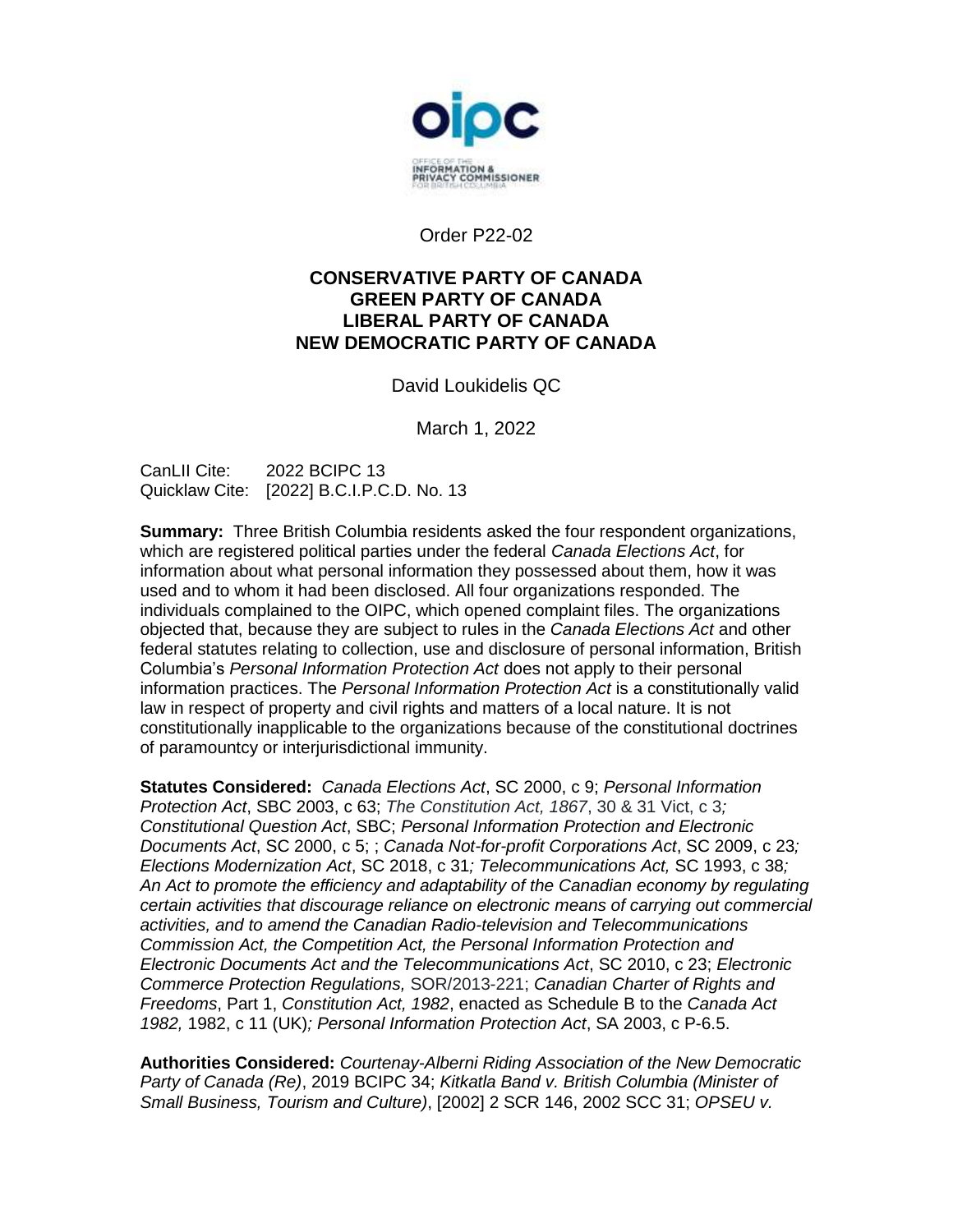*Ontario (Attorney General)*, [1987] 2 SCR 2, 1987 CanLII 71; *Canada (Minister of Citizenship and Immigration) v. Vavilov*, 2019 SCC 65; *MacKay v. Manitoba*, [1989] 2 SCR 357, 1989 CanLII 26; *McKay et al v. The Queen,* [1965] SCR 798, 1965 CanLII 3; *Desgagnés Transport Inc. v. Wärtsilä Canada Inc.,* 2019 SCC 58 (CanLII); *College of Physicians and Surgeons of British Columbia v. British Columbia (Information and Privacy Commissioner)*, 2019 BCSC 354; *British Columbia (Constituency Office of a Federal Member of Parliament) (Re),* 2007 CanLII 52750; *Weatherley v. Canada (Attorney General)*, 2021 FCA 158; *Rogers Communications Inc. v. Châteauguay (City)*, 2016 SCC 23; *Reference re Environmental Management Act (British Columbia)*, 2019 BCCA 181; *Reference re Environmental Management Act*, 2020 SCC 1; *References re Greenhouse Gas Pollution Pricing Act*, 2021 SCC 11; *Jim Pattison Enterprises Ltd. v. British Columbia (Workers' Compensation Board)*, 2011 BCCA 35; *Canadian Western Bank v. Alberta,* [2007] 2 SCR 3, 2007 SCC 22; *Alberta (Information and Privacy Commissioner) v. United Food and Commercial Workers, Local 401*, [2013] 3 SCR 733, 2013 SCC 62; British Columbia, *Official Report of Debates of the Legislative Assembly (Hansard)*, 37th Parl., 4th Sess. Vol. 14, No. 13 (May 1, 2003); *Irwin Toy Ltd. v. Quebec (Attorney General),* [1989] 1 SCR 927, 1998 CanLII 829; *Ontario (Attorney General) v. OPSEU,* [1987] 2 SCR 2, 1987 CanLII 71 (SCC); *Saskatchewan (Attorney General) v. Lemare Lake Logging Ltd.*, [2015] 3 SCR 419, 2015 SCC 53; *Multiple Access Ltd. v. McCutcheon*, [1982] 2 SCR 161, 1982 CanLII 55 (SCC); *Quebec (Attorney General) v. Lacombe*, [2010] 2 SCR 453, 2010 SCC 38; *Quebec (Attorney General) v. Canadian Owners and Pilots Association*, [2010] 2 SCR 356, 2010 SCC 39; *Thomson Newspapers Co. v. Canada (Attorney General),* [1998] 1 SCR 877, 1998 CanLII 829; *Canadian Reform Conservative Alliance v. Western Union Insurance Corporation,* 2001 BCCA 274; *Rae v. Canada (Chief Electoral Officer),* 2008 FC 246; ; *Frank v. Canada (Attorney General),* 2019 SCC 1; *Rae v. Canada (Chief Electoral Officer),* 2008 FC 246; *Opitz v. Wrzesnewskyj,* 2012 SCC 55; *Nelson v. Telus Communications Inc.*, 2021 ONSC 22, affirmed 2021 ONCA 751; *Law Society of British Columbia v. Mangat*, [2001] 3 SCR 113, 2001 SCC 67; *British Columbia (Attorney General) v. Lafarge Canada Inc,* 2007 SCC 23; *Canadian National Railway and British Columbia (Delegate of the Director, Environmental Management Act), Re,* 2020 Carswell BC 1398

### **TABLE OF CONTENTS**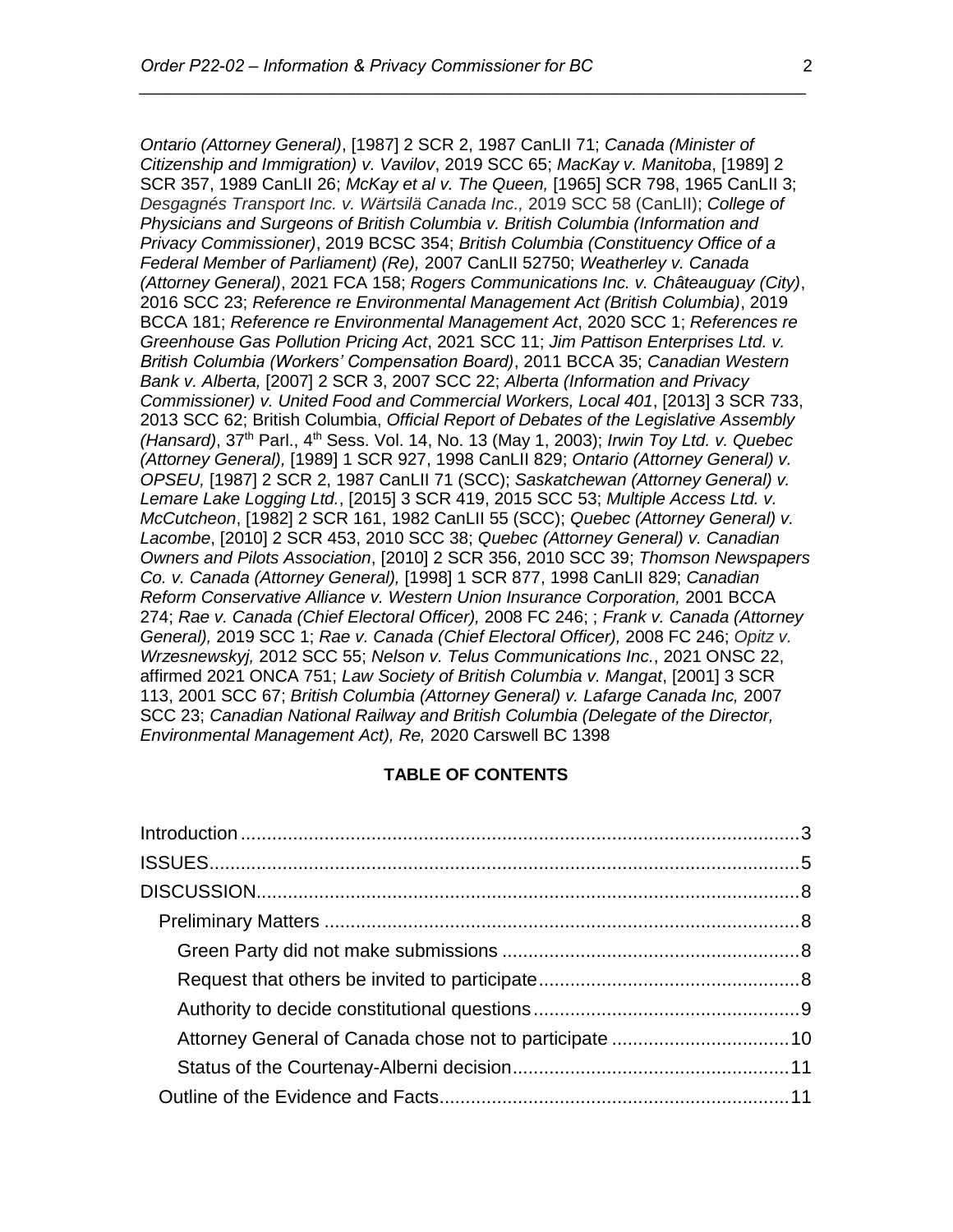| Are the participating political parties organizations as defined in PIPA?17      |  |
|----------------------------------------------------------------------------------|--|
| The NDP's argument that it is subject to PIPEDA, not PIPA 19                     |  |
|                                                                                  |  |
|                                                                                  |  |
| Is PIPA within the legislative authority of the British Columbia Legislature? 28 |  |
|                                                                                  |  |
|                                                                                  |  |
|                                                                                  |  |
| Does PIPA fall under provincial or federal legislative authority?33              |  |
|                                                                                  |  |
| Has the "operational conflict" branch of paramountcy been shown to apply?        |  |
| Has the "frustration of purpose" branch of paramountcy been shown to apply?      |  |
|                                                                                  |  |
|                                                                                  |  |

*\_\_\_\_\_\_\_\_\_\_\_\_\_\_\_\_\_\_\_\_\_\_\_\_\_\_\_\_\_\_\_\_\_\_\_\_\_\_\_\_\_\_\_\_\_\_\_\_\_\_\_\_\_\_\_\_\_\_\_\_\_\_\_\_\_\_\_\_\_\_*

### <span id="page-2-0"></span>**INTRODUCTION**

[1] No one can doubt that political parties are deeply integrated into our modern form of democratic representative government, notably at the provincial and federal levels. They establish policy platforms, elect leaders, nominate election candidates and campaign for office.

[2] The four parties involved in this proceeding are active nationally and in the past they each have fielded federal election candidates in one or more British Columbia electoral districts, including in the federal election held last autumn.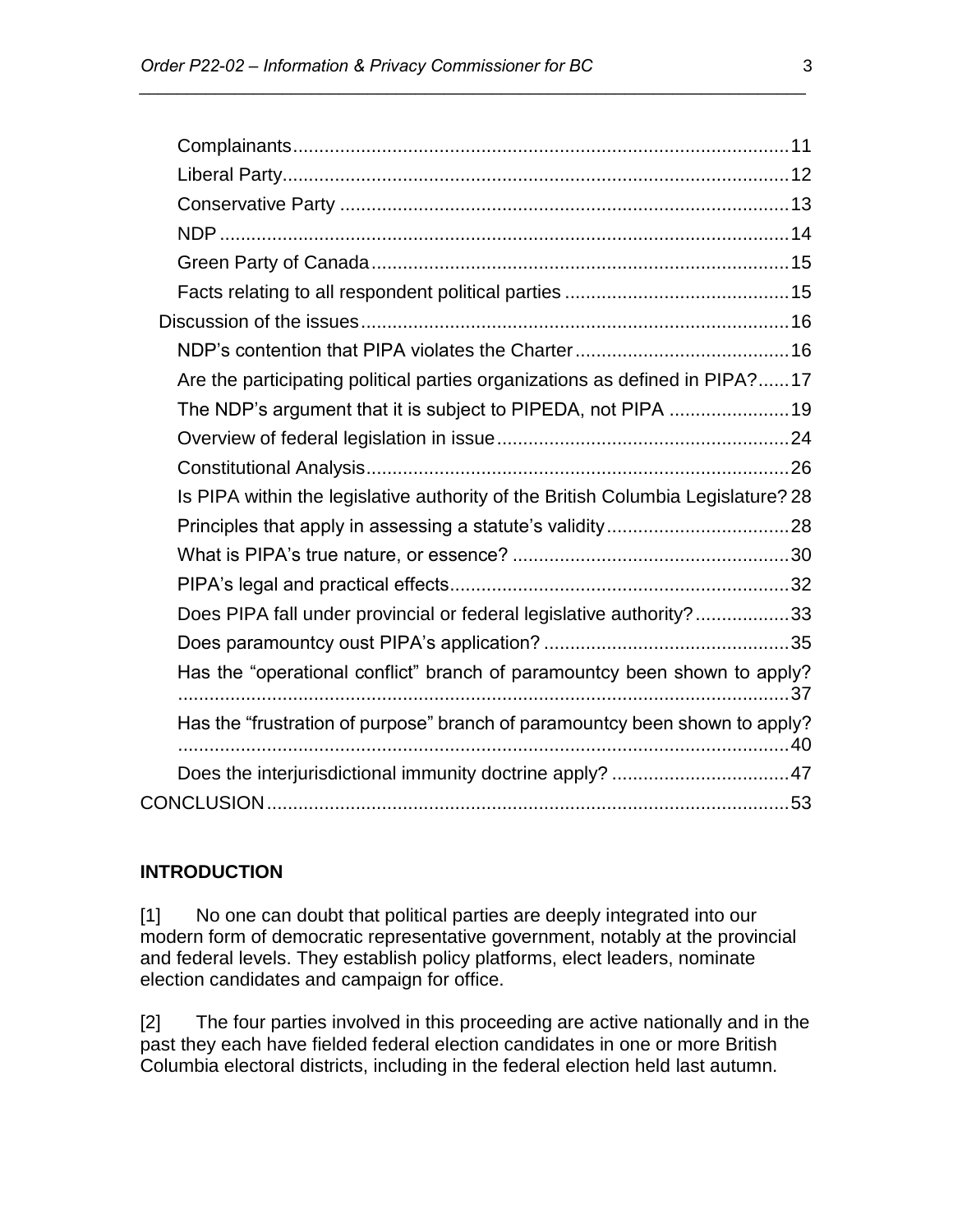Each of the four is a "registered party" under the *Canada Elections Act* (CEA).<sup>1</sup> This decision deals with whether British Columbia's *Personal Information*  Protection Act<sup>2</sup> (PIPA) is constitutionally applicable to their collection, use and disclosure of personal information in the province.

*\_\_\_\_\_\_\_\_\_\_\_\_\_\_\_\_\_\_\_\_\_\_\_\_\_\_\_\_\_\_\_\_\_\_\_\_\_\_\_\_\_\_\_\_\_\_\_\_\_\_\_\_\_\_\_\_\_\_\_\_\_\_\_\_\_\_\_\_\_\_*

[3] By way of background, in an August 26, 2019, letter three residents of British Columbia (the complainants) sought access, under PIPA, to their personal information held by the Liberal Party of Canada (Liberal Party), Conservative Party of Canada (Conservative Party), New Democratic Party of Canada (NDP), and Green Party of Canada (Green Party).<sup>3</sup> The complainants also sought information on the ways in which their personal information had been and was being used, how their personal information was being used in profiling them, and to whom their information had been disclosed.<sup>4</sup> These requests were said to be made "pursuant to our rights under applicable Canadian privacy law".<sup>5</sup>

[4] The four parties each responded in the autumn of 2019, disclosing information about what personal information they held about the complainants.<sup>6</sup> In a December 3, 2019, letter to the Office of the Information and Privacy Commissioner for British Columbia (OIPC) from their legal counsel, the complainants sought an investigation under PIPA into the privacy protection policies and practices of the four parties. The letter said that the political parties' responses were "inadequate" and did not satisfy their obligations under section 23(1) of PIPA. The letter gave details about this allegation and enclosed individual responses from each of the complainants, elaborating on their concerns.<sup>7</sup>

[5] It is apparent that the political parties have consistently taken the position with the OIPC that PIPA does not, for constitutional reasons, apply to them, leaving the OIPC with no jurisdiction to investigate them in response to these complaints. Given this, the OIPC issued a notice of hearing on July 26, 2021, the objective of which was to enable the parties' positions on PIPA's applicability to be addressed. This decision, which flows from that hearing, is entirely concerned

<sup>1</sup> SC 2000, c 9.

<sup>2</sup> SBC 2003, c 63.

 $3$  As noted later, this request was also made to other federal political parties, but they are not involved in this proceeding.

<sup>4</sup> Complainants' initial submission, paragraph 4; stated facts, paragraphs 1-3. A copy of the letter forms Exhibit 34 of the affidavit sworn by one of the complainants ("complainant affidavit"), which forms part of the complainants' submissions here.

<sup>&</sup>lt;sup>5</sup> The letter also referred to "the common contractual promises" the political parties were alleged to have made through their privacy policies.

 $6$  The political parties' responses are found in Exhibits 35-47 of the complainant affidavit.

 $<sup>7</sup>$  The complaint letter indicated that the complainants had also made requests to the Bloc</sup> Québécois and the People's Party of Canada but explicitly left open the question of whether an investigation should be opened respecting those two parties. The OIPC has not opened an investigation file for either of those political parties and they are not implicated in this decision.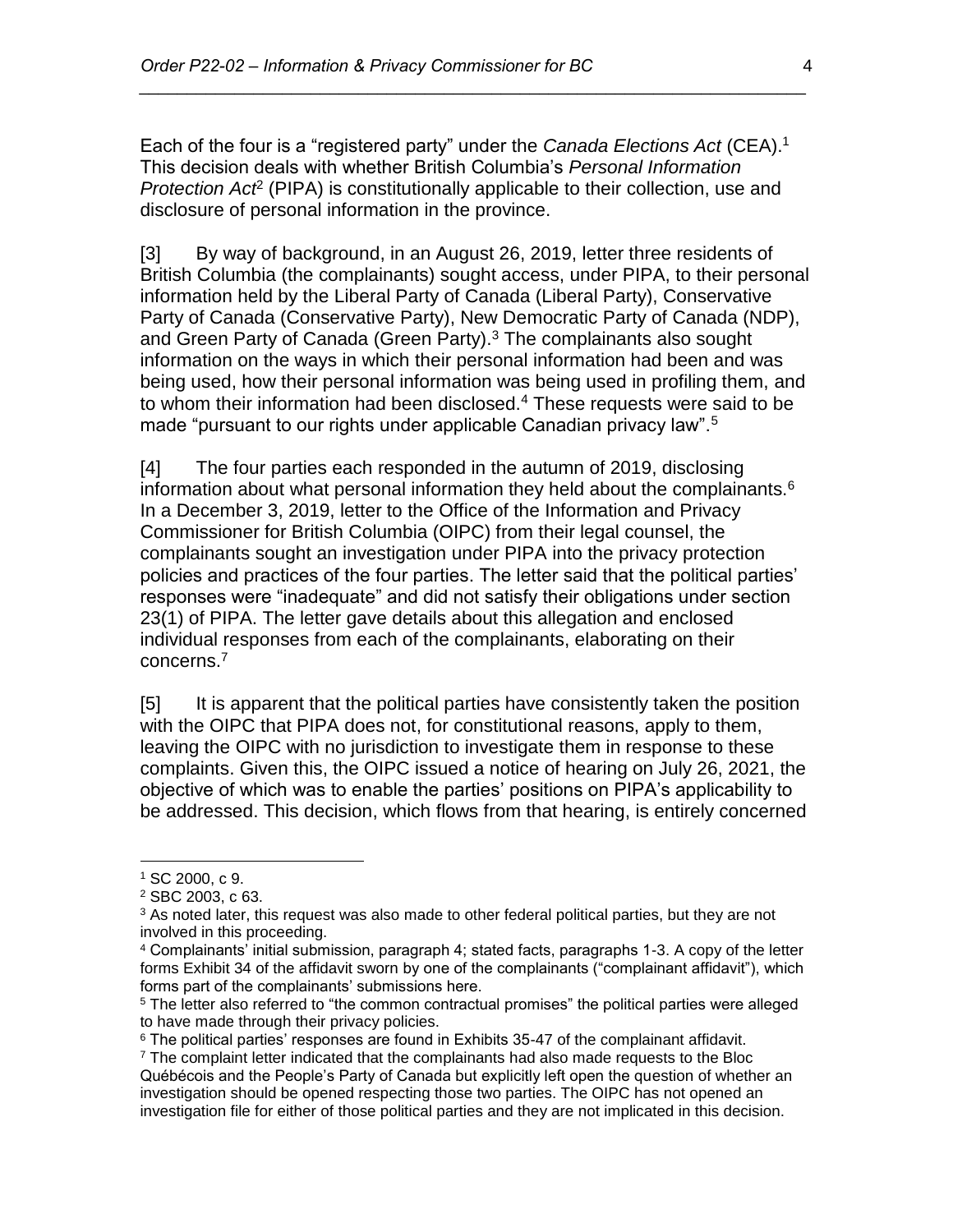with whether PIPA can, constitutionally speaking, validly apply to these four political parties.

*\_\_\_\_\_\_\_\_\_\_\_\_\_\_\_\_\_\_\_\_\_\_\_\_\_\_\_\_\_\_\_\_\_\_\_\_\_\_\_\_\_\_\_\_\_\_\_\_\_\_\_\_\_\_\_\_\_\_\_\_\_\_\_\_\_\_\_\_\_\_*

[6] As is explained below, in constitutional terms, PIPA's true substance is as a law in respect of property and civil rights and in relation to local matters. It is validly enacted under the *Constitution Act, 1867*. <sup>8</sup> Nor is PIPA's application to these four political parties ousted by the constitutional doctrines of interjurisdictional immunity or paramountcy.

[7] It follows that an OIPC investigation of the complaints about the respondent parties can proceed.

#### <span id="page-4-0"></span>**ISSUES**

 $\overline{a}$ 

[8] It appears that early in the OIPC's investigation at least some of the political parties took the position that PIPA does not apply to them and that the OIPC has no jurisdiction to investigate the complainants' allegations. To bring their objections into focus and address them, I stated an issue to be decided, doing so in as neutral a fashion as I could while being aware that the objections to PIPA's application could only be constitutional in nature:

With respect to each of the Liberal Party of Canada, the Conservative Party of Canada, the New Democratic Party of Canada and the Green Party of Canada, on the basis that each of them is an "organization" as defined in the *Personal Information Protection Act* (British Columbia) (PIPA), does PIPA apply to that political party's collection, use or disclosure of personal information, including through its registered agent appointed under the *Canada Elections Act* (Canada), through electoral district associations associated with it under the *Canada Elections Act*, or through other representatives of that political party? $9$ 

[9] The Liberal Party suggested in response that the participants should be given an opportunity to make submissions on the issues to be determined and, to the extent determination of the issues required that notice be given to others, notice should be given.<sup>10</sup> The Conservative Party agreed.<sup>11</sup> The NDP did not comment on the stated issue but said "there must an appropriate process to

<sup>8</sup> *The Constitution Act, 1867*, 30 & 31 Vict, c 3.

<sup>9</sup> July 26, 2021, letter to all participants. In framing this issue, I wanted to be careful not to preclude anyone from making submissions on other grounds. In *Courtenay-Alberni Riding Association of the New Democratic Party of Canada (Re)*, 2019 BCIPC 34 [*Courtenay-Alberni*], for example, the respondent NDP-affiliated organization argued—as is argued here—that the federal *Personal Information Protection and Electronic Documents Act* applied to it because it was an "organization" as defined in PIPEDA.

<sup>10</sup> August 10, 2021, letter from counsel to the Liberal Party.

<sup>11</sup> August 16, 2021, letter from counsel to the Conservative Party.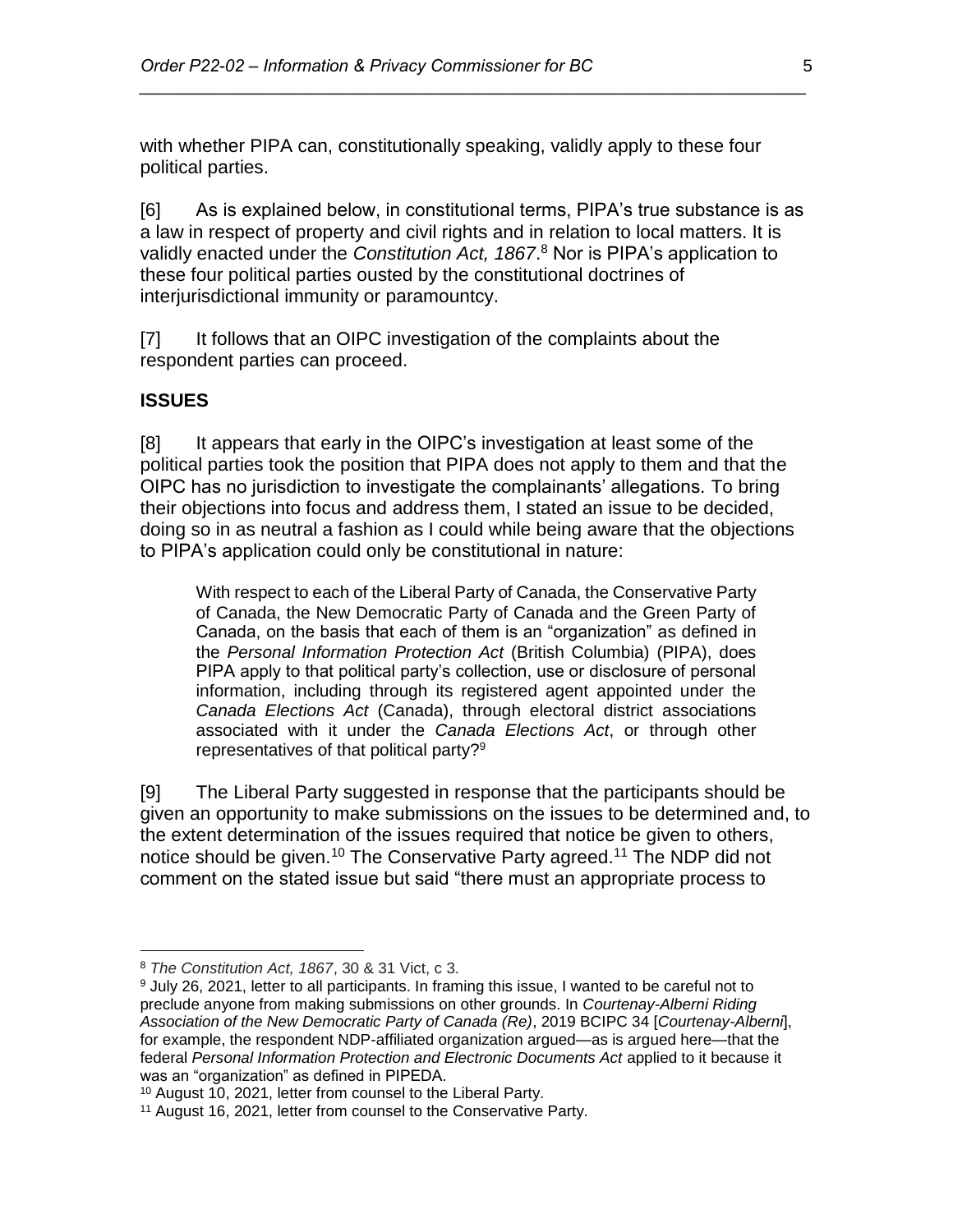resolve any controverted facts prior to proceeding."<sup>12</sup> The complainants merely submitted that the stated issue, and the process for submissions, need not be changed.

*\_\_\_\_\_\_\_\_\_\_\_\_\_\_\_\_\_\_\_\_\_\_\_\_\_\_\_\_\_\_\_\_\_\_\_\_\_\_\_\_\_\_\_\_\_\_\_\_\_\_\_\_\_\_\_\_\_\_\_\_\_\_\_\_\_\_\_\_\_\_*

[10] The Conservative Party proposed amendments to the issue to be decided.<sup>13</sup> It proposed expanding the above question to include all federal political parties, not just the four political parties subject to this proceeding. It also proposed changing the issue to state that each federal party is an "organization" within the meaning of both PIPA and the *Personal Information Protection and Electronic Documents Act*<sup>14</sup> (PIPEDA). The Conservative Party also proposed to explicitly ask whether PIPA is "ousted by the operation of a comprehensive federal regulatory scheme applicable to the activities of political parties, which includes PIPEDA, the *Canada Elections Act* (Canada), and other legislation". Last, it would have removed reference to a political party acting through others, i.e., by removing the words "including through its registered agent appointed under the *Canada Elections Act* (Canada), through electoral district associations associated with it under the *Canada Elections Act*, or through other representatives of that political party?"

[11] In the end, the NDP, the Liberal Party, and the Conservative Party served notices under the *Constitutional Question Act*<sup>15</sup> on the Attorney General of Canada and the AGBC.<sup>16</sup>

[12] The NDP gave notice of these questions to the AGBC and the Attorney General of Canada:

- 1. To the extent that PIPA purports to apply to federally registered political entities, is it ultra vires the Province by operation of s. 41 of the Constitution Act of 1867?
- 2. Is PIPA inapplicable to federally registered political entities because the Canada Elections Act, the *Personal Information Protection and Electronic Documents Act* and other applicable federal laws are paramount?

<sup>&</sup>lt;sup>12</sup> August 10, 2021, letter from counsel to the NDP. The NDP has not, including in its submissions and affidavit evidence, identified any "controverted facts", disputed any of the stated facts, or disputed the evidence adduced by the complainants, the Liberal Party or the Conservative Party. <sup>13</sup> August 16, 2021, letter from counsel to the Conservative Party.

<sup>14</sup> SC 2000, c 5.

<sup>15</sup> RSBC 1996, c 68.

<sup>&</sup>lt;sup>16</sup> In an October 22, 2021, letter, the Liberal Party's counsel interpreted my decision not to invite the parties to comment on the issue "to mean that the parties are to serve our notices of constitutional question on the Attorneys General with our submissions and affidavit on October 29". The Conservative Party, in an October 25, 2021, letter from its counsel, said that it understood my decision the same way, i.e., "that the parties are to serve their notices of constitutional question on the Attorneys General with our submissions and affidavit evidence on October 29." Both parties did so.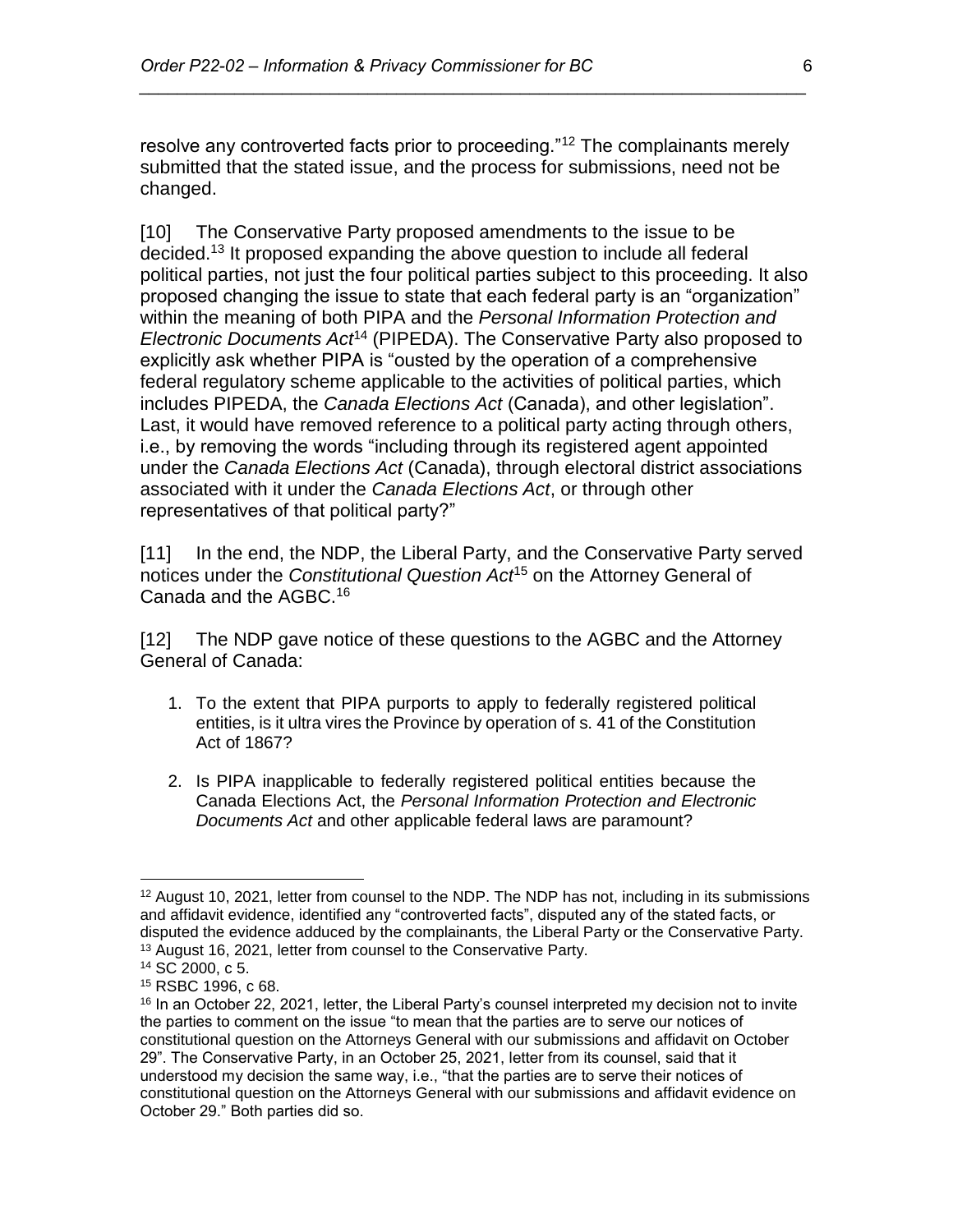3. To the extent that PIPA purports to apply to federally registered political parties, do its provisions amount to unjustified limits on the right to vote and the freedom of expression guaranteed by the *Charter*? 17

*\_\_\_\_\_\_\_\_\_\_\_\_\_\_\_\_\_\_\_\_\_\_\_\_\_\_\_\_\_\_\_\_\_\_\_\_\_\_\_\_\_\_\_\_\_\_\_\_\_\_\_\_\_\_\_\_\_\_\_\_\_\_\_\_\_\_\_\_\_\_*

[13] In addition, the Liberal Party has argued that it is not an "organization" within the meaning of PIPA. The NDP also argues that, because PIPEDA applies to it, PIPA does not apply to it by virtue of section  $3(2)(c)$  of PIPA.<sup>18</sup>

[14] The Conservative Party's notice of constitutional question raised the question of whether, to the extent PIPA purports to apply to federally registered political entities, it is outside British Columbia's legislative competence by operation of section 41 of the *Constitution Act, 1867*. It also stated the question of whether PIPA is inapplicable to such entities because the CEA, PIPEDA "and other applicable federal laws are paramount".<sup>19</sup>

[15] The Liberal Party's notice of constitutional question stated the questions as whether PIPA is "inoperative with respect to federal political parties by reason of federal paramountcy" and, in the alternative, whether "PIPA is inapplicable to federal political parties based on the doctrine of interjurisdictional immunity."<sup>20</sup> The Liberal Party also submits that it is not an "organization" subject to PIPA.

[16] The issues discussed below were therefore known to the parties before they made their submissions, and they have been able to respond to each others' arguments. In the end, while I did not invite the participants to comment on the issue as I stated it, all participants have had the opportunity to state their issues—and there is considerable commonality there—to make their case, with evidence and legal argument, and to respond to each other and the AGBC.<sup>21</sup> No one has sought, since the completion of submissions, to raise other issues or to be heard further.

- [17] The issues considered below are as follows:
	- 1. Is a federal political party an "organization" within the meaning of that term in PIPA, such that PIPA purports to apply to a federal political party? If so, does section 3(2)(c) of PIPA oust its application?

<sup>17</sup> October 15, 2021, letter from NDP counsel.

<sup>18</sup> NDP reply, paragraph 5.

<sup>19</sup> October 29, 2021, letter from counsel to the Conservative Party to the Attorney General of Canada and AGBC.

 $20$  October 29, 2021, letter from counsel to the Liberal Party to the Attorney General of Canada and AGBC.

 $21$  In an August 17, 2021, letter to the participants I underscored that they would have an opportunity to reply to the others' submissions and evidence, while providing their own evidence.21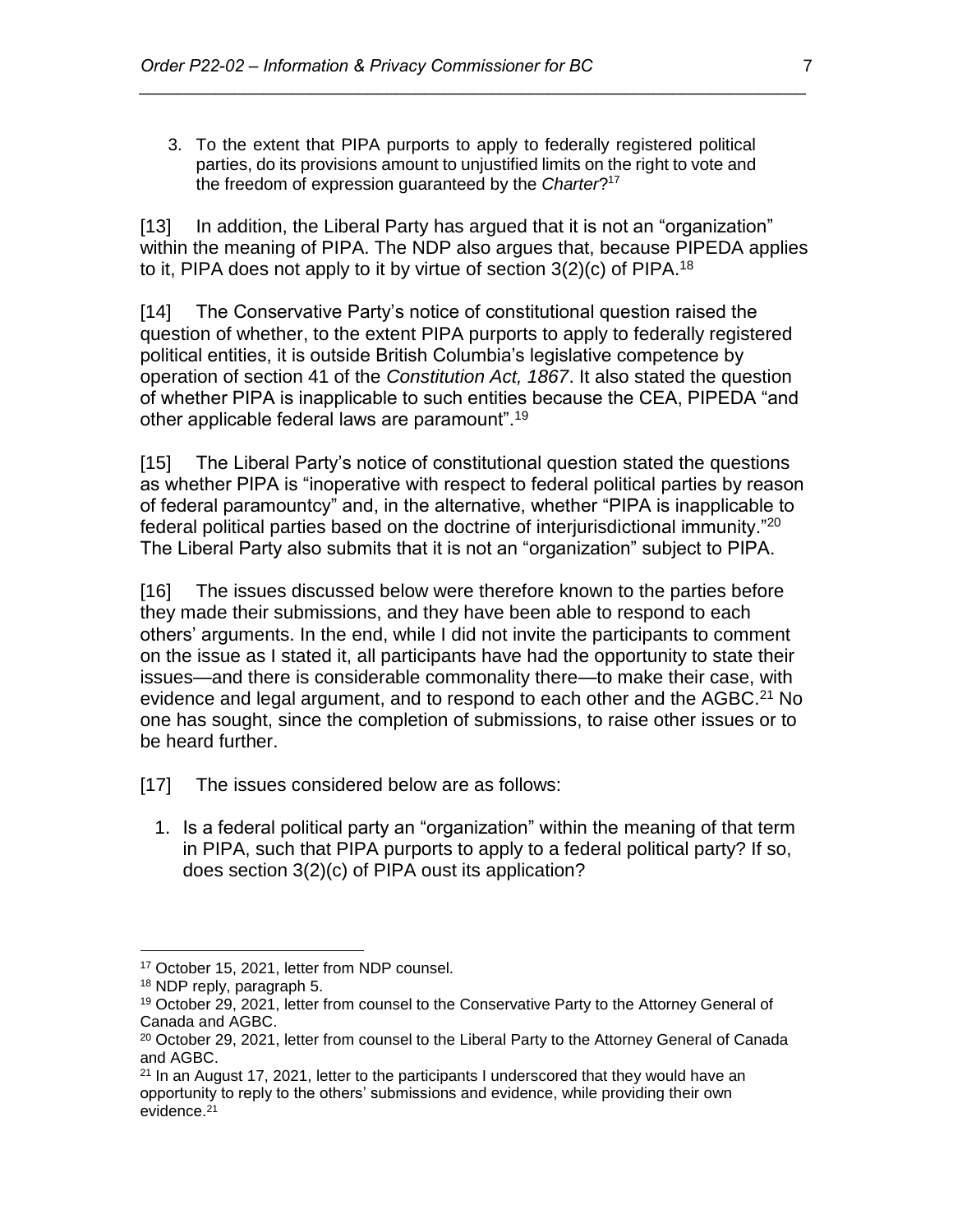2. Is PIPA validly enacted under a provincial head of legislative authority under the *Constitution Act, 1867*?

*\_\_\_\_\_\_\_\_\_\_\_\_\_\_\_\_\_\_\_\_\_\_\_\_\_\_\_\_\_\_\_\_\_\_\_\_\_\_\_\_\_\_\_\_\_\_\_\_\_\_\_\_\_\_\_\_\_\_\_\_\_\_\_\_\_\_\_\_\_\_*

- 3. If it is validly enacted, is PIPA inapplicable to the participating federal political parties by virtue of the constitutional doctrine of paramountcy?
- 4. If it is validly enacted, is PIPA inapplicable to the participating federal political parties by virtue of the constitutional doctrine of interjurisdictional immunity?
- 5. Does PIPA unconstitutionally infringe the right to vote, or the freedom of political expression, as guaranteed by the *Charter*?

#### <span id="page-7-1"></span><span id="page-7-0"></span>**DISCUSSION**

#### *Preliminary Matters*

<span id="page-7-2"></span>[18] Some preliminary matters are addressed below.

*Green Party did not make submissions* 

<span id="page-7-3"></span>[19] Although the OIPC gave the Green Party notice of this process over the course of several months, the Green Party did not engage and has not made submissions or provided evidence.

#### *Request that others be invited to participate*

[20] The Conservative Party asked that the Chief Electoral Officer of Canada and the Privacy Commissioner of Canada be invited to provide submissions given, the Conservative Party says, the importance of the issues for matters within the scope of their responsibilities.<sup>22</sup> The Conservative Party also said it "is concerned that the limited range of participants is not reflective of the spectrum of interests (in particular, national interests) that are affected by any decision".<sup>23</sup> It noted that, of the 22 federally registered political parties, only four are respondents in this proceeding.<sup>24</sup> The Liberal Party echoed this concern, asserting that, because this decision "affects all federally registered parties", notice ought to have been given to all federal political parties.<sup>25</sup>

[21] The Conservative Party later elaborated that

… the CPC is of the view that both the Privacy Commissioner of Canada and the Chief Electoral Officer of Canada should be provided with notice of

 $22$  This is noted at paragraph 22 of the Conservative Party's initial submission.

<sup>23</sup> Conservative Party's initial submission, paragraph 12.

<sup>24</sup> Ibid., paragraph 11.

<sup>25</sup> Liberal Party's reply, paragraph 40.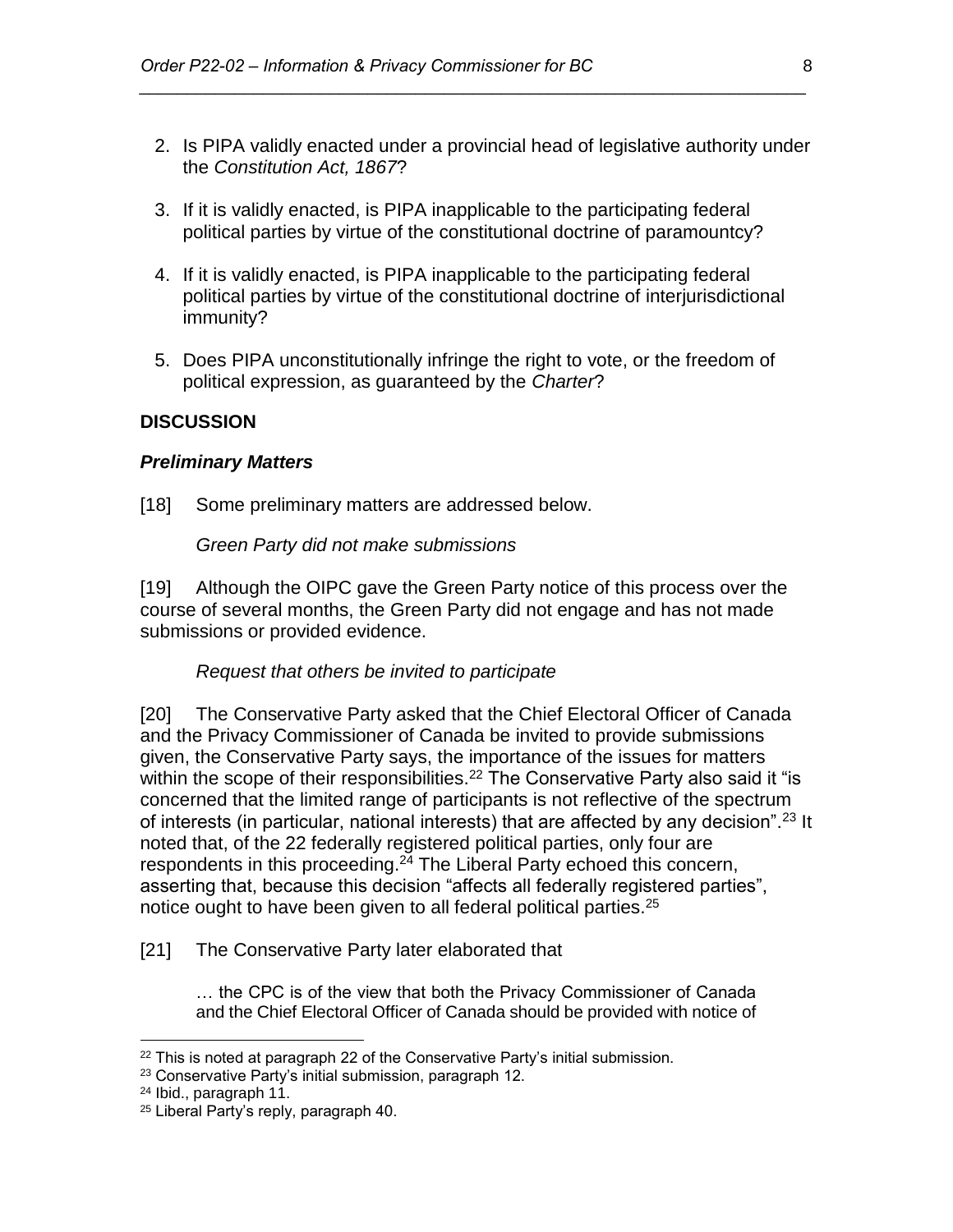this hearing and be given an opportunity to make their views known. The privacy issues the current process proposes to impact in this matter arise in the context of the Canadian democratic process and cannot be divorced from it; it is therefore essential that representatives from these offices be given the opportunity to participate.<sup>26</sup>

*\_\_\_\_\_\_\_\_\_\_\_\_\_\_\_\_\_\_\_\_\_\_\_\_\_\_\_\_\_\_\_\_\_\_\_\_\_\_\_\_\_\_\_\_\_\_\_\_\_\_\_\_\_\_\_\_\_\_\_\_\_\_\_\_\_\_\_\_\_\_*

[22] As the Conservative Party has acknowledged, whether a person is to be given notice under PIPA turns on whether the Information and Privacy Commissioner (Commissioner) considers it appropriate to do so.<sup>27</sup> Only the four parties named above are the subject of the complaint files that the OIPC has opened. Other federal political parties, even those that might collect, use, or disclose personal information in British Columbia, are not to my knowledge the subjects of those files.

[23] This decision is solely concerned with the participating parties' threshold objection—in response to a complaint about them, not about other political parties—that PIPA is constitutionally inapplicable to them, such that the OIPC cannot investigate the allegations against them. Their challenge crystallizes around a well-defined set of constitutional issues and the participating parties have provided extensive legal argument, and evidence, about whether they are subject to PIPA, as have the complainants. The participating parties have each notified the Attorney General of British Columbia (AGBC) and the Attorney General of Canada, as required by the *Constitutional Question Act*, and the AGBC has participated.

[24] In these circumstances, I did not consider it appropriate to invite all other federally registered political parties to make submissions on the question of whether PIPA is constitutionally inapplicable to the complaint respondents, the Conservative Party, the Liberal Party, the NDP and the Green Party. Nor did I consider it appropriate, given the opportunity for the two attorneys general to participate on the constitutional issues, to, as suggested, invite two federal regulatory agencies, the Privacy Commissioner of Canada and the Chief Electoral Officer of Canada, to make submissions on whether PIPA is constitutionally inapplicable to these particular parties.

#### *Authority to decide constitutional questions*

<span id="page-8-0"></span>[25] The political parties have said that the OIPC has no jurisdiction to investigate them. They have not taken issue with the jurisdiction to decide the constitutional issues, while the AGBC submits that "the Commissioner has jurisdiction to decide the constitutional issues."<sup>28</sup>

<sup>26</sup> October 25, 2021, email from counsel to the Conservative Party.

 $27$  PIPA, section 48(1)(a).

<sup>28</sup> AGBC submission, paragraph 14.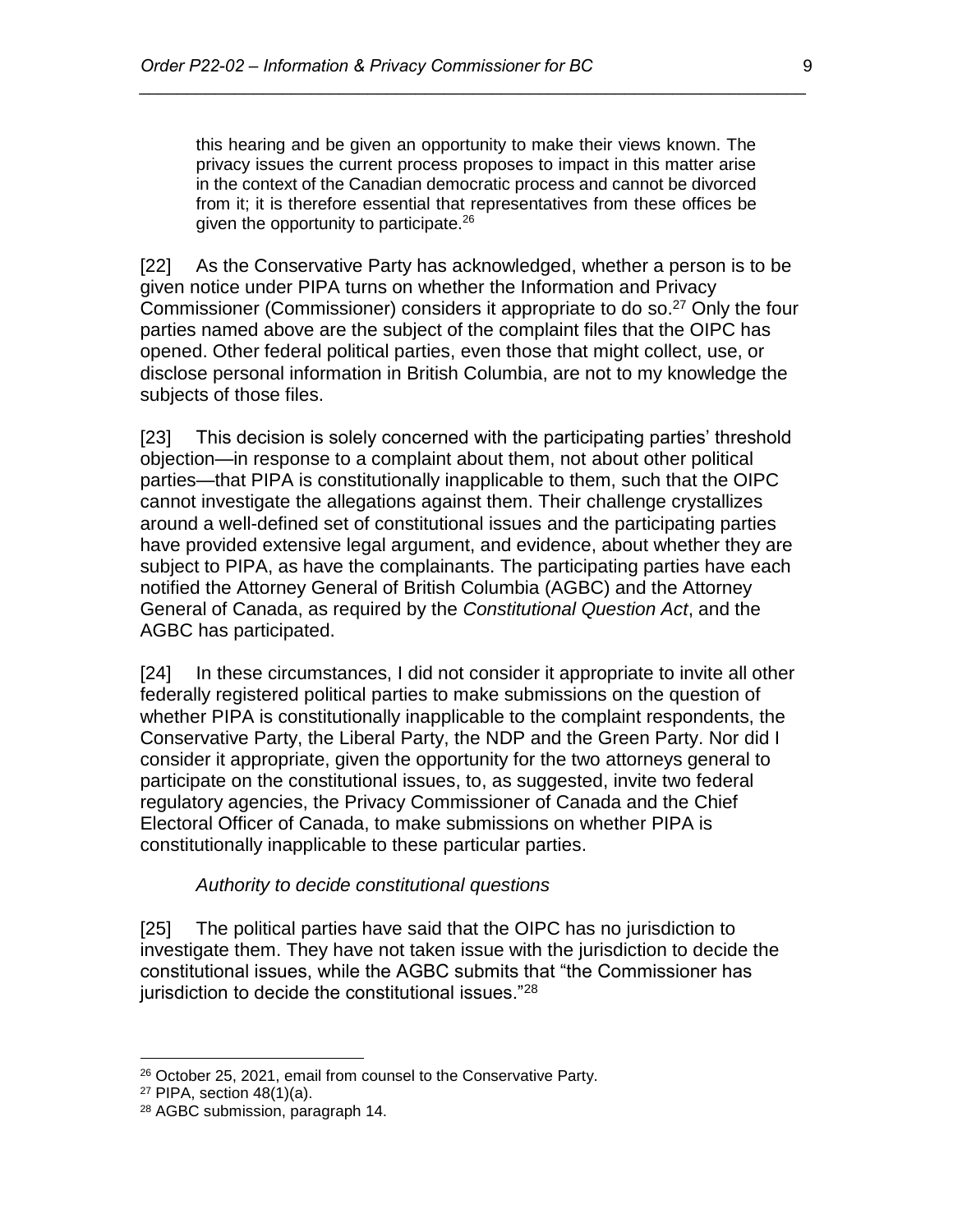[26] The Commissioner has delegated to me the "powers, duties and functions contained in sections 36 through 39 and 45 through 52 of PIPA."<sup>29</sup> Under section 50, that authority extends to deciding "all questions of fact and law". This raises the presumption that the Commissioner has the authority to decide constitutional issues. As Commissioner McEvoy noted in a case that involved similar constitutional questions about PIPA's application:

*\_\_\_\_\_\_\_\_\_\_\_\_\_\_\_\_\_\_\_\_\_\_\_\_\_\_\_\_\_\_\_\_\_\_\_\_\_\_\_\_\_\_\_\_\_\_\_\_\_\_\_\_\_\_\_\_\_\_\_\_\_\_\_\_\_\_\_\_\_\_*

[31] … The Supreme Court of Canada has held that, in deciding whether a tribunal has the authority to decide constitutional issues, the "essential question" is whether its "empowering legislation implicitly or explicitly grants to the tribunal the jurisdiction to interpret or decide any question of law. If it does, the tribunal will be presumed to have the concomitant jurisdiction to interpret or decide" a constitutional question. Section 50 authorizes me to decide all questions of law arising in the course of an inquiry. I am satisfied that this authority extends to my deciding the organization's jurisdictional, or threshold, challenge to PIPA's application and thus that I have the jurisdiction to decide the constitutional questions the organization has raised. $30$ 

[27] While it is true the authorities that the Commissioner cited relate to the jurisdiction to decide issues related to the *Canadian Charter of Rights and Freedoms<sup>31</sup>* (*Charter*), having considered the decisions cited in *Courtenay-Alberni*, I agree with his conclusion that PIPA confers authority on the Commissioner, and therefore a delegate of the Commissioner, to decide the constitutional questions addressed here.

### *Attorney General of Canada chose not to participate*

<span id="page-9-0"></span>[28] The Attorney General of Canada declined the opportunity to be heard on the constitutional questions, as was also the case in *Courtenay-Alberni*. As the Supreme Court of Canada has said, courts (and of course statutory adjudicators) "should be particularly cautious about invalidating a provincial law when the federal government does not contest its validity".<sup>32</sup> This is, of course, very far from determinative, but this does, as the Supreme Court said, "invite the Court to

 $\overline{a}$ 

<sup>30</sup> *Courtenay-Alberni Riding Association of the New Democratic Party of Canada (Re)*, 2019 BCIPC 34 [*Courtenay-Alberni*], footnotes omitted. In reaching this conclusion, Commissioner McEvoy cited *Paul v. British Columbia (Forest Appeals Commission)*, [2003] 2 SCR 585, 2003 SCC 55; *Nova Scotia (Workers' Compensation Board) v. Martin; Nova Scotia (Workers' Compensation Board) v. Laseur*, [2003] 2 SCR 504, 2003 SCC 54; and *Rio Tinto Alcan Inc. v. Carrier Sekani Tribal Council*, [2010] 2 SCR 650, 2010 SCC 43.

<sup>29</sup> June 25, 2021, delegation instrument.

<sup>31</sup> *Canadian Charter of Rights and Freedoms*, Part 1, *Constitution Act, 1982*, enacted as Schedule B to the *Canada Act 1982,* 1982, c 11 (UK).

<sup>32</sup> *Kitkatla Band v. British Columbia (Minister of Small Business, Tourism and Culture)*, [2002] 2 SCR 146, 2002 SCC 31 [*Kitkatla Band*], at paragraph 72.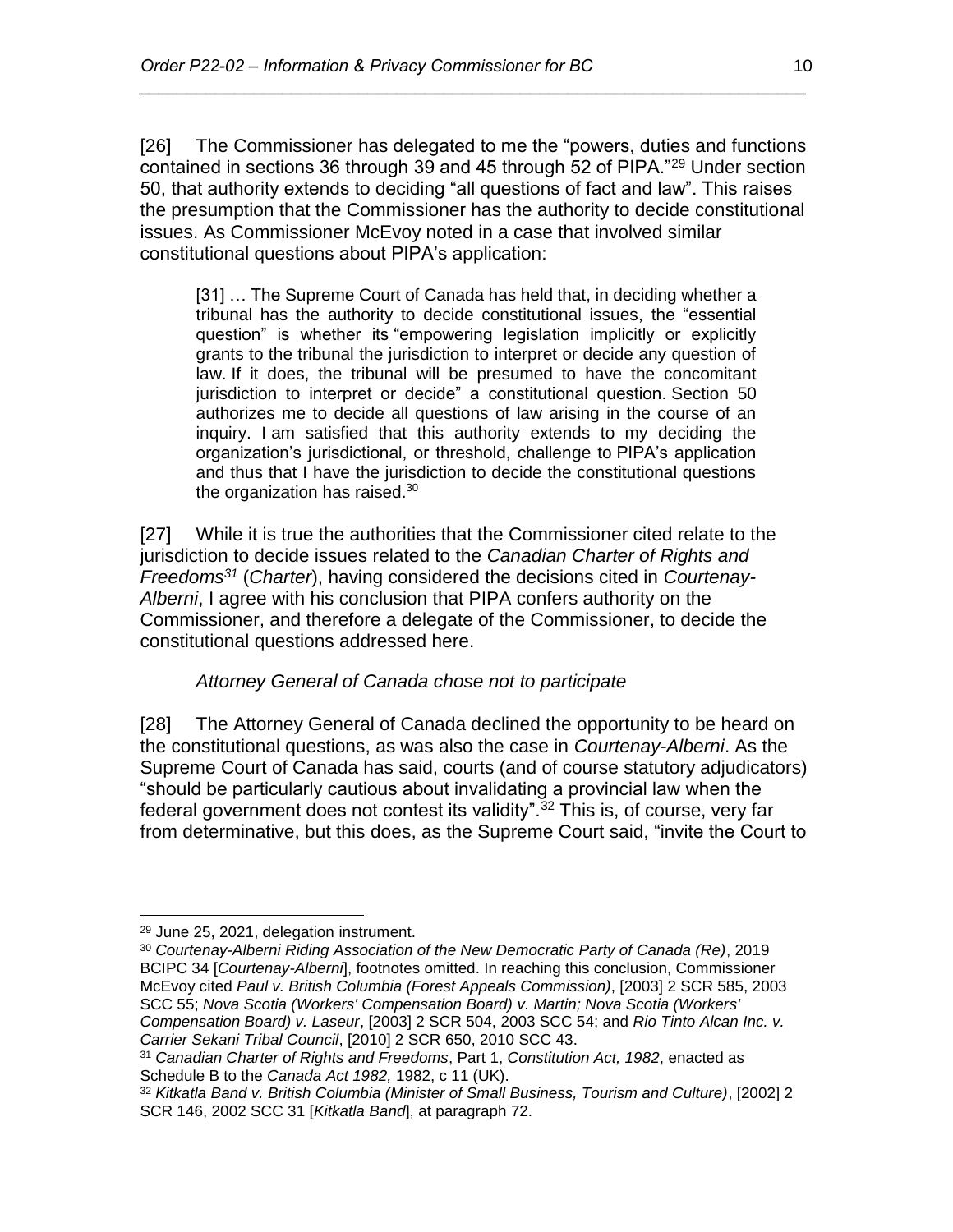<span id="page-10-0"></span>exercise caution before it finds that the impugned provisions" of a statute "are ultra vires the province."<sup>33</sup>

*\_\_\_\_\_\_\_\_\_\_\_\_\_\_\_\_\_\_\_\_\_\_\_\_\_\_\_\_\_\_\_\_\_\_\_\_\_\_\_\_\_\_\_\_\_\_\_\_\_\_\_\_\_\_\_\_\_\_\_\_\_\_\_\_\_\_\_\_\_\_*

### *Status of the Courtenay-Alberni decision*

[29] As will be seen later, the participants have variously relied on or criticized the Commissioner's decision in *Courtenay-Alberni* and it is appropriate to comment on this here. Administrative tribunals are not strictly speaking bound by their earlier decisions. It is equally true, however, that consistency in tribunal decisions is highly desirable and earlier decisions should not be departed from lightly.<sup>34</sup> While I have had appropriate regard for the helpful reasons of Commissioner McEvoy in *Courtenay-Alberni*, I have for my own reasons, based on the arguments and evidence at hand, decided that PIPA is applicable to these political parties.

### <span id="page-10-1"></span>*Outline of the Evidence and Facts*

<span id="page-10-2"></span>[30] This section sets out key facts on which this decision relies. $35$ 

### *Complainants*

[31] The complainants' initial request to the political parties, which has led to this decision, discloses that they each reside in British Columbia.<sup>36</sup> As already noted, their request was for access to their personal information in the possession of leading federal political parties, as well as information about the

 $\overline{a}$ <sup>33</sup> Ibid., at paragraph 73. Also see *OPSEU v. Ontario (Attorney General)*, [1987] 2 SCR 2, 1987 CanLII 71, at pages 19-20.

<sup>34</sup> As the Supreme Court of Canada said in *Canada (Minister of Citizenship and Immigration) v. Vavilov*, 2019 SCC 65, at paragraph 131: "Where a decision maker *does* depart from longstanding practices or established internal authority, it bears the justificatory burden of explaining that departure in its reasons. If the decision maker does not satisfy this burden, the decision will be unreasonable" (original emphasis).

<sup>&</sup>lt;sup>35</sup> The facts set out below in relation to the complainants and each of the political parties are drawn from the evidence they submitted, and, in only the instances expressly noted below, from stated facts. As for stated facts, the July 26, 2021, hearing notice to the participants set out proposed stated facts and invited submissions on them. The Liberal Party offered some changes, as did the complainants and the Conservative Party. Again, in an August 17, 2021, letter to the complainants and the political parties, I assured them that they could provide other evidence as part of their submissions, and they have all done so. Their evidence underpins this decision and, in the end, unless a fact set out below is expressly described as a stated fact, the facts stated in the July 26, 2021, hearing notice form no part of this decision.

<sup>&</sup>lt;sup>36</sup> This is a reasonable inference based on the complainant affidavit, which indicates that each of the three complainants resides in British Columbia. Specifically, page 3 of Exhibit "34" to the complainant affidavit, which is found at page 460 of that affidavit, is a copy of the complainants' August 26, 2019, letter to the parties. It bears the names of each of the complainants and British Columbia civic addresses for each of them are set out.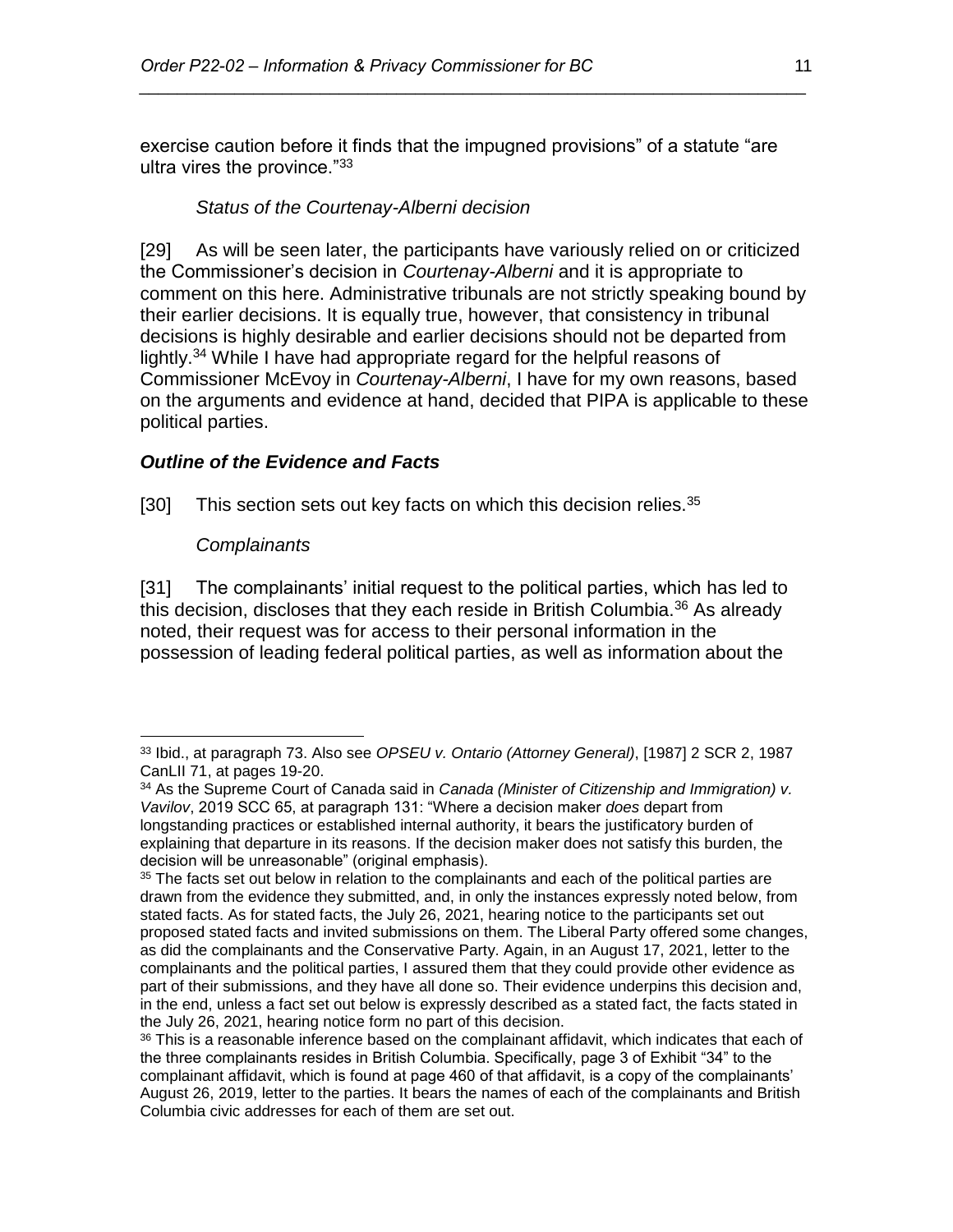<span id="page-11-0"></span>ways in which that information was being used, and to whom it had been disclosed.<sup>37</sup>

*\_\_\_\_\_\_\_\_\_\_\_\_\_\_\_\_\_\_\_\_\_\_\_\_\_\_\_\_\_\_\_\_\_\_\_\_\_\_\_\_\_\_\_\_\_\_\_\_\_\_\_\_\_\_\_\_\_\_\_\_\_\_\_\_\_\_\_\_\_\_*

### *Liberal Party*

[32] The Liberal Party is an unincorporated association of registered members and is a registered party under the CEA.<sup>38</sup> Its chief agent under the CEA is The Federal Liberal Agency, a corporation incorporated under the *Canada Not-forprofit Corporations Act*<sup>39</sup> and is registered in each territory and province where that is required.<sup>40</sup> The Liberal Party also has electoral district associations in each riding across Canada and these are registered under the CEA.<sup>41</sup> The Liberal Party fielded candidates in each British Columbia electoral district during the 2021 federal election. $42$ 

[33] The Liberal Party relies on volunteers across the country, who are represented on volunteer advisory boards—which it says are not legal entities from each territory and province.<sup>43</sup>

[34] Like all eligible federal political parties, the Liberal Party receives copies of the list of electors as provided in the CEA.<sup>44</sup> It follows Elections Canada's guidelines on use of the personal information in those lists.<sup>45</sup>

[35] The Liberal Party says it uses personal information to engage with voters, understand their interests and priorities and "mobilize democratic participation."<sup>46</sup> Its collection, use and disclosure of personal information is for "political purposes that are central to the Liberal Party's roles as set out in its Constitution", and is essential to achieving the "primary purpose of electing candidates to the House of Commons".<sup>47</sup>

 $\overline{a}$ <sup>37</sup> Complainant affidavit, paragraph 58, and Exhibit "34".

<sup>38</sup> Paragraph 2 of the October 28, 2021, affidavit of Jessica Cardill (Cardill affidavit). The Liberal Party also noted that it is not affiliated with the BC Liberal Party, which is separate and distinct: paragraphs 12-14 of the Cardill affidavit.

<sup>39</sup> SC 2009, c 23. Paragraphs 8-10 of the Cardill affidavit confirm that The Federal Liberal Agency is the Liberal Party's chief agent under the CEA.

<sup>40</sup> This entity is registered in British Columbia under the *Societies Act*, SBC 2015, c 18. Stated facts, paragraph 6. This is not disputed by the Liberal Party in its evidence or argument.

<sup>41</sup> Cardill affidavit, paragraphs 5 and 6.

 $42$  October 28, 2021, affidavit sworn by one of the complainants (complainant affidavit), paragraph 10.

<sup>43</sup> Cardill affidavit, paragraphs 8 and 9.

<sup>44</sup> Ibid., paragraph 15.

<sup>45</sup> Ibid., paragraphs 16 and 17.

<sup>46</sup> Cardill affidavit, paragraph 24.

<sup>47</sup> Ibid., paragraph 24.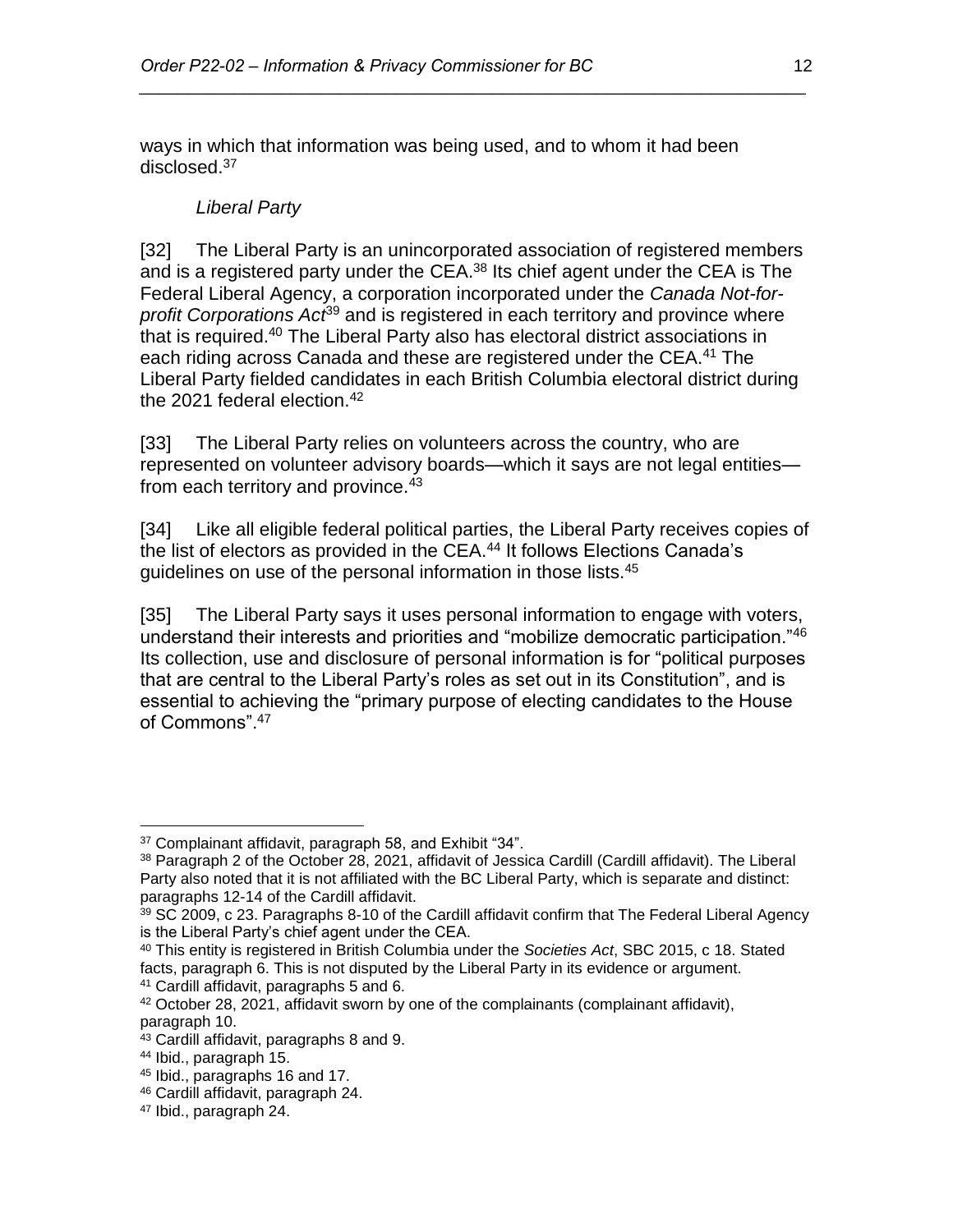[36] As the CEA requires, the Liberal Party has a privacy policy, which has been filed with Chief Electoral Officer under the CEA.<sup>48</sup>

*\_\_\_\_\_\_\_\_\_\_\_\_\_\_\_\_\_\_\_\_\_\_\_\_\_\_\_\_\_\_\_\_\_\_\_\_\_\_\_\_\_\_\_\_\_\_\_\_\_\_\_\_\_\_\_\_\_\_\_\_\_\_\_\_\_\_\_\_\_\_*

[37] In letters to each of the complainants dated October 1, 2019, the Liberal Party advised them of the personal information that the Liberal Party possessed. In response to the complainants' December 3, 2019, letter to the OIPC asking for an investigation, the Liberal Party, in undated letters sent to counsel to the complainants on October 2, 2020, provided them with copies of their personal information. On December 23, 2020, the Liberal Party told the OIPC that the personal information provided in these letters was all the personal information of the complainants held in Liberal Party databases.<sup>49</sup>

# *Conservative Party*

<span id="page-12-0"></span>[38] The Conservative Party is an unincorporated association of its members and is a registered political party under the CEA.<sup>50</sup> The Conservative Fund Canada, a corporation incorporated or continued under the *Canada Not-for-profit Corporations Act*, is the registered agent of the Conservative Party under the CEA.<sup>51</sup> The Conservative Party has registered electoral district associations throughout Canada, including in each British Columbia electoral district.<sup>52</sup> The Conservative Party fielded candidates in each British Columbia electoral district during the 2021 federal election.<sup>53</sup>

[39] By way of September 30, 2019, letters to the complainants, the Conservative Party provided copies of their personal information in its database.<sup>54</sup> It also provided information about how their personal information was used and to whom it was disclosed, which the Conservative Party says it did voluntarily, as it is "not bound by privacy statutes" and "the matter should have ended there."<sup>55</sup>

[40] The Conservative Party says it complies with the CEA's provisions for sharing of lists of voters, and restrictions on use of that information.<sup>56</sup> The Conservative Party also says that federal political parties and candidates are entitled to receive information disclosing which individuals voted, which enables

 $51$  Ibid.

<sup>48</sup> Liberal Party initial submission, paragraph 40.

<sup>49</sup> Stated facts, paragraphs 8 and 9. This is not disputed by the Liberal Party in its evidence or argument.

<sup>&</sup>lt;sup>50</sup> Conservative Party's initial submission, paragraph 7.

<sup>52</sup> Conservative Party's submission, paragraph 9; also see the complainant affidavit, paragraph 21.

<sup>53</sup> Ibid., paragraph 25.

<sup>54</sup> Conservative Party's initial submission, paragraph 14.

<sup>55</sup> Ibid., paragraph 14.

<sup>&</sup>lt;sup>56</sup> Paragraph 15 of the October 29, 2021, affidavit of Trevor Bailey, the Conservative Party's Director of Membership (Bailey affidavit).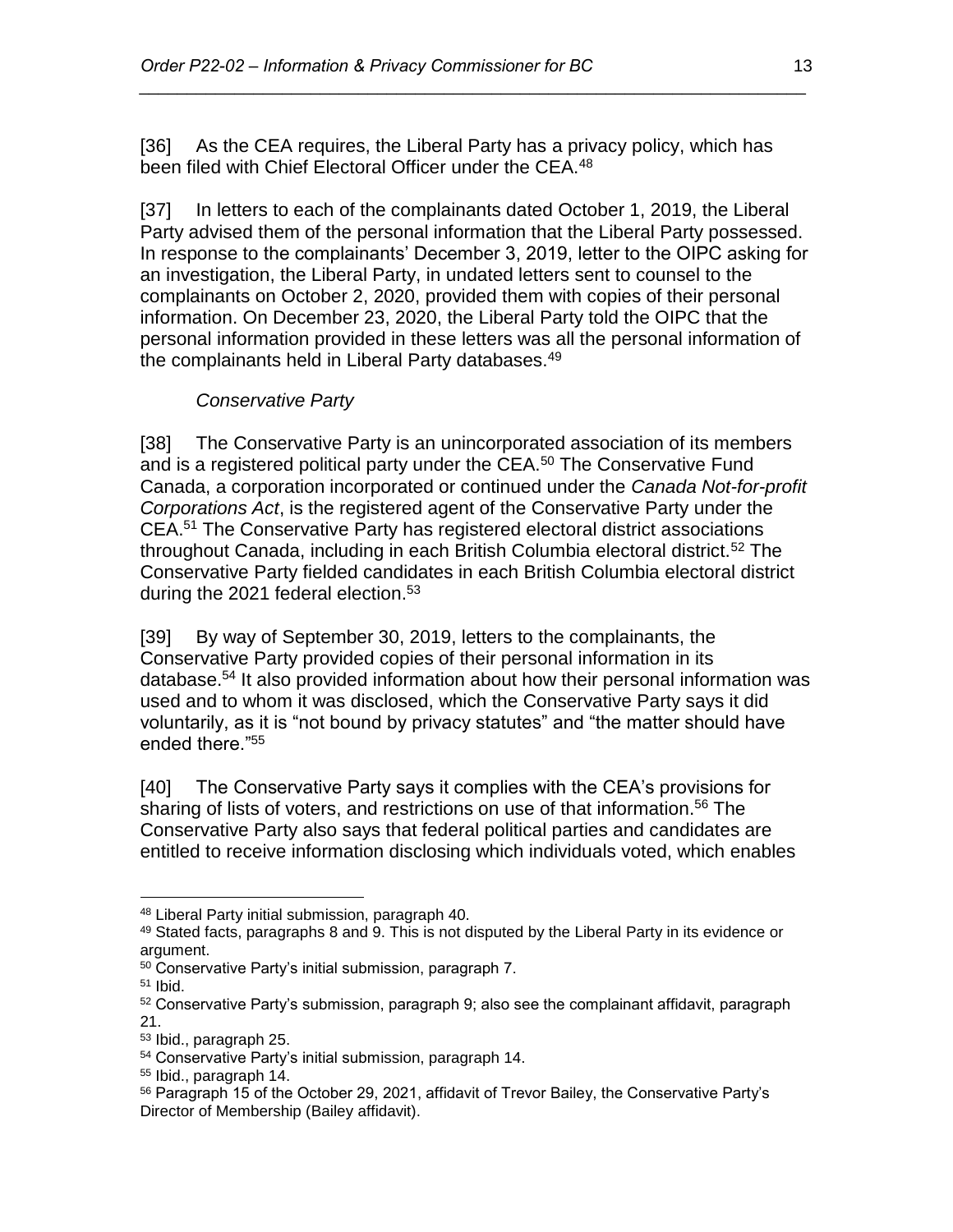parties to identify who did not vote in each riding, enabling parties to encourage voters who have not yet voted to do so.<sup>57</sup>

*\_\_\_\_\_\_\_\_\_\_\_\_\_\_\_\_\_\_\_\_\_\_\_\_\_\_\_\_\_\_\_\_\_\_\_\_\_\_\_\_\_\_\_\_\_\_\_\_\_\_\_\_\_\_\_\_\_\_\_\_\_\_\_\_\_\_\_\_\_\_*

[41] The Conservative Party has a privacy policy that it has filed under the CEA.<sup>58</sup>

[42] Regarding oversight of its privacy practices, the Conservative Party says that "the Chief Electoral Officer has the ability to enforce compliance with the CEA, including levying penalties and deregistering parties. These sanctions are applicable to the privacy provisions in the CEA."<sup>59</sup>

#### *NDP*

<span id="page-13-0"></span>[43] As the NDP's constitution suggests, the NDP is an unincorporated association of members of the NDP.<sup>60</sup> The New Democrats of Canada Association, a federal not-for-profit corporation, is the NDP's registered agent under the CEA.<sup>61</sup>

[44] The NDP is a registered political party under the CEA and has registered electoral district associations in every province and territory,<sup>62</sup> including in each of British Columbia's electoral districts.<sup>63</sup> The NDP fielded candidates in all British Columbia electoral districts in the 2021 federal election.<sup>64</sup>

[45] The NDP conducts voter outreach, including by in-person voter canvassing, phone calls, text messaging and "using issues to solicit members of the public to join our contact lists."<sup>65</sup> These and other activities—such as maintaining party membership and fundraising—include use of the electoral list under the CEA, "as well as collecting personal information directly from potential voters."<sup>66</sup> The NDP notes that Elections Canada gives federal political parties copies of the list of electors, which includes names and addresses.

[46] On July 17, 2020, the NDP sent responses to the complainants, describing what personal information the NDP possessed for each of them, and referred them to its privacy policy. The NDP says that it has developed

<sup>57</sup> Conservative Party's submission, paragraph 31, and paragraph 11 of the Bailey affidavit.

<sup>58</sup> Bailey affidavit, paragraph 12.

<sup>59</sup> Ibid., paragraph 14.

<sup>60</sup> NDP constitution:<https://xfer.ndp.ca/2016/documents/NDP-CONSTITUTION-EN.pdf> (accessed July 22, 2021). Stated facts, paragraph 15. This is not disputed by the NDP in its evidence or argument.

 $61$  Stated facts, paragraph 17. This is not disputed by the NDP in its evidence or argument.

<sup>62</sup> NDP's initial submission, paragraph 7.

<sup>63</sup> Complainant affidavit, paragraph 31.

<sup>64</sup> Complainant affidavit, paragraph 33.

<sup>&</sup>lt;sup>65</sup> Affidavit of Jesse Strean Calvert (Calvert affidavit), paragraph 3.

 $66$  Ibid.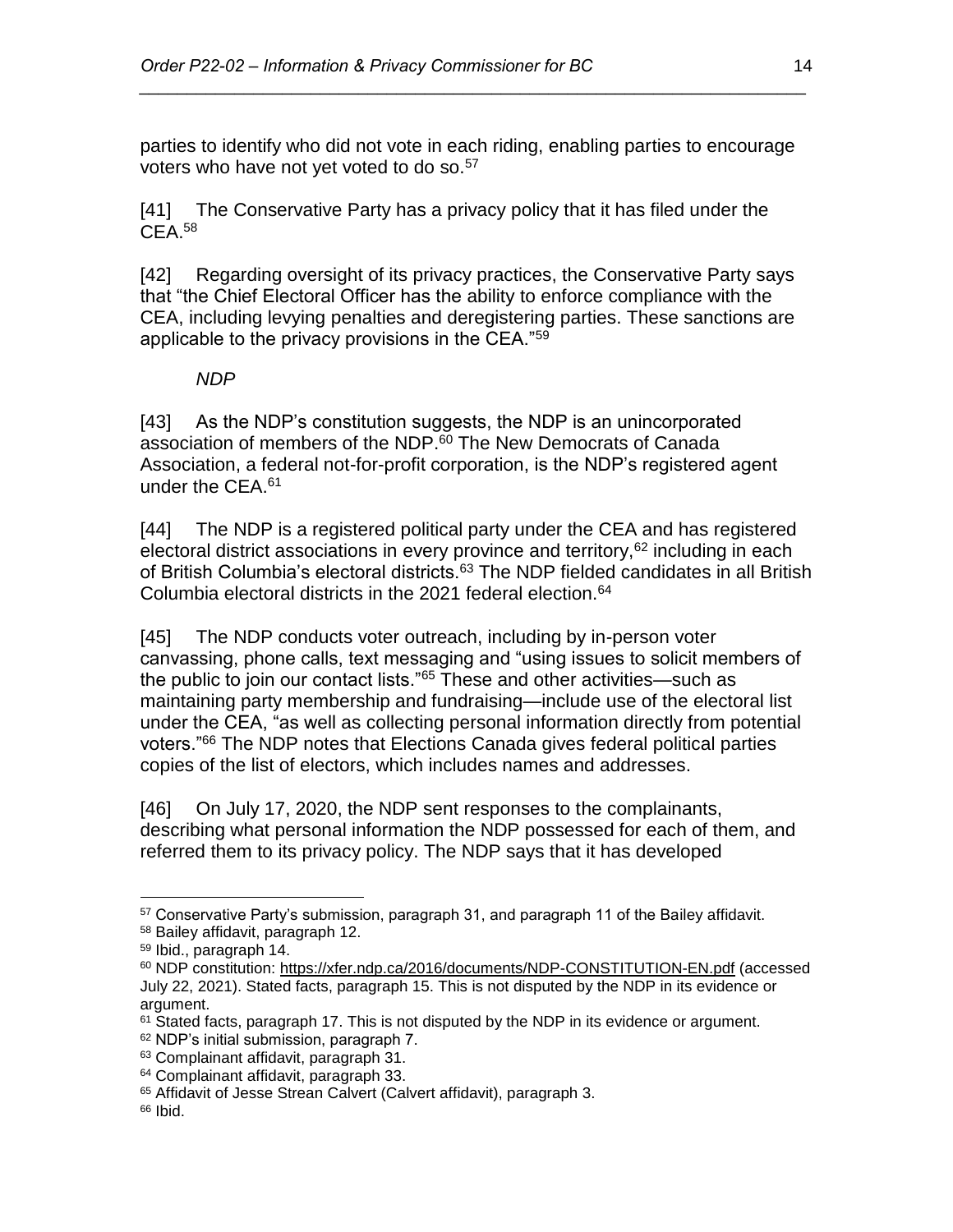<span id="page-14-0"></span>"significant internal protections" for personal information.<sup>67</sup> Its privacy policy states that it "is in strict compliance with Canadian privacy principles" and obligations under the CEA.<sup>68</sup>

*\_\_\_\_\_\_\_\_\_\_\_\_\_\_\_\_\_\_\_\_\_\_\_\_\_\_\_\_\_\_\_\_\_\_\_\_\_\_\_\_\_\_\_\_\_\_\_\_\_\_\_\_\_\_\_\_\_\_\_\_\_\_\_\_\_\_\_\_\_\_*

## *Green Party of Canada*

[47] The Green Party is an unincorporated association of members of the Green Party. It is a registered political party under the CEA.<sup>69</sup> The Green Party of Canada Fund, a corporation incorporated or continued under the *Canada Notfor-profit Corporations Act*, is the registered agent of the Green Party under the  $CEA.70$ 

[48] The Green Party has 37 electoral district associations in British Columbia.<sup>71</sup> During the 2021 federal election, the Green Party fielded candidates in 35 of British Columbia's electoral districts.<sup>72</sup>

<span id="page-14-1"></span>[49] On September 16, 2019, the Green Party advised the complainants of their personal information in its databases. $73$ 

#### *Facts relating to all respondent political parties*

[50] Each of the political parties provides funding to at least some of its electoral district associations in British Columbia.<sup>74</sup>

[51] Elections Canada provides the political parties with access to personal information through copies of the list of electors.<sup>75</sup>

[52] Each of the parties involved has, as the CEA requires, submitted to the Chief Electoral Officer of Canada the party's policy for the protection of personal information, and has published their policies on an Internet site, as the CEA requires.<sup>76</sup>

<sup>67</sup> Ibid., paragraphs 3-6.

<sup>&</sup>lt;sup>68</sup> Exhibit 1 to the Calvert affidavit.

<sup>69</sup> Stated facts, paragraph 21, and complainant affidavit.

 $70$  Again, this is a stated fact, noting that the complainant affidavit also provides relevant evidence.

<sup>71</sup> Complainant affidavit, paragraph 36.

<sup>72</sup> Ibid., paragraph 40.

<sup>73</sup> Ibid., paragraph 59.

<sup>74</sup> Complainants' initial submission, paragraph 13, and Appendix "A", citing the complainant affidavit, paragraph 44.

 $75$  Complainant affidavit, paragraphs  $43(a)$ , (b) and (c), complainants' initial submission, paragraph 12. This is also attested to in the political parties' evidence.

 $76$  NDP: paragraph 4 of the Calvert affidavit. Liberal Party: paragraphs 19 and 21 of the Cardill affidavit (and paragraph 26 of the stated facts as to Internet publication). Conservative Party: paragraphs 3 and 12 of the Bailey affidavit (and paragraph 26 of the stated facts as to Internet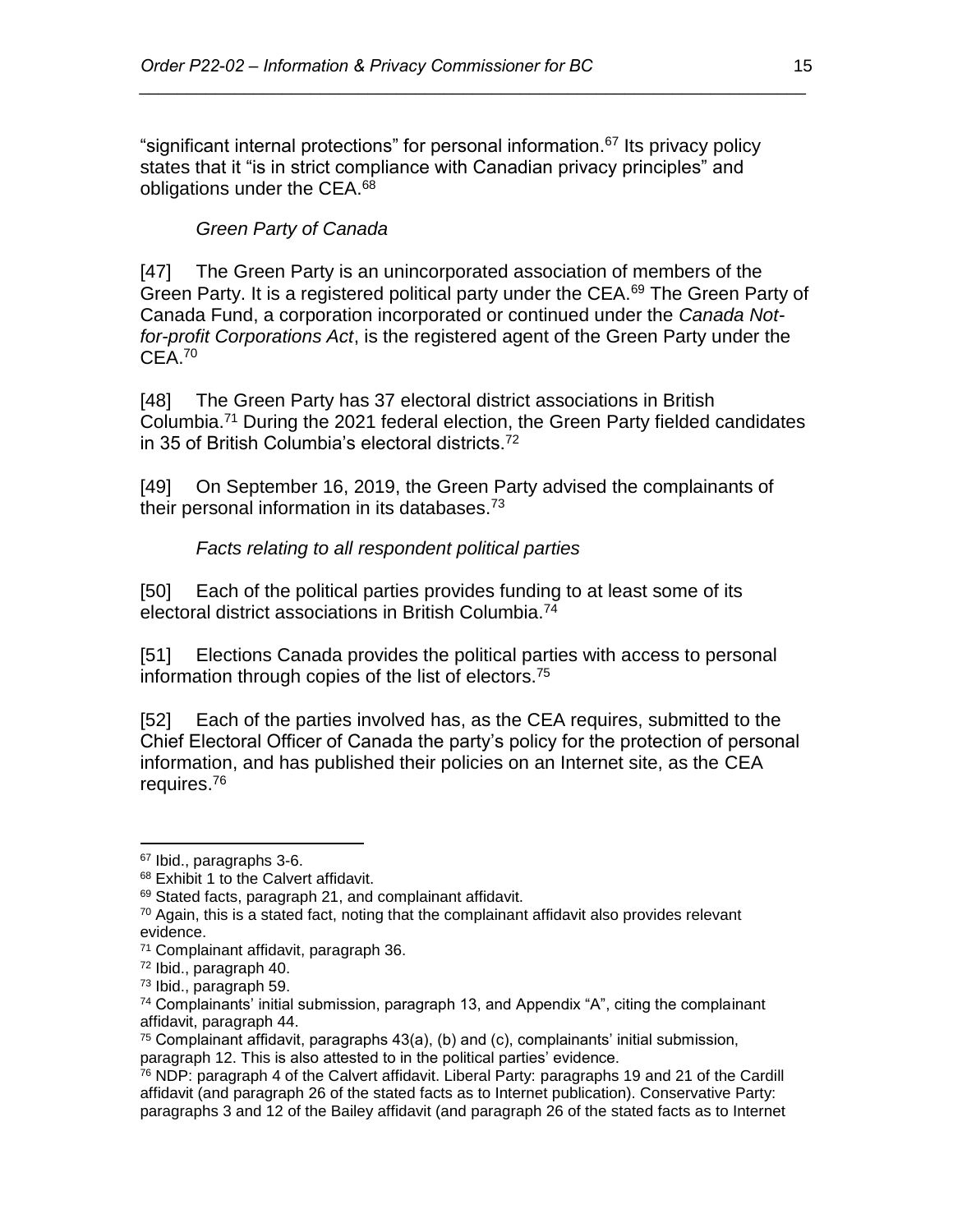[53] Each of them conducts canvassing of electors in British Columbia during a federal election period, including through door-to-door or telephone canvassing.<sup>77</sup>

*\_\_\_\_\_\_\_\_\_\_\_\_\_\_\_\_\_\_\_\_\_\_\_\_\_\_\_\_\_\_\_\_\_\_\_\_\_\_\_\_\_\_\_\_\_\_\_\_\_\_\_\_\_\_\_\_\_\_\_\_\_\_\_\_\_\_\_\_\_\_*

[54] To sum up, each of the political parties involved in this proceeding is an unincorporated association, they each have affiliated organizations that are active in British Columbia on its behalf, they each collect personal information from Elections Canada that is about residents of British Columbia, and they each conduct canvassing activities in British Columbia. Further, each of the parties is registered with Elections Canada and each of them has a privacy policy filed in compliance with the CEA.

# <span id="page-15-1"></span><span id="page-15-0"></span>*Discussion of the issues*

*NDP's contention that PIPA violates the Charter*

[55] As noted earlier, the NDP contends that PIPA violates the *Charter*. It submits that "the provisions of PIPA represent unjustified limits on the right to vote and freedom of political expression guaranteed by the" *Charter*. 78

[56] In its reply, however, the NDP agrees with the AGBC that the *Charter* issues would be better considered later and reserves the right to make submissions at a later stage.<sup>79</sup> The AGBC submits that the NDP's *Charter* claim should be dismissed because the NDP lacks standing. The AGBC argues in the alternative that the framework in *Doré v. Barreau du Québec*<sup>80</sup> should apply, meaning that the appropriate time to carry out that analysis is later, when the merits of the complaints are considered.<sup>81</sup>

[57] The complainants engage on the merits of some *Charter* issues but also suggest that the NDP's *Charter* claims merit rejection because the NDP has not offered an evidentiary foundation and because the NDP lacks standing.<sup>82</sup> The complainants concede that *Charter* issues must not be decided in a factual vacuum.<sup>83</sup>

[58] I respectfully agree with Commissioner McEvoy's statement in *Courtenay-Alberni* that it "would undoubtedly be an error of law" to consider the *Charter*

 $\overline{a}$ publication). Green Party: stated facts, paragraph 26. No one has disputed paragraph 26 of the stated facts.

<sup>77</sup> Stated facts, paragraph 28. None of the political parties disputed this stated fact.

<sup>78</sup> NDP's initial submission, paragraph 6.

<sup>79</sup> NDP reply, paragraph 56.

<sup>80</sup> 2012 SCC 12.

<sup>81</sup> AGBC submission, paragraph 105.

<sup>82</sup> Complainant's reply, paragraph 82.

<sup>83</sup> Ibid., paragraph 83.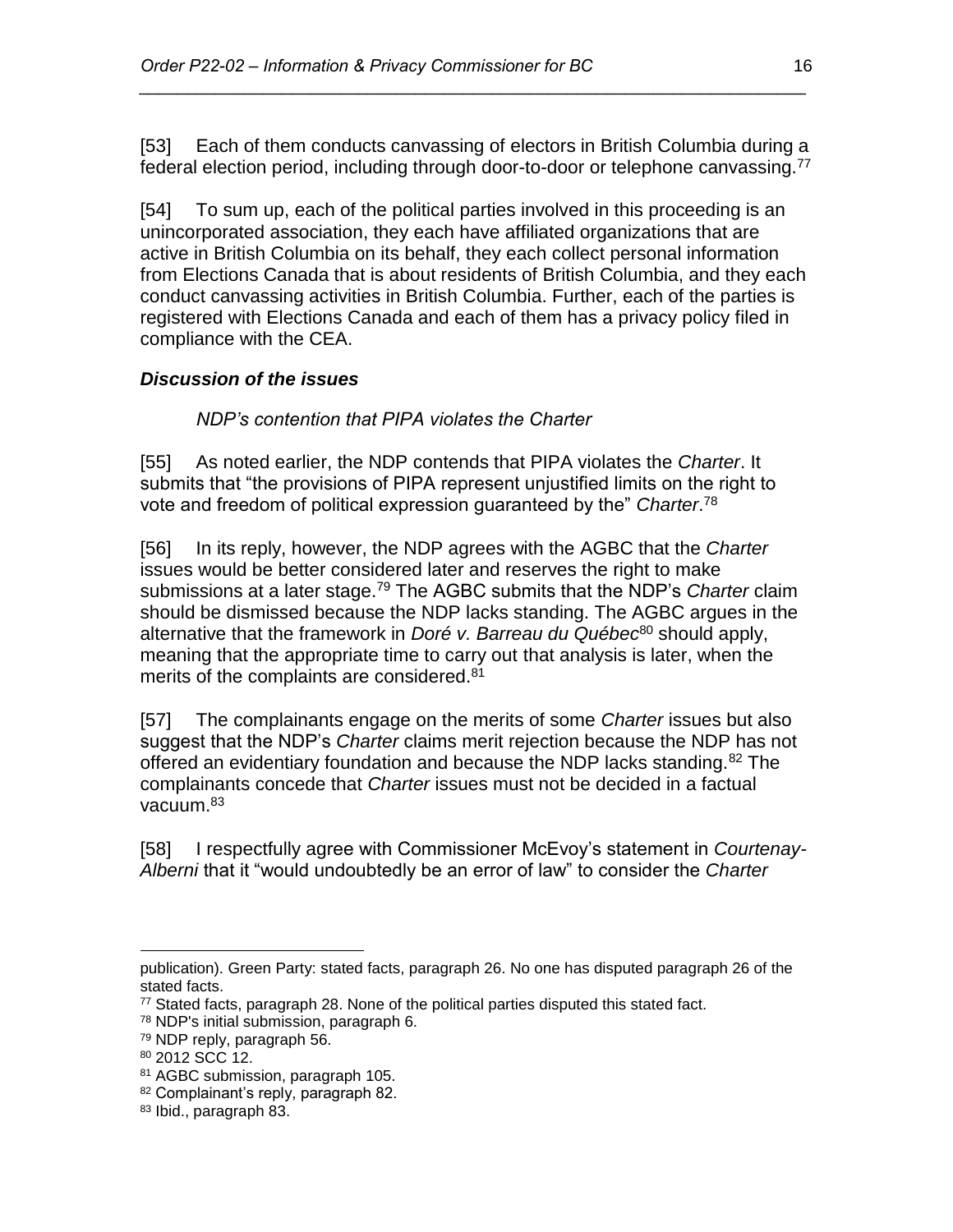question "in a factual vacuum" and, like him, I decline to do so.<sup>84</sup> The issue of whether the NDP has standing to raise *Charter* issues, and the question of evidentiary sufficiency, will remain to be determined, if necessary, at a later stage.<sup>85</sup>

*\_\_\_\_\_\_\_\_\_\_\_\_\_\_\_\_\_\_\_\_\_\_\_\_\_\_\_\_\_\_\_\_\_\_\_\_\_\_\_\_\_\_\_\_\_\_\_\_\_\_\_\_\_\_\_\_\_\_\_\_\_\_\_\_\_\_\_\_\_\_*

## <span id="page-16-0"></span>*Are the participating political parties organizations as defined in PIPA?*

[59] The Liberal Party says that neither it nor its registered agent, The Federal Liberal Agency of Canada, is an "organization" as defined by PIPA.<sup>86</sup> The Liberal Party acknowledges that, in *Courtenay-Alberni*, Commissioner McEvoy concluded that the association involved in that case was an "organization" even though it was constituted for federal electoral purposes and was active in that arena. Taking issue with this, the Liberal Party contends that PIPA must be interpreted in a way that is "presumptively constitutional", and to decide that a federal political party is an "organization" under PIPA would be "an unconstitutional interpretation".<sup>87</sup>

[60] The Liberal Party says that "PIPA should be interpreted as not extending to federal elections matters".<sup>88</sup> It says the relevant question is whether the inclusion in PIPA's definition of "organization" of the further term "unincorporated association" should be read to include federal political parties.<sup>89</sup> It argues that the required constitutional interpretation leads to the conclusion that these parties are not organizations as defined in PIPA. The Liberal Party argues that, while PIPA is applicable to the "B.C. private sector", it cannot constitutionally extend to federal political parties,<sup>90</sup> and PIPA's definition of "organization" must constitutionally exclude federal political parties because only Parliament can regulate federal elections.<sup>91</sup>

[61] In taking this position, the Liberal Party relies on *McKay et al v. The Queen*, <sup>92</sup> a 1965 decision in which the Supreme Court of Canada decided that a municipal sign bylaw should not be interpreted as applying to federal election signs. The Supreme Court said that "if words in a statute are fairly susceptible of two constructions of which one will result in the statute being *intra vires* and the other will have the contrary result the former is to be adopted."<sup>93</sup> Applying this

<sup>84</sup> *Courtenay-Alberni*, paragraph 91 (citing *MacKay v. Manitoba*, [1989] 2 SCR 357, 1989 CanLII 26, at page 366.

<sup>85</sup> This is consistent with *Courtenay-Alberni*, in which Commissioner McEvoy declined, at paragraphs 89-92, to decide *Charter* issues in the context of his jurisdictional ruling that PIPA applied to the organization.

<sup>86</sup> Liberal Party's initial submission, paragraph 56.

<sup>87</sup> Ibid., paragraphs 58-59.

<sup>88</sup> Ibid., paragraph 61.

<sup>89</sup> Liberal Party's reply, paragraphs 14-17.

<sup>90</sup> Ibid.

<sup>91</sup> Liberal Party's initial submission, paragraphs 60-61.

<sup>92</sup> [1965] SCR 798, 1965 CanLII 3 [*McKay*].

<sup>93</sup> *McKay*, at page 804.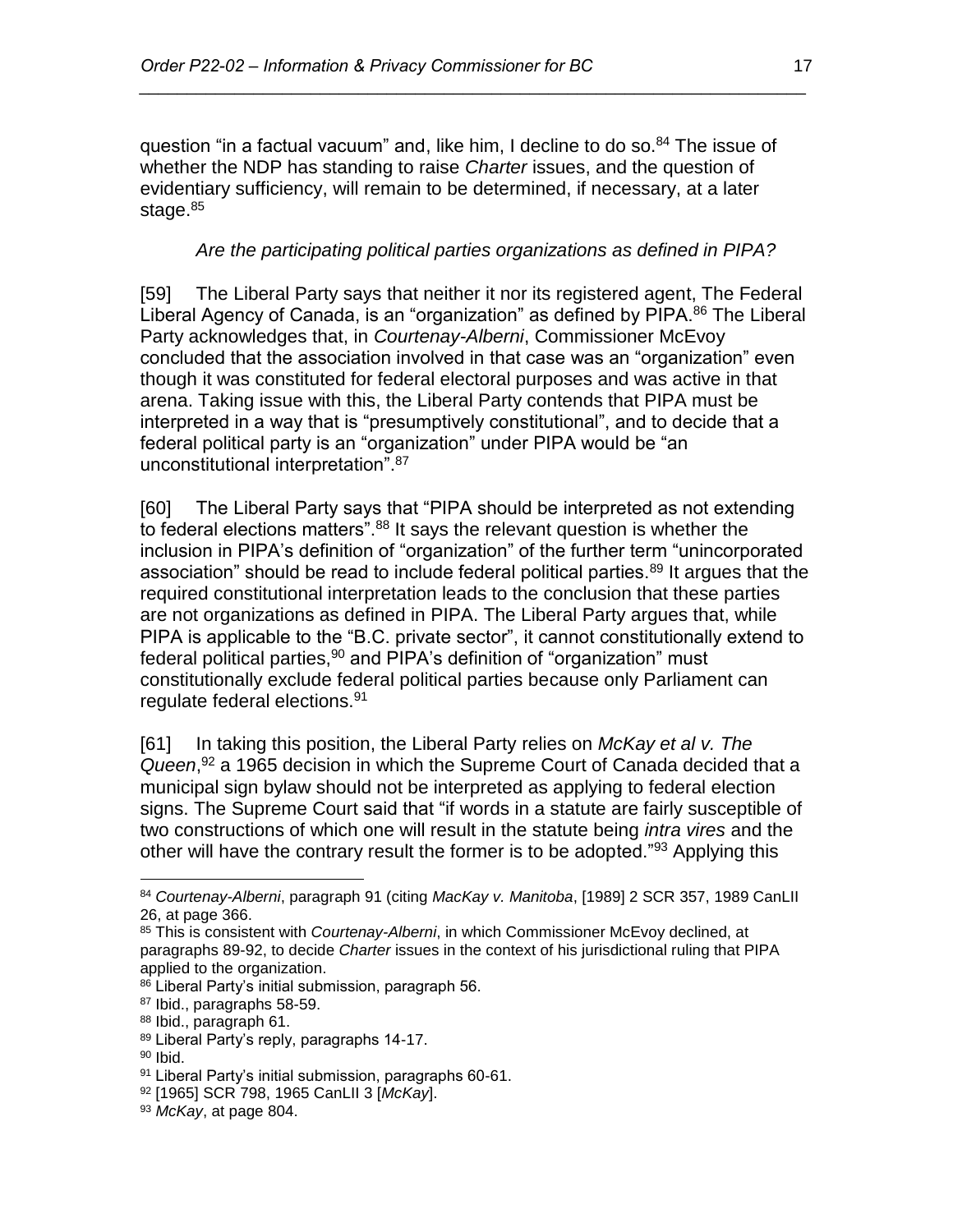approach, the Supreme Court's majority concluded that it could not have been the municipal council's intention to enact a bylaw that extended to federal election signs.

*\_\_\_\_\_\_\_\_\_\_\_\_\_\_\_\_\_\_\_\_\_\_\_\_\_\_\_\_\_\_\_\_\_\_\_\_\_\_\_\_\_\_\_\_\_\_\_\_\_\_\_\_\_\_\_\_\_\_\_\_\_\_\_\_\_\_\_\_\_\_*

[62] The AGBC responds that this is not the proper approach.<sup>94</sup> A statute of general application is not ultra vires a province's legislative competence because it allegedly applies in a constitutionally invalid manner. The proper first step, rather, is to decide whether the law is within the legislative authority of the province, i.e., to decide if the statute is constitutionally valid. If it is, the next step is to assess, using the principles of interjurisdictional immunity and paramountcy, whether the law can validly apply in the circumstances. This submission is persuasive.

[63] It bears mention that, in his majority reasons, Taschereau C.J. was careful to say that the validity of the bylaw or of the enabling provincial legislation was not challenged, and added this:

The discussion of the extent to which provincial legislation may affect the carrying on of a political activity in the federal field was raised by counsel and has been pursued in these reasons merely to assist in arriving at the true construction of the by-law. That question of construction is in turn confined to ascertaining whether the general words used, which in their natural meaning do not merely regulate but forbid the display of signs at all times, were intended to have effect so as to forbid during the actual period of an election to Parliament the display of a sign of the sort described in the charge on which the appellants were convicted.<sup>95</sup>

[64] In his forthright dissenting reasons, Martland J. observed for himself and three other justices that the "essential feature of the by-law in question here is that it is of general application and, admittedly, valid."<sup>96</sup> He was not persuaded by the view that, "even though Parliament has not legislated on this subject, the field of proceedings at federal elections is one of federal jurisdiction and cannot be affected by provincial legislation, even though it is so affected only incidentally."<sup>97</sup>

[65] More recently, in joint reasons, Gascon, Côté and Rowe JJ., commented, in *Desgagnés Transport Inc. v. Wärtsilä Canada Inc.*, that "if the text of the legislation is capable of bearing a meaning that is constitutionally valid, then the courts will give it that meaning".<sup>98</sup> As the British Columbia Court of Appeal recently put it, citing *Desgagnés* and *McKay*, "Where multiple interpretations of a

<sup>94</sup> AGBC's submission, paragraph 20.

<sup>95</sup> Ibid., page 807.

<sup>96</sup> Ibid., page 812.

 $97$  Ibid., page 810.

<sup>98</sup> 2019 SCC 58 (CanLII) [*Desgagnés*], at paragraph 28. These concurring reasons were on behalf of six members of the Court.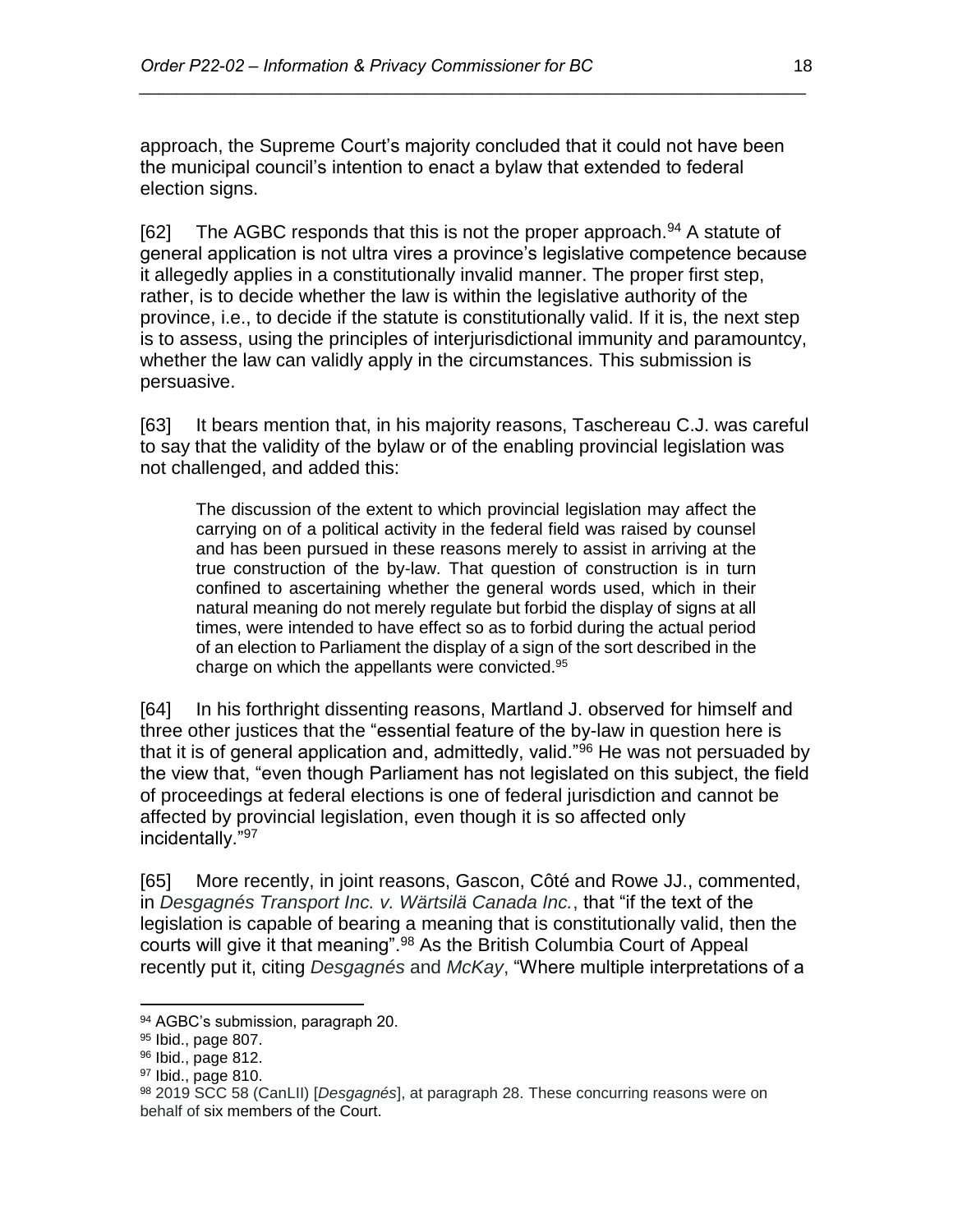statute are possible, it is presumed the legislature intended the law to be read in a manner that is consistent with its legislative authority, which is to say, in a manner that is consistent with its constitutional authority."<sup>99</sup>

*\_\_\_\_\_\_\_\_\_\_\_\_\_\_\_\_\_\_\_\_\_\_\_\_\_\_\_\_\_\_\_\_\_\_\_\_\_\_\_\_\_\_\_\_\_\_\_\_\_\_\_\_\_\_\_\_\_\_\_\_\_\_\_\_\_\_\_\_\_\_*

[66] The Supreme Court of Canada has for years underscored that the proper approach to statutory interpretation involves "reading the words of the statute in their entire context, in their grammatical and ordinary sense, harmonious with the scheme and object of the statute".<sup>100</sup> Applying this approach, I conclude the Legislature did not intend to exclude these unincorporated associations from PIPA's definition of "organization", which provides that an "unincorporated association" is an "organization". The plain meaning of those terms applies to these political parties—which are, as I have found, active in the province and collect personal information of residents—and I see no plausible reason to think that the Legislature intended any other meaning. PIPA's legislative purposes do not support another interpretation.<sup>101</sup> Nor does the language of the rest of the statute. I arrive at the same conclusion respecting section 3(1) of PIPA, which provides that, "[s]ubject to this section", PIPA "applies to every organization".

[67] I also do not accept that the fact an unincorporated association is constituted for, and active in, federal elections and related activities requires one to read down the definition of "organization". In my view, interpreting the term "organization" to apply to these unincorporated associations is consistent with the Legislature's legislative authority and its intention in enacting PIPA. Of course, as the AGBC's submission on this issue suggests, it remains to be seen whether PIPA is constitutionally applicable to these organizations.

# *The NDP's argument that it is subject to PIPEDA, not PIPA*

<span id="page-18-0"></span>[68] The next issue is whether the NDP is right to say that PIPEDA applies to it, and to its electoral district associations, such that they are "exempt from the application of PIPA under section  $3(2)(c)$ " of PIPA.<sup>102</sup> The NDP submits that section 3(2)(c) of PIPA excludes federal political parties from PIPA's scope because PIPEDA applies to federal political parties.<sup>103</sup> It also says that PIPA relies on PIPEDA's provisions "to exclude organizations under federal jurisdiction"—i.e., "federal works, undertakings or businesses"—from PIPA's application, and federal political parties are "federal works, undertakings or businesses".<sup>104</sup>

<sup>99</sup> Brown Bros. Motor Lease Canada Ltd. v. Workers' Compensation Appeal Tribunal, 2022 BCCA 20 (CanLII).

<sup>100</sup> For a recent affirmation of this principle, see *R. v. Khill*, 2021 SCC 37, paragraph 77. <sup>101</sup> The legislative objectives of PIPA are outlined below. I have considered them in addressing this interpretive issue.

<sup>102</sup> NDP's initial submission, paragraph 5.

<sup>103</sup> Ibid., paragraph 43.

<sup>104</sup> Ibid., paragraph 44.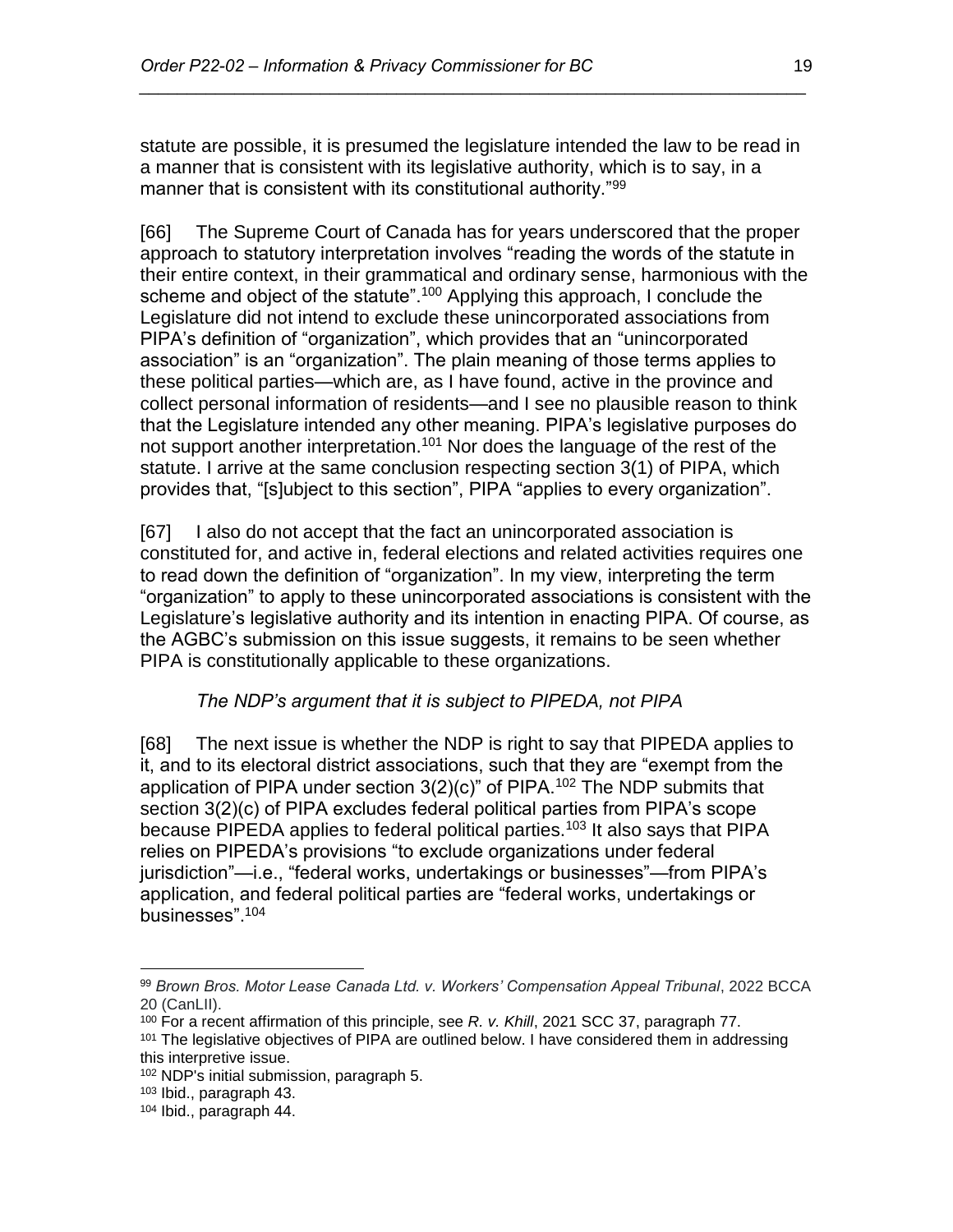[69] The NDP begins with the proposition that "the objectives and the context of other relevant legislation must be considered" in interpreting PIPA, adding that "legislation cannot be interpreted to override other legitimate legislative objectives or the context to which one seeks to apply it."<sup>105</sup> As I understand it, the NDP is suggesting that the CEA and the other federal statutes it cites are relevant to PIPA's interpretation, i.e., that the "objectives and the context" of those federal laws must be considered in the interpretive exercise.

*\_\_\_\_\_\_\_\_\_\_\_\_\_\_\_\_\_\_\_\_\_\_\_\_\_\_\_\_\_\_\_\_\_\_\_\_\_\_\_\_\_\_\_\_\_\_\_\_\_\_\_\_\_\_\_\_\_\_\_\_\_\_\_\_\_\_\_\_\_\_*

[70] The NDP appeals to what it says were "extensive amendments" to the CEA in 2018, through the *Elections Modernization Act*, <sup>106</sup> which it says are "relevant to the issues at hand."<sup>107</sup> It also refers to provisions of the *Telecommunications Act*<sup>108</sup> and what is commonly known as *Canada's Anti-*Spam Legislation,<sup>109</sup> laws that, respectively, regulate telephone and electronic communications with individuals. The NDP argues that this federal legislative framework reflects "Canada's balanced approach" to addressing individuals' privacy in relation to the activities of federal political parties, and that PIPA runs afoul of this approach.<sup>110</sup>

[71] As noted earlier, section 3(1) provides that PIPA "applies to every organization", but it does so in relation to types of personal information or respecting an organization's personal information practices. Section 3(2) excludes certain types of collection, use or disclosure of personal information and specified types of personal information from PIPA's application.<sup>111</sup> An example of the latter is section 3(2)(e), which excludes from PIPA's application "personal information in…a court document" or "a document of a judge of the Court of Appeal, Supreme Court or Provincial Court, or a document relating to support services provided to a judge of those courts". An example of the first type of exclusion is section 3(2)(b), which provides that PIPA does not apply to "the collection, use or disclosure of personal information, if the collection, use or

<sup>105</sup> NDP's initial submission, paragraph 10, citing *College of Physicians and Surgeons of British Columbia v. British Columbia (Information and Privacy Commissioner)*, 2019 BCSC 354. <sup>106</sup> SC 2018, c 31.

<sup>107</sup> Ibid., paragraph 11.

<sup>108</sup> SC 1993, c 38.

<sup>109</sup> *An Act to promote the efficiency and adaptability of the Canadian economy by regulating certain activities that discourage reliance on electronic means of carrying out commercial activities, and to amend the Canadian Radio-television and Telecommunications Commission Act, the Competition Act, the Personal Information Protection and Electronic Documents Act and the Telecommunications Act*, SC 2010, c 23.

<sup>110</sup> NDP's initial submission, paragraph 28. PIPA came into force in 2004, long before enactment of the 2018 CEA amendments, as well as the *Telecommunications Act* and *Canada's Anti-Spam Legislation* provisions, that the NDP says are relevant in discerning the legislative intention underlying section 3(2)(c). I do not accept that these more recent federal laws have any relevance to interpretation of what the Legislature intended when it enacted PIPA.

<sup>111</sup> For example, section 3(2)(d) provides that PIPA does not apply to "personal information" to which the *Freedom of Information and Protection of Privacy Act* applies to it. Another example is section 3(2)(e), which excludes personal information in court documents or judicial administration records.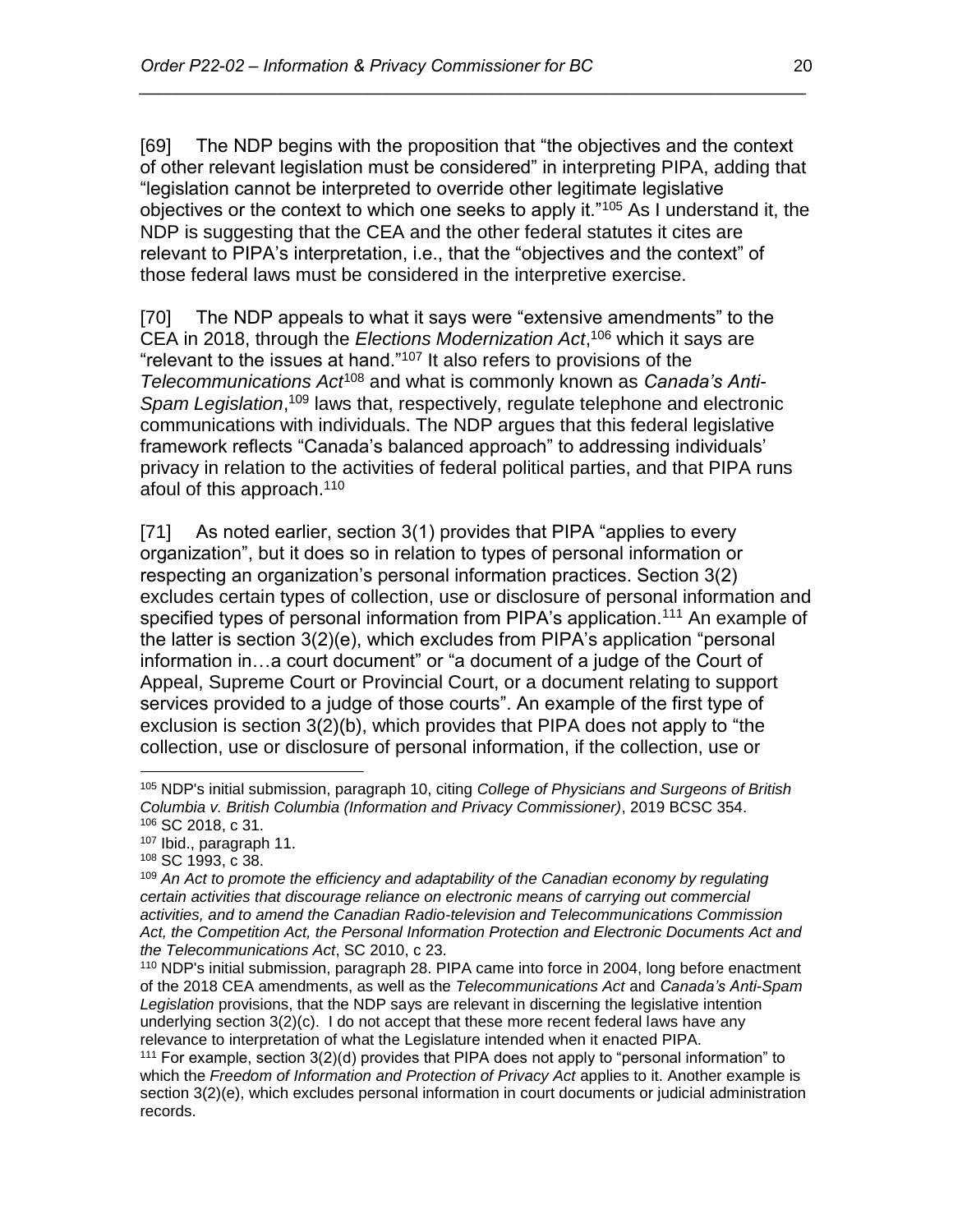disclosure is for journalistic, artistic or literary purposes and for no other purpose". None of the section 3(2) exclusions, which deal with certain types of information or information practices, excludes types of organizations per se.

*\_\_\_\_\_\_\_\_\_\_\_\_\_\_\_\_\_\_\_\_\_\_\_\_\_\_\_\_\_\_\_\_\_\_\_\_\_\_\_\_\_\_\_\_\_\_\_\_\_\_\_\_\_\_\_\_\_\_\_\_\_\_\_\_\_\_\_\_\_\_*

[72] Consistent with this, section 3(2)(c), cited by the NDP, focuses on the collection, use or disclosure of personal information to which PIPEDA applies. It says that PIPA "does not apply to…the collection, use or disclosure of personal information, if the federal Act [PIPEDA] applies to the collection, use or disclosure". The NDP relies on this to argue that, because it is a "federal work, undertaking or business outside the exclusive legislative authority of the legislatures of the provinces" as defined in section 2(1) of PIPEDA, PIPA does not apply to it.

[73] It argues that the business of federal political parties and their electoral district associations is clearly within Parliament's legislative authority, "and outside the exclusive legislative authority" of the provinces.<sup>112</sup> The Governor in Council has, using its authority under PIPEDA, exempted organizations in British Columbia from PIPEDA's application to them, but expressly did not exclude federal works, undertakings or businesses from PIPEDA's application in British Columbia.<sup>113</sup> Therefore, the NDP says, PIPEDA "applies to federal political parties" as they are federal works, undertakings or businesses. In turn, section  $3(2)(c)$  ousts PIPA's application to the NDP.<sup>114</sup> As the NDP puts it, "Parliament and the Governor in Council clearly did not intend to subject organizations under federal jurisdiction to BC's PIPA".<sup>115</sup> It adds this:

It is true that section 4(1) of *PIPEDA* targets personal information that organizations collect, use, or disclose in the course of commercial activities. However, the effect of this section is not to remove a political party from the application of *PIPEDA*. Rather, Parliament has made a legislative decision to not subject non-commercial activities to Part 1 of *PIPEDA*. The fact that non-commercial activities of political parties might not be regulated by Part 1 at this time does not erase the fact that Parliament clearly intended for FWUBs, such as political parties, to be subject to *PIPEDA*.

[74] The NDP's argument is not persuasive. It requires one to accept that PIPEDA applies to federal works, undertakings or businesses full stop,

 $\overline{a}$ <sup>112</sup> Ibid., paragraph 33.

<sup>113</sup> Section 26(2)(b) of PIPEDA provides that the Governor in Council may, by order, "if satisfied that legislation of a province that is substantially similar to this Part applies to an organization, a class of organizations, an activity or a class of activities, exempt the organization, activity or class from the application of this Part in respect of the collection, use or disclosure of personal information that occurs within that province". As the NDP notes, the so-called exclusion order for British Columbia provides that the exemption from PIPEDA's application in British Columbia does not extend to a federal work, undertaking or business.

<sup>114</sup> Ibid., paragraphs 34-40.

<sup>115</sup> Ibid., paragraph 36.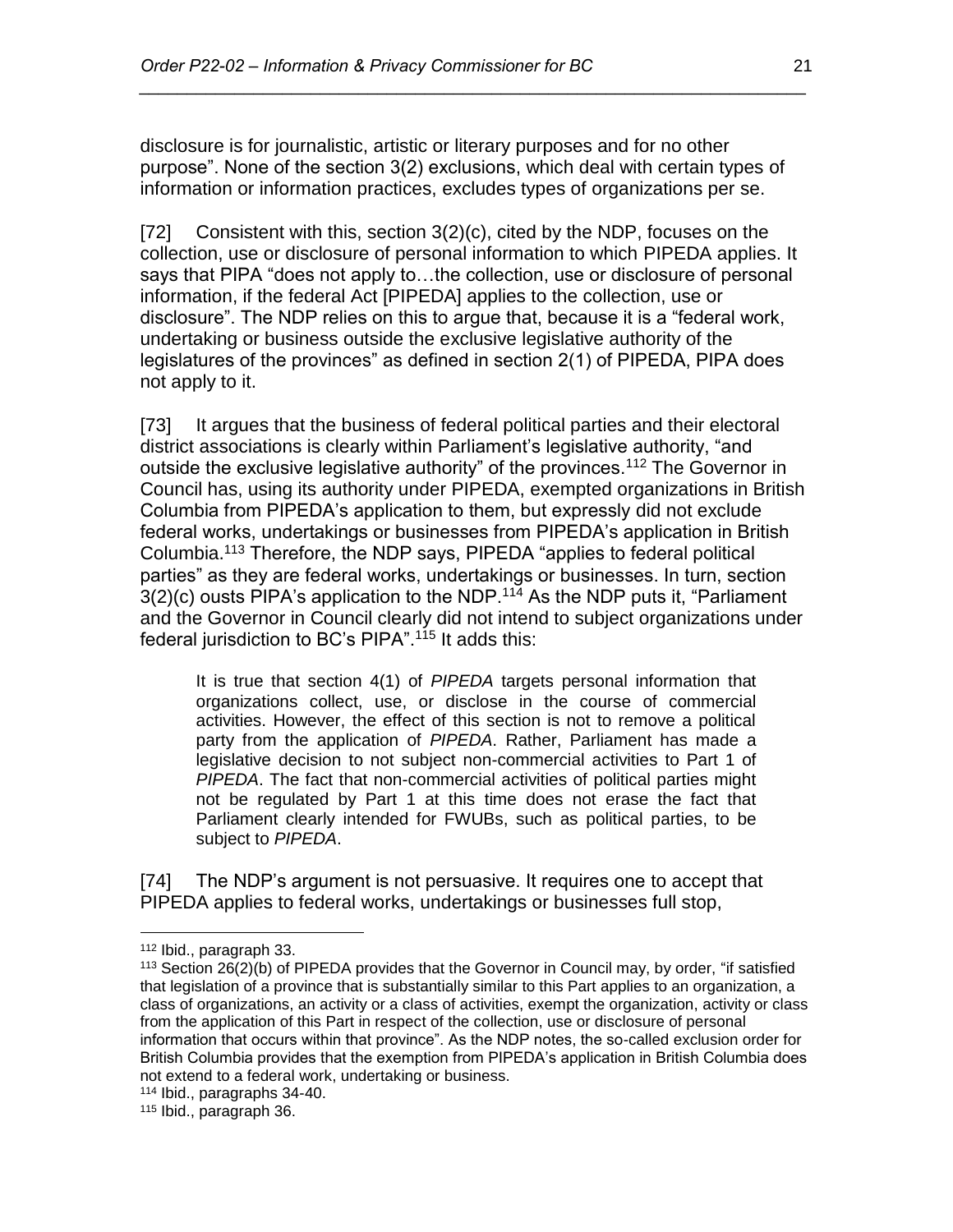regardless of whether they collect, use or disclose personal information in the course of a commercial activity or in relation to employment of individuals.

*\_\_\_\_\_\_\_\_\_\_\_\_\_\_\_\_\_\_\_\_\_\_\_\_\_\_\_\_\_\_\_\_\_\_\_\_\_\_\_\_\_\_\_\_\_\_\_\_\_\_\_\_\_\_\_\_\_\_\_\_\_\_\_\_\_\_\_\_\_\_*

[75] As the NDP puts it above, the effect of PIPEDA's section 4(1) allegedly "is not to remove a political party from the application of PIPEDA." The NDP points to no provisions in PIPEDA that expressly subject federal works, undertakings or businesses to PIPEDA full stop, regardless of whether they collect personal information in the course of a commercial activity. Sections 4(1)(b) and 7.3 of PIPEDA contain rules about an organization's collection, use or disclosure of what could conveniently be called employment-related information where that is done in connection with the operation of a federal work, undertaking or business. Apart from PIPEDA's definition of "federal work, undertaking or business" these two provisions contain the only mentions of that term in the statute. Nowhere does PIPEDA say that it applies to federal works, undertakings or businesses in the manner the NDP suggests.<sup>116</sup>

[76] Rather, PIPEDA's stated purpose is to establish **"**rules to govern the collection, use and disclosure of personal information in a manner that recognizes the right of privacy of individuals with respect to their personal information and the need of organizations to collect, use or disclose personal information for purposes that a reasonable person would consider appropriate in the circumstances."<sup>117</sup> Like PIPA, PIPEDA is about personal information practices and the suggestion that it applies to the NDP as an "organization" that is also a "federal work, undertaking or business", but does not apply to its personal information practices, flies in the case of the purpose and text of PIPEDA.<sup>118</sup>

[77] Even if the NDP's argument on this point were correct, I would in the alternative find that Parliament's authority to legislate in respect of elections to

<sup>116</sup> In its reply, the NDP cites a 2021 decision of the Privacy Commissioner of Canada, entitled "Letter regarding complaint against federal political parties", March 25, 2021 (a copy forms Exhibit "1" to the complainant affidavit). The NDP suggests, at paragraph 13 of its submission, that this "solidifies" its argument "that Parliament clearly intended" that a federal work, undertaking or business" be regulated under PIPEDA. That may be true as regards such an entity's collection, use and disclosure of personal information in the course of a commercial activity, but the decision does not support the NDP's argument here.

<sup>117</sup> PIPEDA, section 3.

<sup>118</sup> Commissioner McEvoy dealt with this question in *Courtenay-Alberni*. The respondent constituency association argued that PIPEDA applied to it because it is an "organization" as defined in that statute, such that, by virtue of section 3(2)(c), PIPA did not apply to it. Regarding section 4(1), he concluded, at paragraph 26, that the "opening language of s. 4(1) does not mean that PIPEDA applies to every unincorporated association across the country simply because they qualify as organizations within the meaning of PIPEDA's definition of that term." He also noted, at paragraph 27, that section 3(2)(c) of PIPA focuses on activity—the collection, use and disclosure of personal information by an organization—and section 4(1) of PIPEDA similarly "targets circumstances in which PIPEDA applies to a particular collection, use or disclosure of personal information, not whether an entity falls within PIPEDA's definition of 'organization'".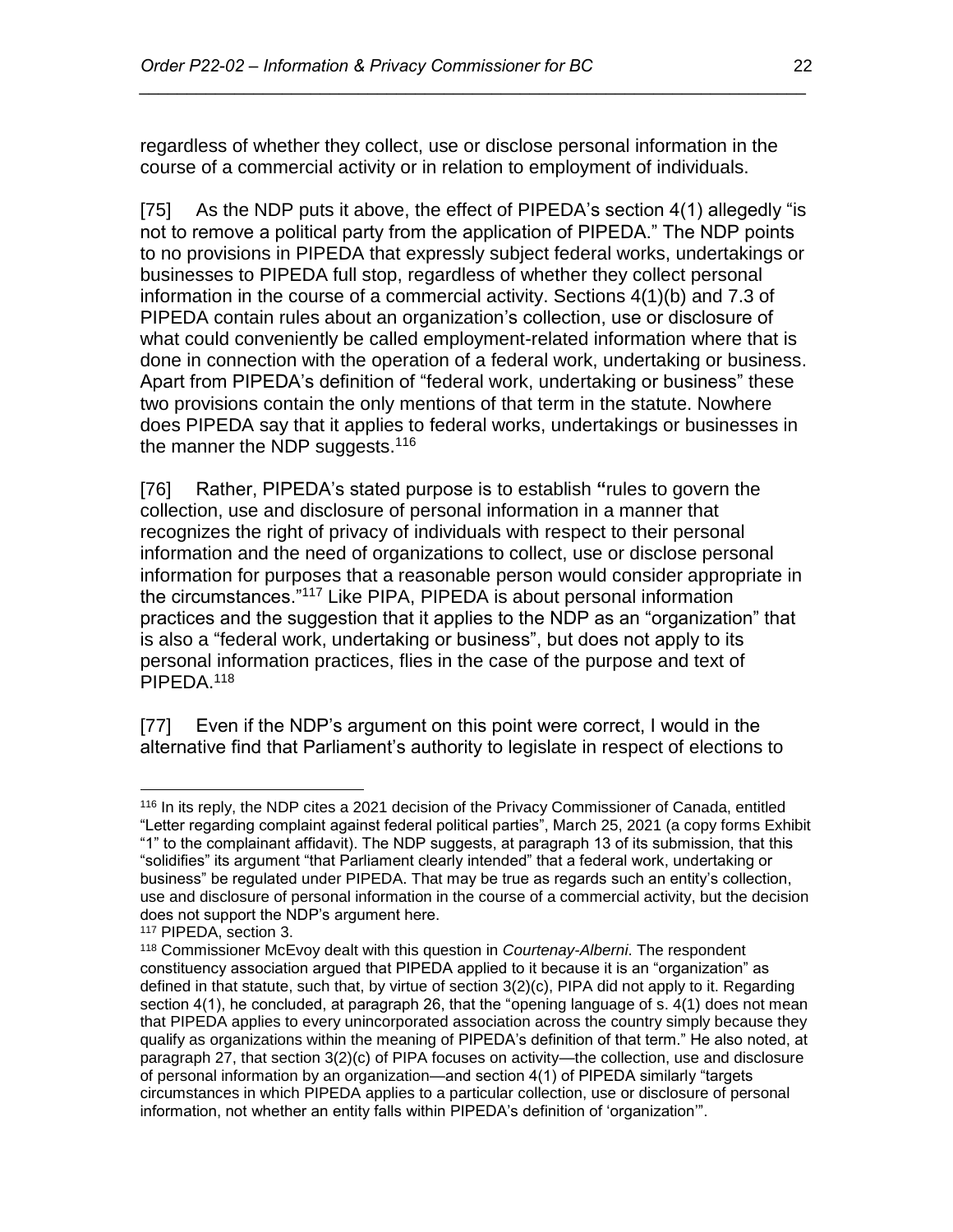the House of Commons does not mean that a federal political party is on that basis a "federal work, undertaking or business" as defined in PIPEDA.

*\_\_\_\_\_\_\_\_\_\_\_\_\_\_\_\_\_\_\_\_\_\_\_\_\_\_\_\_\_\_\_\_\_\_\_\_\_\_\_\_\_\_\_\_\_\_\_\_\_\_\_\_\_\_\_\_\_\_\_\_\_\_\_\_\_\_\_\_\_\_*

[78] PIPEDA defines the term "federal work, undertaking or business" as meaning "any work, undertaking or business that is within the legislative authority of Parliament" and goes on to state that this includes familiar things, such as "a railway, canal, telegraph or other work or undertaking that connects a province with another province", a "line of ships that connects a province with another province, or that extends beyond the limits of a province", "aerodromes, aircraft or a line of air transportation", "radio broadcasting", and "banks".

[79] The NDP's argument fastens on section 2(1)(i), which includes as a "federal work, undertaking or business" any "federal work, undertaking or business outside the exclusive legislative authority of the legislatures of the provinces". This requires one to accept that a federal political party is a "work", an "undertaking" or a "business" within PIPEDA's meaning. It also requires one to accept that a federal political party is not "within the exclusive legislative authority" of a provincial legislature. The NDP cites no authority to support its interpretation of this definition of "federal work, undertaking or business".

[80] An unincorporated association that is a federal political party is an "organization" but is not a "work", an "undertaking" or a "business" within the meaning of PIPEDA. I am therefore not persuaded by the NDP's argument that it is such a creature, the result being that section 3(2)(c) of PIPA excludes federal political parties from PIPA's scope.

[81] Moreover, the definition on which the NDP relies also requires that such an entity be within "the legislative authority of Parliament" and "outside the exclusive legislative authority of the legislatures of the provinces". The reference to "exclusive" authority reflects the language of the *Constitution Act, 1867*, whose text uses that term in relation to both federal and provincial heads of authority.<sup>119</sup> The PIPEDA definition, to the extent it requires exclusivity of provincial legislative authority, failing which any "work", "undertaking" or "business" would be a "federal work, undertaking or business", does not sit easily with constitutional jurisprudence as it has developed since PIPEDA's enactment in 2000.

[82] At all events, I am not persuaded that this aspect of the definition makes the NDP or any other federal political party a federal work, undertaking or business for present purposes.

 $\overline{a}$ <sup>119</sup> As seen later, PIPA is a valid exercise of the Legislature's authority, under section 92(13), to legislate in respect of property and civil rights in the province. The opening words of section 92 provide that, "[i]n each Province the Legislature may *exclusively* make Laws in relation to Matters coming within the Classes of Subjects next herein-after enumerated", which includes "Property and Civil Rights in the Province" (emphasis added).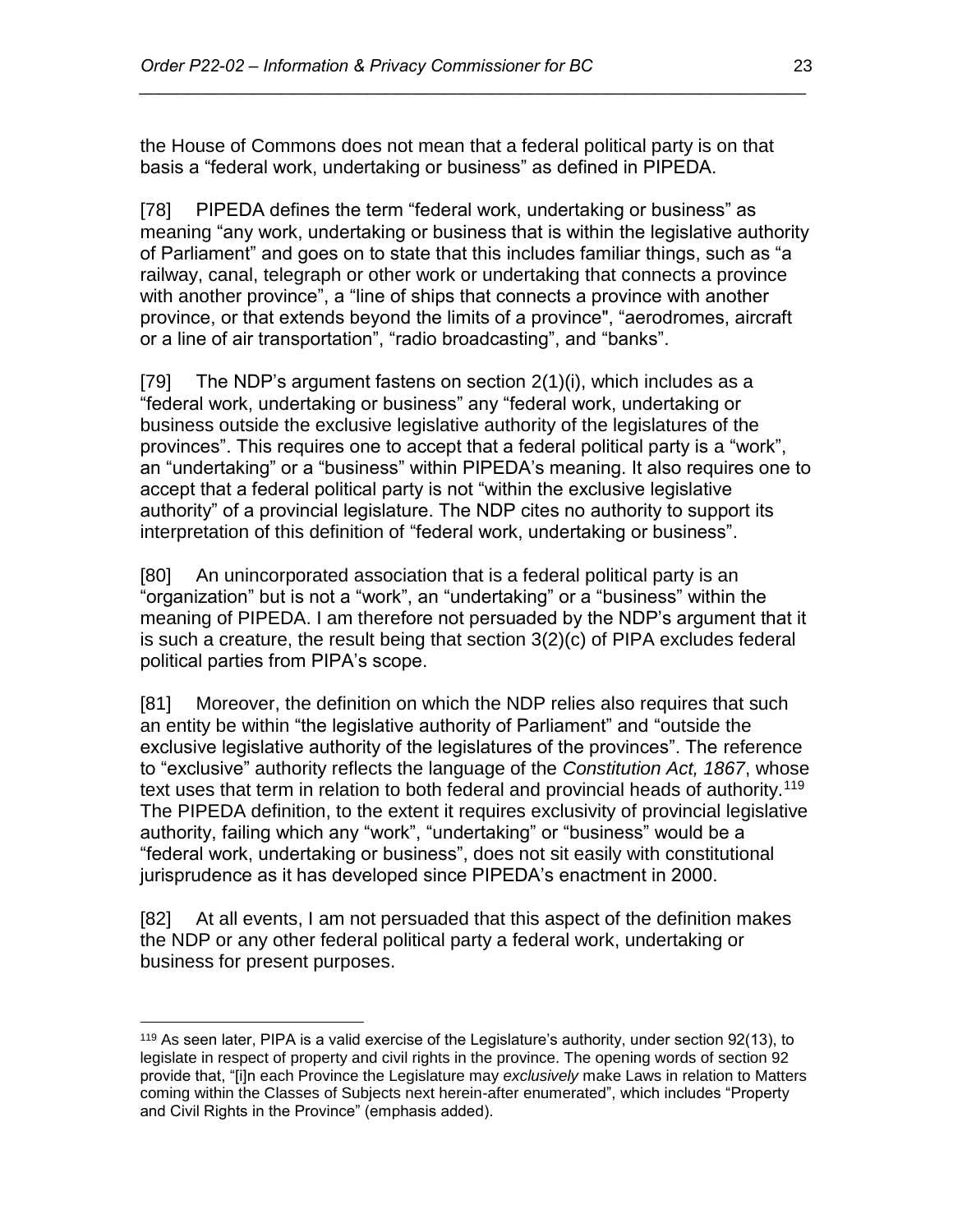[83] The NDP also cites *British Columbia (Constituency Office of a Federal Member of Parliament) (Re)*<sup>120</sup> in support of its contention that Parliament intended federal works, undertakings or businesses "such as political parties" to be subject to PIPEDA. *Constituency Office*, which is also discussed later, does not advance that claim.<sup>121</sup>

*\_\_\_\_\_\_\_\_\_\_\_\_\_\_\_\_\_\_\_\_\_\_\_\_\_\_\_\_\_\_\_\_\_\_\_\_\_\_\_\_\_\_\_\_\_\_\_\_\_\_\_\_\_\_\_\_\_\_\_\_\_\_\_\_\_\_\_\_\_\_*

[84] A decision of the OIPC, *Constituency Office* dealt with the question of whether PIPA applies to the constituency office of a Member of Parliament. It did not deal with federal political parties. The adjudicator did say that "the privacy obligations of federal works, undertakings and businesses are regulated by federal legislation" but that was a passing comment and not part of her finding that the offices of Members of Parliament "are subject to federal jurisdiction in this area".<sup>122</sup>

[85] As I see it, at its heart the adjudicator's decision turned on section 18 of the *Constitution Act, 1867*, which gives Parliament exclusive authority over the "privileges, immunities and powers to be held, enjoyed and exercised" by members of the House of Commons". On that basis, she concluded that "jurisdiction to legislate to affect the manner in which an MP's office operates in its assistance of constituents lies with the federal government", and that "federal legislators are not subject to provincial jurisdiction in that regard."<sup>123</sup> The adjudicator did go on to discuss paramountcy and interjurisdictional immunity this part of the decision is discussed below—but *Constituency Office* does not stand for the proposition that a federal political party is a "federal work, undertaking or business" under PIPEDA and is thus not subject to PIPA. The adjudicator's passing comment about regulation of the privacy practices of federal works, undertakings or businesses does not assist the NDP's argument.

[86] For the above reasons, I conclude that a federal political party such as the NDP is an "organization" within the meaning of PIPA, it is not a federal work, undertaking or business as defined in PIPEDA, and it is not excluded from PIPA's application by section 3(2)(c) of PIPA. Even if a federal political party were a "federal work, undertaking or business" as defined in PIPEDA, PIPEDA would not apply on that basis alone.

*Overview of federal legislation in issue*

<span id="page-23-0"></span>[87] Because the participants' constitutional arguments refer to provisions of the CEA and other federal laws it is useful to offer a brief overview of them here.

 $\overline{a}$ <sup>120</sup> 2007 CanLII 52750 [*Constituency Office*].

<sup>121</sup> NDP's initial submission, paragraph 40.

<sup>122</sup> Ibid., paragraph 18.

<sup>123</sup> Ibid., paragraph 17.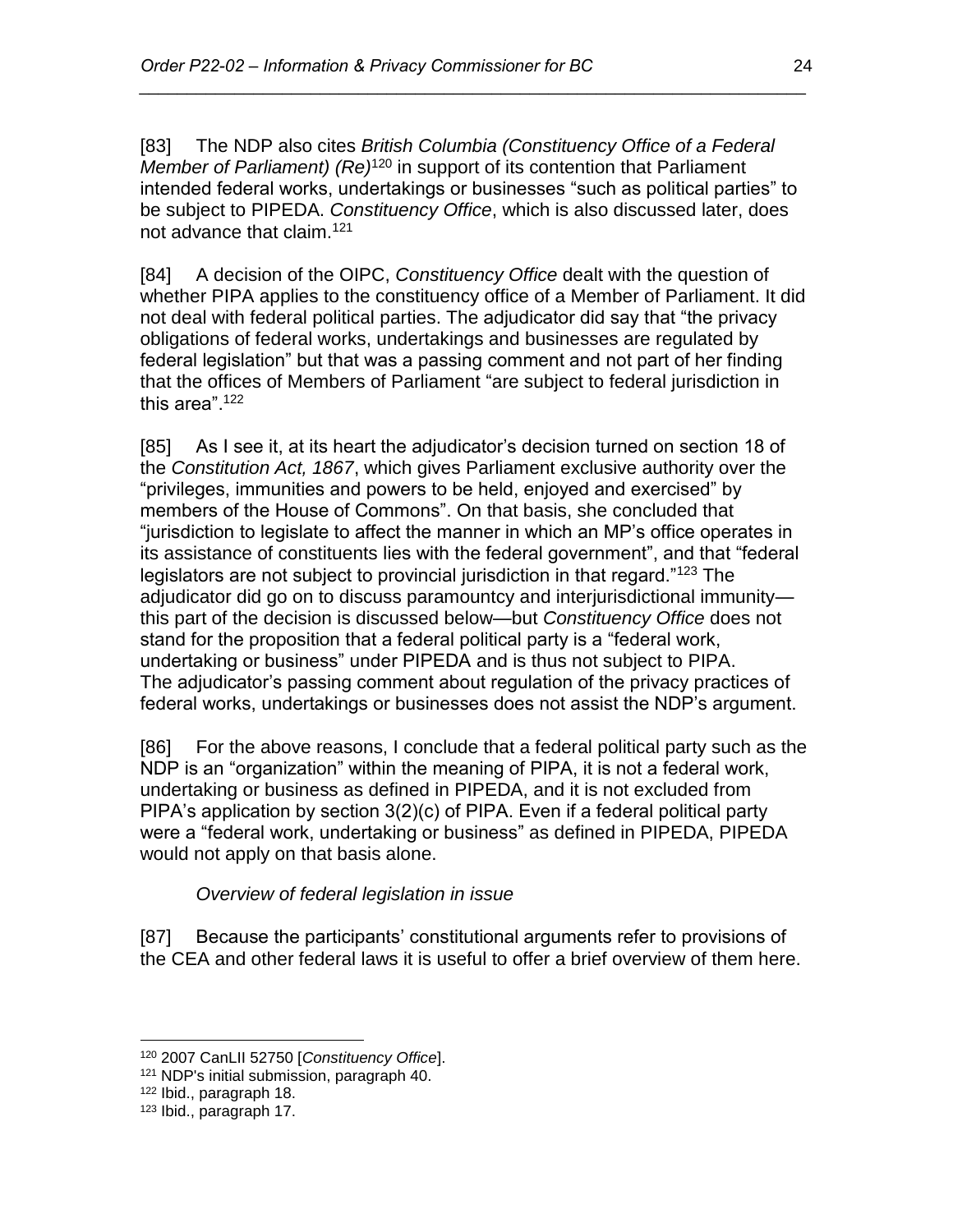[88] Section 45(1) of the CEA provides for disclosure to federal political parties and Members of Parliament of an electronic copy of the list of electors, which contains "each elector's surname, given names, civic address and mailing address, and the identifier that is assigned to the elector".<sup>124</sup>

*\_\_\_\_\_\_\_\_\_\_\_\_\_\_\_\_\_\_\_\_\_\_\_\_\_\_\_\_\_\_\_\_\_\_\_\_\_\_\_\_\_\_\_\_\_\_\_\_\_\_\_\_\_\_\_\_\_\_\_\_\_\_\_\_\_\_\_\_\_\_*

[89] Section 110 authorizes federal political parties, Members of Parliament and election candidates to use the lists "for communicating with electors", including "for soliciting contributions and recruiting party members." As the NDP notes, the CEA allows people to ask not to be included in the list of electors but, failing that, a voter's consent is not relevant—a party may contact a voter without consent.<sup>125</sup>

[90] Section 385(1) of the CEA requires a political party that applies for registration under the CEA to include in its application, as section 385(2)(k) stipulates, "the party's policy for the protection of personal information". That section prescribes the elements that must be included in a privacy policy: a statement describing the types of personal information a party collects; a statement indicating how it uses personal information and may sell it; a statement indicating how it protects personal information; a statement about employee training; and a statement about its practices relating to collection and use of personal information created from online activity and its use of cookies. A policy also must include contact information of someone to whom concerns can be addressed. Section 385(4) requires a political party to publish its privacy policy on the party's internet site before it submits its registration application. Section 385(2)(l) requires an applicant political party to include in its application "the address of the page — accessible to the public — on the party's Internet site where its policy for the protection of personal information is published" (and section 385.1(1) extends this requirement to registered federal political parties).

[91] Section 385.1 required registered federal political parties to file their privacy policies with the Chief Electoral Officer within three months after that section came into force. There is a comparable requirement for applicant political parties.

[92] If a registered federal political party has failed to comply, section 385.1(2) provides that the Chief Electoral Officer "shall implement the procedure for nonvoluntary deregistration" set out in the CEA and provides that an applicant party that has not complied cannot be registered.

<sup>&</sup>lt;sup>124</sup> These other CEA provisions also provide for lists of electors, including preliminary lists, to be made available: sections 45, 93(1.1), 104.2, 107(4) and 109.

<sup>125</sup> NDP's initial submission, paragraphs 20-23. It is, as the NDP also observes, an offence to "knowingly use personal information in a list of electors for purpose other than those listed in section 111 of the CEA.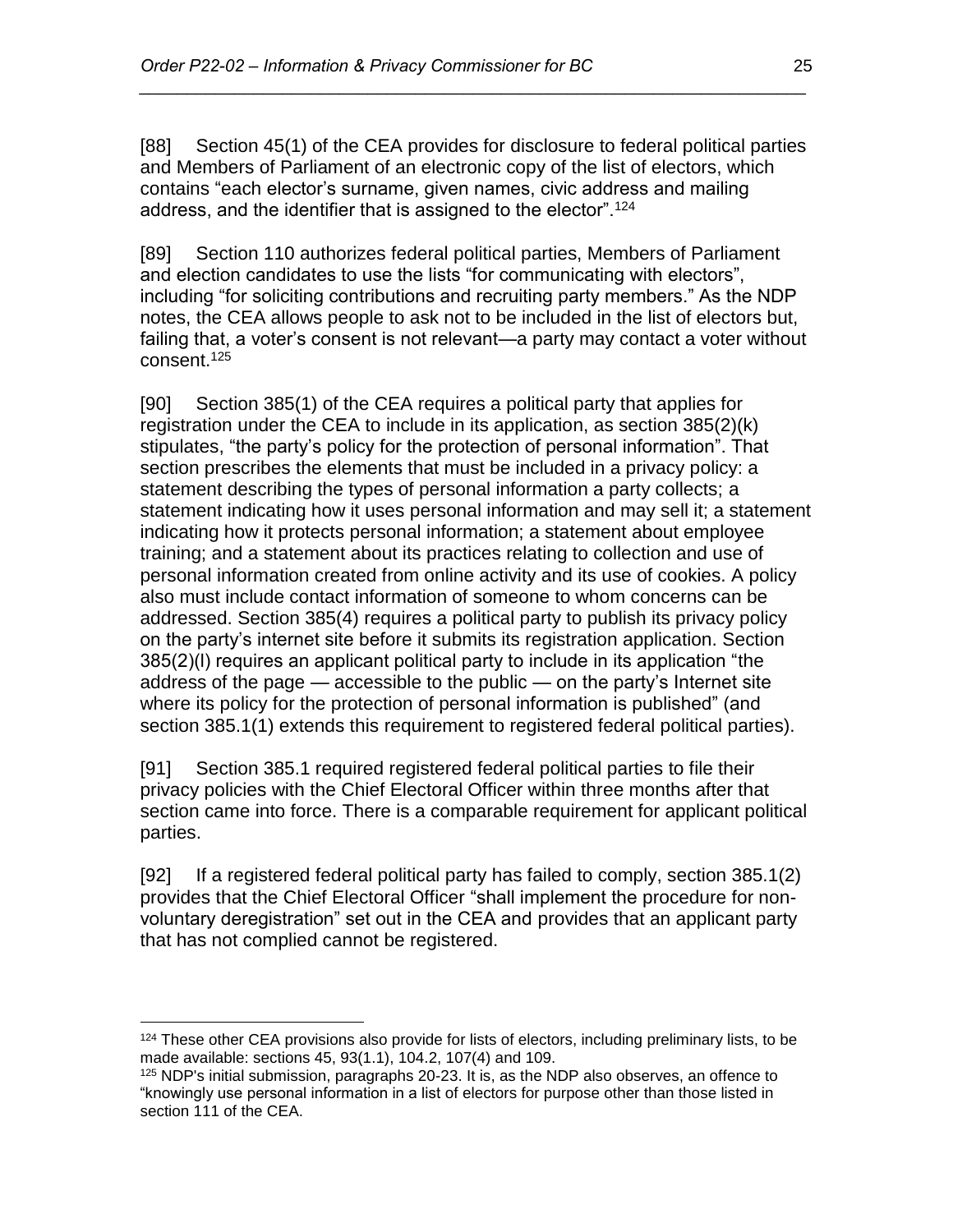[93] Two other federal statutes are cited.

[94] The first is the *Telecommunications Act*, which enables the Canadian Radio-television and Telecommunications Commission to make orders relating to the national do-not-call list. Section 41.7(1)(c) exempts from any such order a "telecommunication…made by or on behalf of a political party that is a registered party as defined in subsection 2(1) of the *Canada Elections Act* or that is registered under provincial law for the purposes of a provincial or municipal election".

*\_\_\_\_\_\_\_\_\_\_\_\_\_\_\_\_\_\_\_\_\_\_\_\_\_\_\_\_\_\_\_\_\_\_\_\_\_\_\_\_\_\_\_\_\_\_\_\_\_\_\_\_\_\_\_\_\_\_\_\_\_\_\_\_\_\_\_\_\_\_*

[95] The other federal law relied on is *Canada's Anti-Spam Legislation*, section 6(1) of which prohibits the sending of "commercial electronic messages" without consent unless a consent exemption applies, including under the *Electronic Commerce Protection Regulations*. <sup>126</sup> Section 3(h) of those regulations exempts any message "that is sent by or on behalf of a political party or organization, or a person who is a candidate – as defined in an Act of Parliament or the legislature of a province – for publicly elected office and the message has as its primary purpose soliciting a contribution as defined in subsection 2(1) of the *Canada Elections Act*".

# *Constitutional Analysis*

<span id="page-25-0"></span>[96] Before dealing with the constitutional arguments, it is necessary to deal with the complainants' argument that there is an insufficient factual foundation on which to assess the constitutional issues that the political parties have raised. The complainants contend that the political parties' submissions are "glaringly lacking in evidence" and "do not rise above conclusory statements and unfounded assertions."<sup>127</sup> They suggest that the evidentiary deficit leaves only "the unsupported hypotheses of enthusiastic counsel," such that the political parties' constitutional challenge should fail on that basis alone.<sup>128</sup>

[97] It is true that, as Stratas J.A. has put it, "Decades of unbroken Supreme Court case law forbids courts from getting around that evidentiary requirement through judicial notice, assumptions or guesswork".<sup>129</sup> The complainants' position is, however, not persuasive. The available evidence offers a sufficient basis for adjudication of the constitutional issues at hand. There is evidence that each of the political parties involved is active in British Columbia. The evidence suggests that their activities here include the canvassing of voters, which, the evidence also indicates, can involve the collection of personal information. It is also clear that the political parties have collected personal information of the complainants.

<sup>126</sup> SOR/2013-221.

<sup>127</sup> Complainants' reply, paragraph 12.

<sup>128</sup> Ibid., paragraph 15.

<sup>129</sup> *Weatherley v. Canada (Attorney General)*, 2021 FCA 158, at paragraph 43. Cited by the complainants at paragraph 13 of their reply.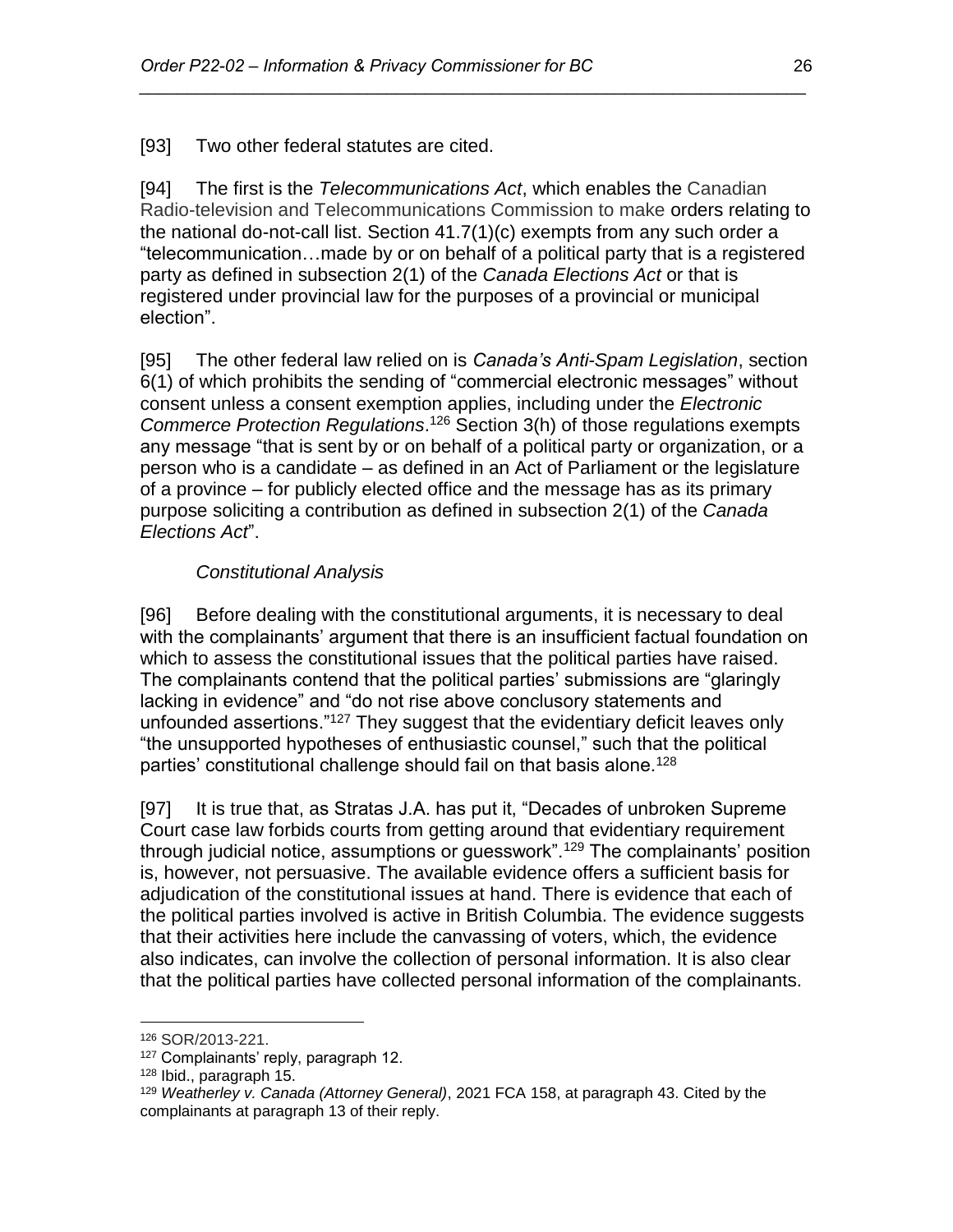There is, in other words, a sufficient factual basis for me to consider whether PIPA is validly enacted and, if it is, whether it is nonetheless constitutionally inapplicable to these four political parties.

*\_\_\_\_\_\_\_\_\_\_\_\_\_\_\_\_\_\_\_\_\_\_\_\_\_\_\_\_\_\_\_\_\_\_\_\_\_\_\_\_\_\_\_\_\_\_\_\_\_\_\_\_\_\_\_\_\_\_\_\_\_\_\_\_\_\_\_\_\_\_*

[98] Turning to those central questions, it is helpful to note here what the Supreme Court of Canada has said this about the appropriate analytical approach:

A court must conduct the pith and substance analysis before inquiring into the application of the doctrines of interjurisdictional immunity and federal paramountcy, both of which are predicated on the constitutional validity of the impugned statute or measure. If the doctrine of interjurisdictional immunity applies, the impugned measure remains valid but has no application with regard to the core of the power of the other level of government that it impairs: *Canada (Attorney General) v. PHS Community Services Society*, 2011 SCC 44, [2011] 3 S.C.R. 134, at para. 58. Similarly, where the doctrine of federal paramountcy applies, the impugned provincial measure is rendered inoperative to the extent of its incompatibility with the federal legislation: *Canadian Western Bank*, at para. 69; *Law Society of British Columbia v. Mangat*, 2001 SCC 67, [2001] 3 S.C.R. 113, at para. 74.<sup>130</sup>

[99] In approaching the constitutional issues, it is necessary to "take into account the principle of co-operative federalism, which favours, where possible, the concurrent operation of statutes enacted by governments at both levels".<sup>131</sup> As the British Columbia Court of Appeal has observed, although the constitution cannot be separated from the normal constraints of interpretation, "it is trite but true to note that Canadian constitutional law is a 'living tree' that reflects society and its changing concerns over time", and the "formerly inflexible approach to the division of powers has given way to a ready acceptance of overlapping and often 'mutually modifying' jurisdictions."<sup>132</sup>

[100] It is also the case, however, that, although co-operative federalism offers "flexibility for the interpretation and application of the constitutional doctrines relating to the division of powers, such as federal paramountcy and interjurisdictional immunity, it can neither override nor modify the division of powers itself" and cannot "support a finding that an otherwise unconstitutional law is valid."<sup>133</sup>

<sup>130</sup> *Rogers Communications Inc. v. Châteauguay (City)*, 2016 SCC 23 [*Rogers Communications*], at paragraph 35.

<sup>131</sup> Ibid., paragraph 38.

<sup>132</sup> *Reference re Environmental Management Act (British Columbia)*, 2019 BCCA 181, at paragraph 19. Appeal dismissed: *Reference re Environmental Management Act*, 2020 SCC 1. <sup>133</sup> Ibid., paragraph 39.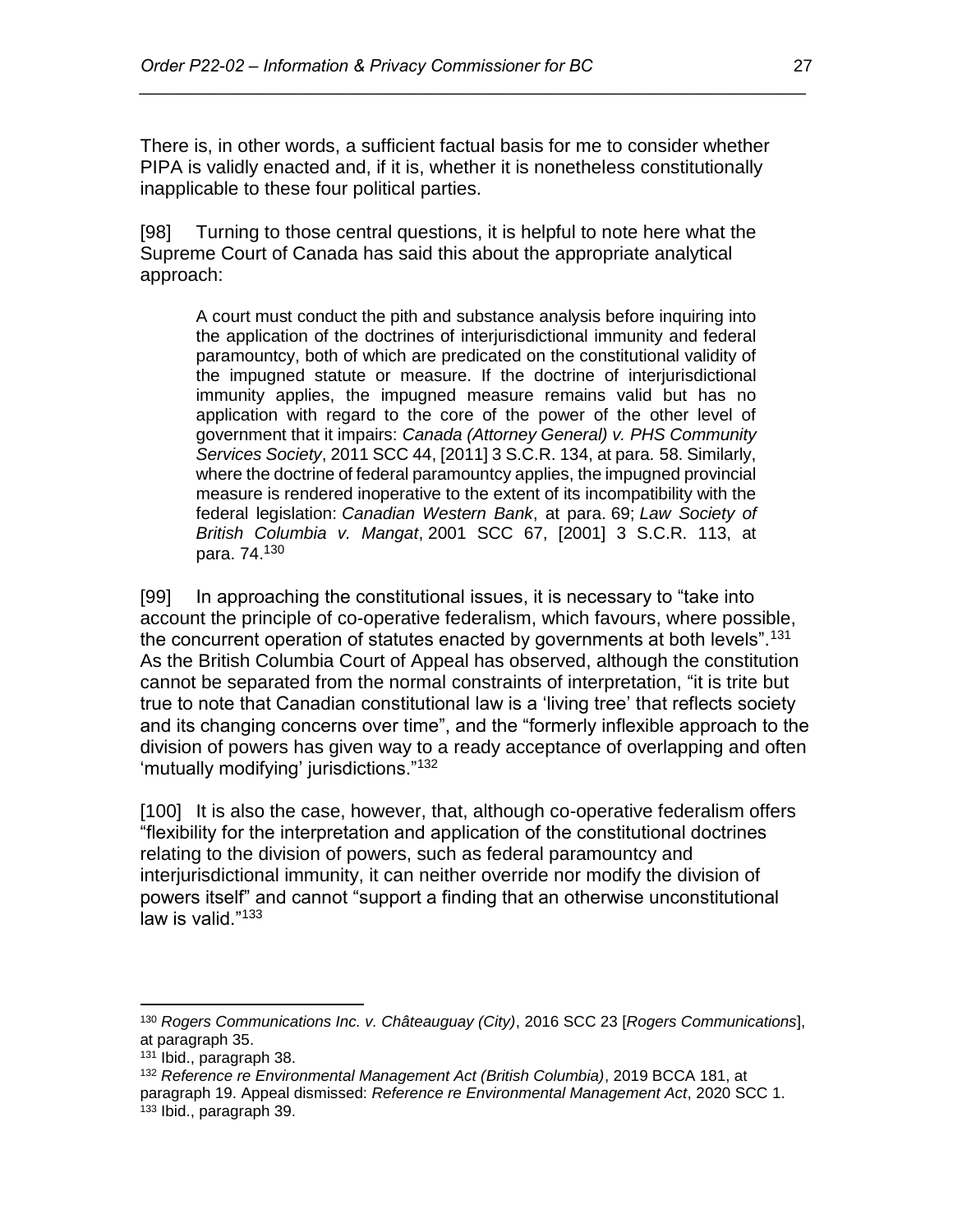## *Is PIPA within the legislative authority of the British Columbia Legislature?*

*\_\_\_\_\_\_\_\_\_\_\_\_\_\_\_\_\_\_\_\_\_\_\_\_\_\_\_\_\_\_\_\_\_\_\_\_\_\_\_\_\_\_\_\_\_\_\_\_\_\_\_\_\_\_\_\_\_\_\_\_\_\_\_\_\_\_\_\_\_\_*

<span id="page-27-0"></span>[101] The NDP argues that PIPA is beyond the legislative authority of the Legislature because Parliament has exclusive authority to legislate with respect to the election of members of the House of Commons. It suggests that, because Parliament has legislated in respect of federal elections, British Columbia cannot, through PIPA, validly regulate "activities of federal electoral organizations that operate in British Columbia".<sup>134</sup> It also argues that the "political activities" of the NDP "are not matters of a merely local nature", and privacy legislation that purports to operate outside a province, or that affects matters that are not of a "merely local or private nature" in the province, is beyond the province's capacity.<sup>135</sup>

[102] The Conservative Party does not engage on the question of whether PIPA is validly enacted under a provincial head of legislative authority. It argues, rather, that PIPA cannot properly apply to federal political parties. Similarly, the Liberal Party acknowledges that PIPA is "valid provincial legislation as it regulates the collection, use and disclosure of personal information in the private sector in British Columbia."<sup>136</sup>

[103] The AGBC argues that, as Commissioner McEvoy concluded in *Courtenay-Alberni*, the pith and substance of PIPA is the regulation of the collection, use and disclosure of personal information by organizations. The AGBC contends that PIPA falls within British Columbia's authority to legislate under the provincial heads of legislative authority in respect of property and civil rights and matters of a local or private nature in the *Constitution Act, 1867*.

[104] The complainants contend that PIPA is validly enacted. They argue that PIPA is at its heart about regulating organizations' collection, use and disclosure of personal information. They say that any division of powers analysis must recognize that some degree of interplay and overlap will exist in regulating a matter. A federal or provincial law may incidentally affect provincial or federal matters, but so long as the law is within the enacting jurisdiction's authority, it is valid.

### *Principles that apply in assessing a statute's validity*

<span id="page-27-1"></span>[105] The first step requires a decisionmaker to identify what has traditionally been called the "pith and substance"—or the essential, true subject—of the statute under scrutiny. The second step requires a decisionmaker to decide if the "pith and substance" of the law falls under a provincial or a federal head of

<sup>134</sup> NDP's initial submission, paragraphs 51 and following.

<sup>135</sup> Ibid., paragraph 56.

<sup>136</sup> Liberal Party's initial submission, paragraph 54.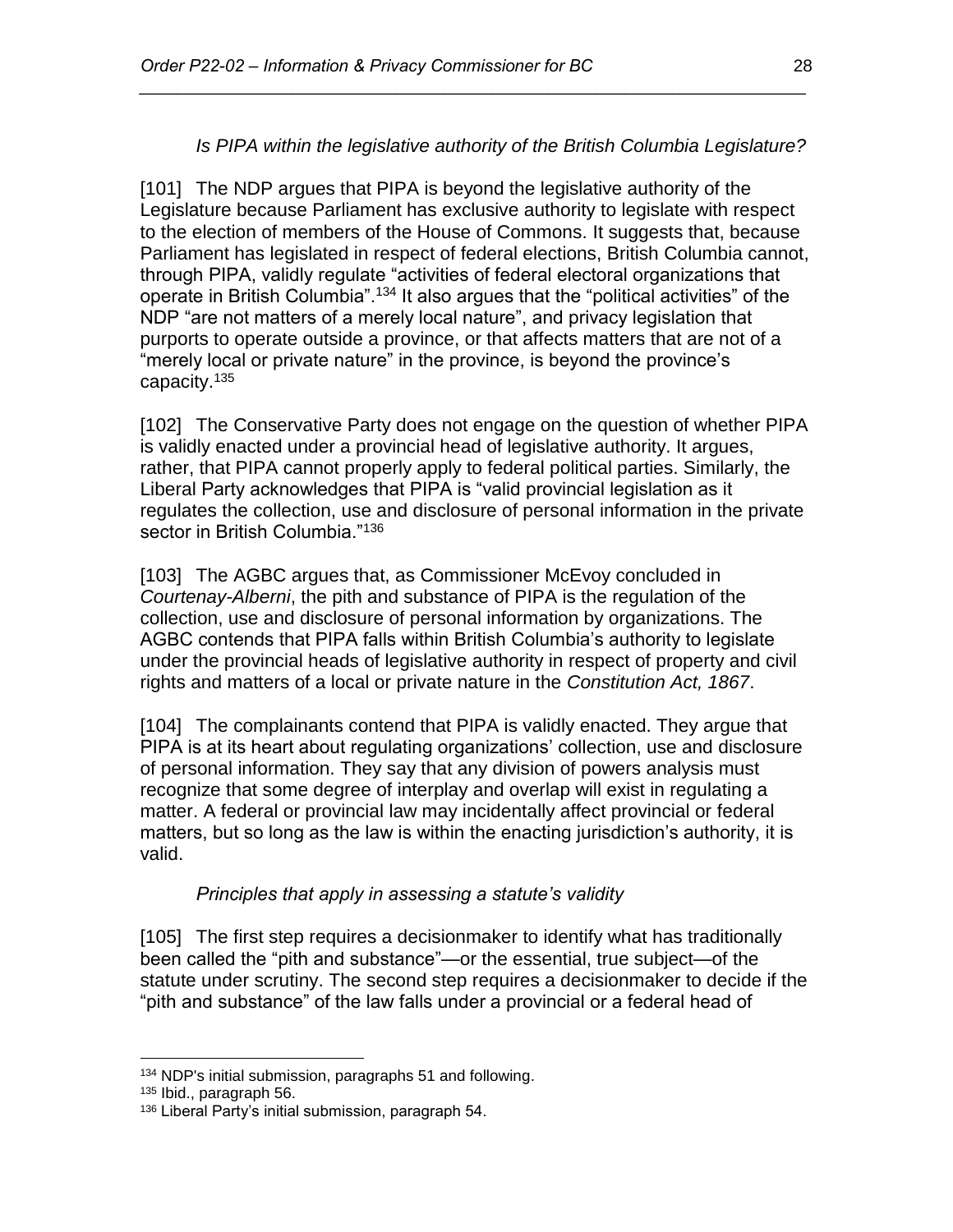legislative competence in the *Constitution Act, 1867*. 137

[106] The first stage involves considering the purpose and effects of the challenged statute to identify its true subject matter, i.e., its "main thrust, or dominant or most important characteristic".<sup>138</sup> This can involve both "intrinsic evidence, such as the legislation's preamble or purpose clauses, and extrinsic evidence, such as Hansard or minutes of parliamentary committees".<sup>139</sup>

*\_\_\_\_\_\_\_\_\_\_\_\_\_\_\_\_\_\_\_\_\_\_\_\_\_\_\_\_\_\_\_\_\_\_\_\_\_\_\_\_\_\_\_\_\_\_\_\_\_\_\_\_\_\_\_\_\_\_\_\_\_\_\_\_\_\_\_\_\_\_*

[107] Regarding the statute's effects, both its "legal effects, those that flow directly from the provisions of the statute itself, and the practical effects, the 'side' effects that flow from the application of the statute" are considered.<sup>140</sup> It is clear that "incidental effects that are corollary or secondary to the dominant purpose of the law will not render the law constitutionally invalid", i.e., "[i]ncidental intrusions into another jurisdiction's mandate are to be expected" and the statute's dominant purpose remains decisive.<sup>141</sup>

[108] Incidental effects "may be of significant practical importance but are collateral or secondary to the mandate of the enacting legislature".<sup>142</sup> As the Supreme Court of Canada recently said, a "law's legal effects are discerned from its provisions by asking 'how the legislation as a whole affects the rights and liabilities of those subject to its terms'".<sup>143</sup> In turn, the law's practical effects—the side effects flowing from its application—must be assessed on the available evidence.<sup>144</sup>

[109] The Supreme Court has underscored this many times. In *Canadian Western Bank v. Alberta*, for example, it concluded that Alberta's *Insurance Act* is "about the regulation of the insurance industry within the province".<sup>145</sup> Although that Act applied "to all persons providing or promoting insurance services, including banks", it was a valid exercise of provincial authority over property and civil rights.<sup>146</sup> The fact that it could have "incidental effects on banks and, by implication, on the federal banking power", did not mean it was unconstitutional, as "such overlap is generally permissible and should not disturb the constitutionality of an otherwise *intra vires* statute".<sup>147</sup>

<sup>137</sup> *References re Greenhouse Gas Pollution Pricing Act*, 2021 SCC 11 [*Greenhouse Gas Reference*], paragraph 51.

 $138$  Ibid.

<sup>139</sup> Ibid.

<sup>140</sup> Ibid.

<sup>141</sup> *Jim Pattison Enterprises Ltd. v. British Columbia (Workers' Compensation Board)*, 2011 BCCA 35 [*Jim Pattison Enterprises*], at paragraph 77.

<sup>142</sup> *Canadian Western Bank*, paragraph 28.

<sup>143</sup> *Greenhouse Gas Reference*, paragraph 70 (citation omitted).

<sup>144</sup> Ibid., paragraph 77.

<sup>145</sup> [2007] 2 SCR 3, 2007 SCC 22 [*Canadian Western Bank*], paragraph 116.

<sup>146</sup> Ibid.

<sup>147</sup> Ibid., citing *Kitkatla Band*, at paragraph 54.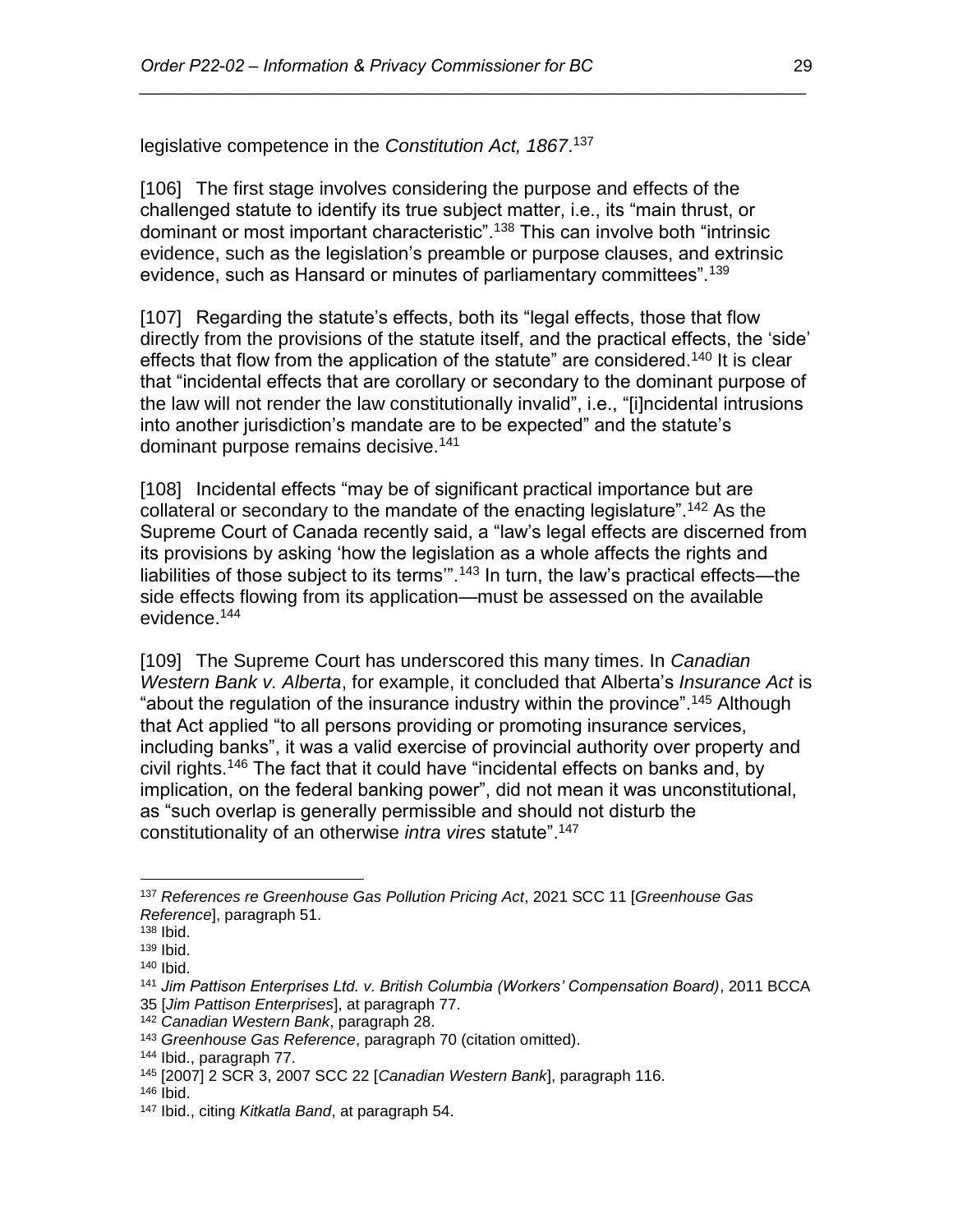[110] It is important to keep assessment of the statute's true subject, of its pith and substance, separate from the second step, i.e., the division of powers analysis. As the Supreme Court recently reminded us, failure to keep the two stages separate risks blurring the exercise and tilting it towards results.<sup>148</sup>

*\_\_\_\_\_\_\_\_\_\_\_\_\_\_\_\_\_\_\_\_\_\_\_\_\_\_\_\_\_\_\_\_\_\_\_\_\_\_\_\_\_\_\_\_\_\_\_\_\_\_\_\_\_\_\_\_\_\_\_\_\_\_\_\_\_\_\_\_\_\_*

*What is PIPA's true nature, or essence?*

<span id="page-29-0"></span>[111] What does the intrinsic and extrinsic evidence reveal about PIPA's true subject matter?

[112] As a general observation, the Supreme Court of Canada has acknowledged that Alberta's *Personal Information Protection Act*—which is closely aligned with PIPA in substance—aims to give individuals some measure of control over their personal information. This control over one's personal information is "intimately connected to their individual autonomy, dignity and privacy", which "are fundamental values that lie at the heart of a democracy."<sup>149</sup> For this reason, "legislation which aims to protect control over personal information should be characterized as 'quasi-constitutional' because of the fundamental role privacy plays in the preservation of a free and democratic society".<sup>150</sup>

[113] Like Alberta's statute, PIPA's title suggests that it is concerned with personal information protection.<sup>151</sup> This is echoed by the statement of legislative purpose in section 2:

The purpose of this Act is to govern the collection, use and disclosure of personal information by organizations in a manner that recognizes both the right of individuals to protect their personal information and the need of organizations to collect, use or disclose personal information for purposes that a reasonable person would consider appropriate in the circumstances.<sup>152</sup>

[114] Supplementing this intrinsic evidence, during the legislative debate leading to PIPA's enactment, the minister responsible had this to say:

This bill accomplishes the key objectives of giving British Columbians protection for their personal information held by the private sector and allowing businesses and non-profit organizations to collect, use or disclose

<sup>148</sup> Ibid., paragraph 56.

<sup>149</sup> *Alberta (Information and Privacy Commissioner) v. United Food and Commercial Workers, Local 401*, [2013] 3 SCR 733, 2013 SCC 62, at paragraph 19.

 $150$  Ibid.

<sup>151</sup> A statute's title is intrinsic evidence of its nature and purpose: *Greenhouse Gas Reference*, paragraphs 58-61.

<sup>&</sup>lt;sup>152</sup> Statutory preambles and statements of legislative purpose are valid forms of intrinsic evidence: *Greenhouse Gas Reference*, at paragraphs 58-61, and *Jim Pattison Enterprises*, at paragraph 63.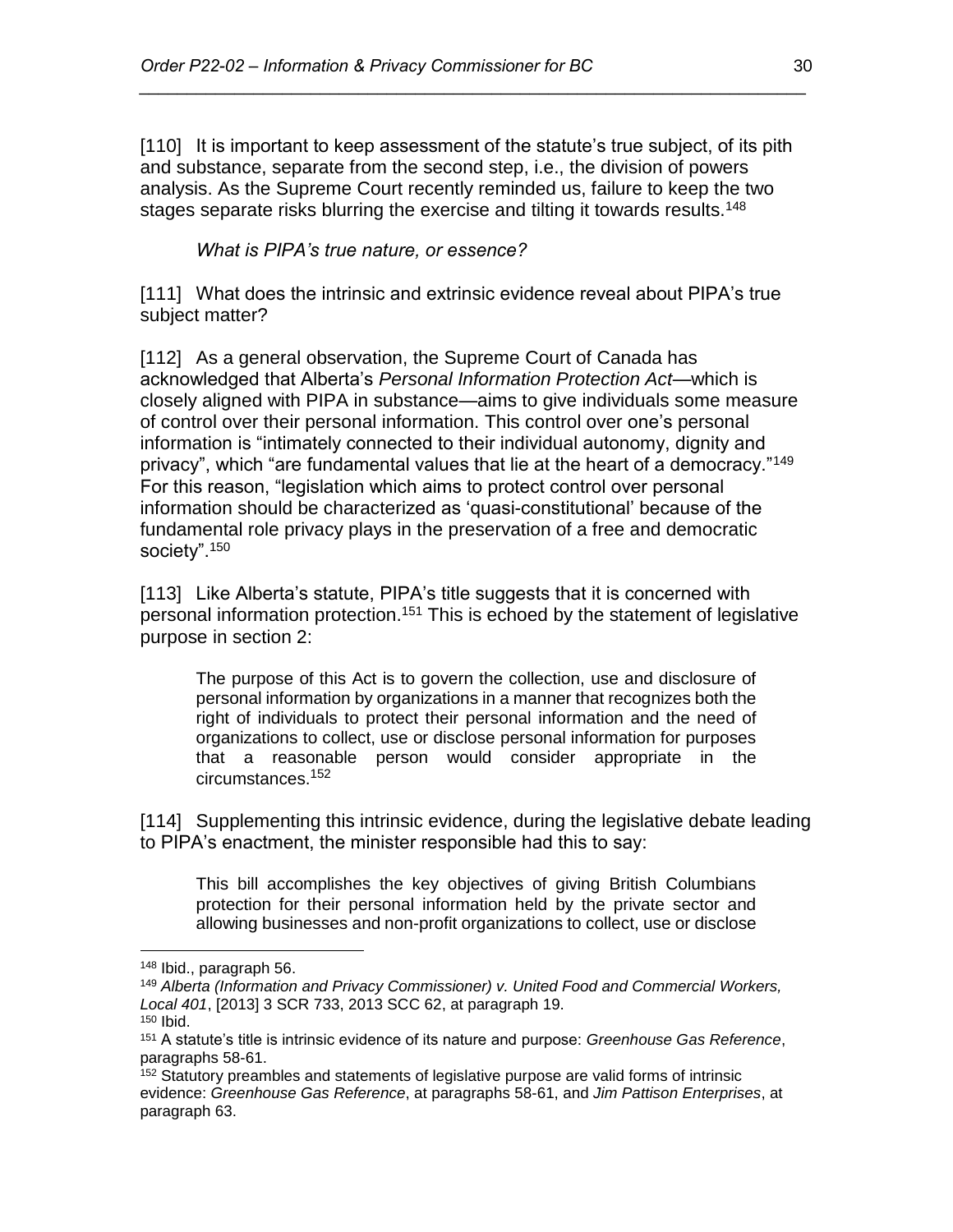personal information for reasonable purposes. By striking this balance, this bill enhances B.C.'s competitive position while safeguarding British Columbians' personal information.

*\_\_\_\_\_\_\_\_\_\_\_\_\_\_\_\_\_\_\_\_\_\_\_\_\_\_\_\_\_\_\_\_\_\_\_\_\_\_\_\_\_\_\_\_\_\_\_\_\_\_\_\_\_\_\_\_\_\_\_\_\_\_\_\_\_\_\_\_\_\_*

…

It strikes the appropriate balance between the strong desire of British Columbians to protect their personal information held by the private sector and ensures that B.C. for-profit and non-profit organizations are able to use the information they need for legitimate business activities. Under this bill, British Columbians can feel confident that their personal information is safe, even when using the Internet, and businesses can operate under a reasonable and understandable set of privacy rules that they helped create.<sup>153</sup>

[115] The minister added these observations:

The provisions of this bill are intended to enhance the protection of personal information and at the same time provide a framework and structure that will allow organizations to take advantage of e-commerce and international trade opportunities. The provisions are designed to apply to all sizes of business and, for those organizations that already abide by the ethical information practices, to be implemented with as little disruption as possible. Those consulted have described this bill's provisions as a backstop for good business practices.<sup>154</sup>

[116] PIPA's provisions also offer substantive evidence about its true purpose and character.

[117] The default approach under PIPA is to require organizations seeking to collect, use and disclose personal information to obtain the knowledgeable consent of individuals (section 6(1)). This is not a universal rule under PIPA, however, since there are several exceptions to consent. These exceptions create guardrails within which organizations may collect, use and disclose personal information without consent.<sup>155</sup> One example is the authority for organizations to collect, use or disclose personal information without consent where "required or authorized by law".<sup>156</sup> As discussed later, this consent exception would authorize federal political parties to collect, use and disclose personal information in the list of electors as permitted under the CEA.

<sup>153</sup> British Columbia, *Official Report of Debates of the Legislative Assembly (Hansard)*, 37th Parl., 4 th Sess. Vol. 14, No. 13 (May 1, 2003), page 6415.

<sup>154</sup> Ibid., page 6416.

<sup>&</sup>lt;sup>155</sup> The consent exceptions, of which there are over a dozen, are found in sections  $6(2)$  15, 18 and 20-22.

<sup>&</sup>lt;sup>156</sup> Sections 12(1)(h) (collection), 15(1)h) (use) and 18(1)(o) (disclosure).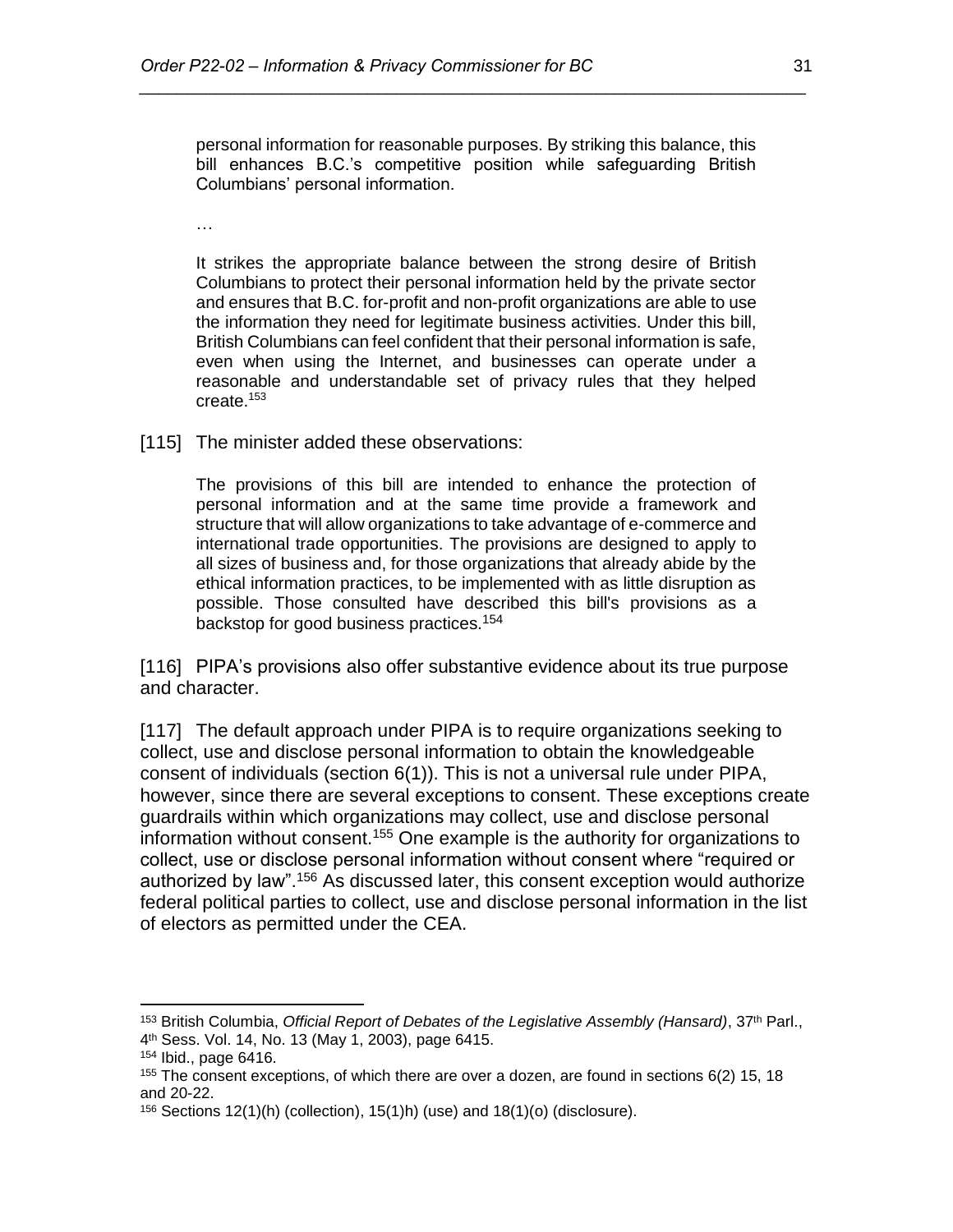[118] PIPA also imposes a degree of transparency and accountability for organizations' personal information practices. It requires organizations to give individuals access to their own personal information (there are exceptions to this), to tell people what they have used their information for, and to whom they have disclosed it (section 23). It imposes a duty for organizations to take reasonable steps to ensure they have complete, and accurate, information about people and to at least entertain individuals' requests for correction of their personal information (sections 33 and 24). This helps ensure that organizations use accurate and up-to-date information when they make decisions that affect people. Organizations are also required to implement reasonable security arrangements to protect personal information from what are commonly called privacy breaches (section 34).

*\_\_\_\_\_\_\_\_\_\_\_\_\_\_\_\_\_\_\_\_\_\_\_\_\_\_\_\_\_\_\_\_\_\_\_\_\_\_\_\_\_\_\_\_\_\_\_\_\_\_\_\_\_\_\_\_\_\_\_\_\_\_\_\_\_\_\_\_\_\_*

[119] The approach to oversight under PIPA is what might conveniently be labelled remedial in nature.<sup>157</sup> The Commissioner is empowered to oversee compliance through investigation of complaints, own-motion investigations, and adjudicative processes. The Commissioner may, for example, order compliance by an organization, confirm or vary an organization's decision, or order destruction of improperly collected personal information. PIPA does create some offences, such as using deception or coercion to collect personal information and obstructing the Commissioner.<sup>158</sup>

[120] As this overview suggests, the true purpose, and the substance, of PIPA's provisions accords with the stated legislative purpose and with the minister's remarks about legislative intention. That is, PIPA's true concern and subject is, as a law of general application, the regulation of organizations' personal information practices.

# *PIPA's legal and practical effects*

 $\overline{a}$ 

<span id="page-31-0"></span>[121] This remains the case even accepting that PIPA may incidentally affect other areas of activity, either legally or practically. As noted earlier, the courts have made it very clear that the fact that a law of general application may incidentally affect matters, or activities, in other jurisdictional spheres does not mean the statute is beyond the enacting jurisdiction's constitutional authority.

[122] In terms of legal effects, PIPA affects the legal rights of organizations respecting their collection, use or disclosure of personal information.<sup>159</sup> It is equally plain that its intended and actual legal effect is not to regulate elections, whether at the federal, provincial or local levels. It does not mention elections

<sup>157</sup> This summary is of selected key oversight provisions in Part 11 of PIPA. <sup>158</sup> Section 56. These would, obviously, have to be investigated and then prosecuted in the courts, through the usual prosecutorial channels.

<sup>159</sup> Commissioner McEvoy also concluded, at paragraph 42 of *Courtenay-Alberni*, that the substance of PIPA's legal effects is "to regulate the collection, use and disclosure of personal information by organizations."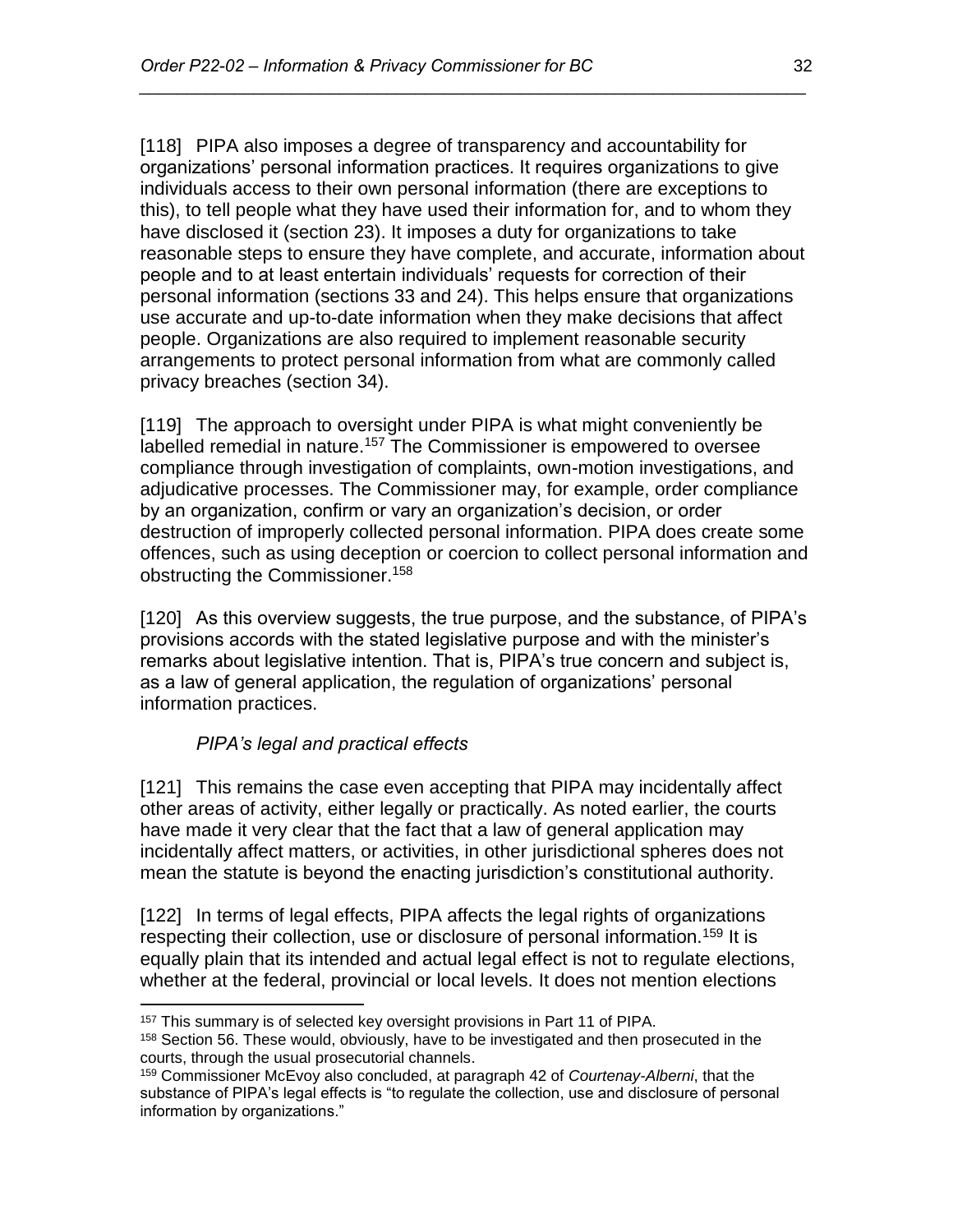and is devoid of any provisions that could reasonably be expected to be found in an election law such as the CEA (or, as another example, British Columbia's *Election Act*).<sup>160</sup> There are no provisions dealing with things like the qualification of voters, qualification or nomination of election candidates, registration of political parties, or the regulation of contributions to political parties, campaign financing, election advertising or sponsorship.<sup>161</sup> The fact that PIPA regulates personal information practices does not mean that PIPA's legal effect is to regulate elections or election matters, federal or otherwise.

*\_\_\_\_\_\_\_\_\_\_\_\_\_\_\_\_\_\_\_\_\_\_\_\_\_\_\_\_\_\_\_\_\_\_\_\_\_\_\_\_\_\_\_\_\_\_\_\_\_\_\_\_\_\_\_\_\_\_\_\_\_\_\_\_\_\_\_\_\_\_*

[123] Nor does the evidence at hand support the contention that PIPA has impermissible practical effects. I have considered the political parties' evidence and submissions about PIPA's alleged impact on federal elections and their activities, e.g., their contention that PIPA's application risks skewing election outcomes, creating unfairness in elections, leading to inconsistency of rules, and more. As discussed below, they have failed to establish how these harms would arise if PIPA were to apply to them.

[124] Moreover, PIPA permits organizations to collect, use or disclose personal information without consent where another law permits it. The CEA does so in relation to voter information disclosed under the CEA and federal political parties can otherwise collect more personal information with voters' consent, or under other PIPA consent exceptions, without falling afoul of PIPA. PIPA does not, either legally or practically, prevent this from happening.

[125] I conclude that PIPA's purpose, its pith and substance, is regulation of the collection, use and disclosure of personal information and that any practical or legal effects are incidental, or secondary, to this.

### *Does PIPA fall under provincial or federal legislative authority?*

<span id="page-32-0"></span>[126] After identifying the pith and substance of a statute, the next step in assessing constitutional validity is to decide how to classify it under the heads of legislative authority in the *Constitution Act, 1867*. Here, the question is whether PIPA's core, or essence—the regulation of organizations' collection, use and disclosure of personal information—falls under a provincial or federal head of authority.

[127] As the above summary indicates, PIPA regulates the conduct of private relations, i.e., it regulates dealings between individuals and organizations as they relate to individuals' personal information. In its application to transactions between businesses and individuals it could be seen as a kind of consumer

<sup>160</sup> RSBC 1996, c 106.

<sup>&</sup>lt;sup>161</sup> It hardly needs saying, but the fact that the CEA has since 2018 included requirements for political party privacy policies of course does not mean that PIPA is somehow concerned with elections.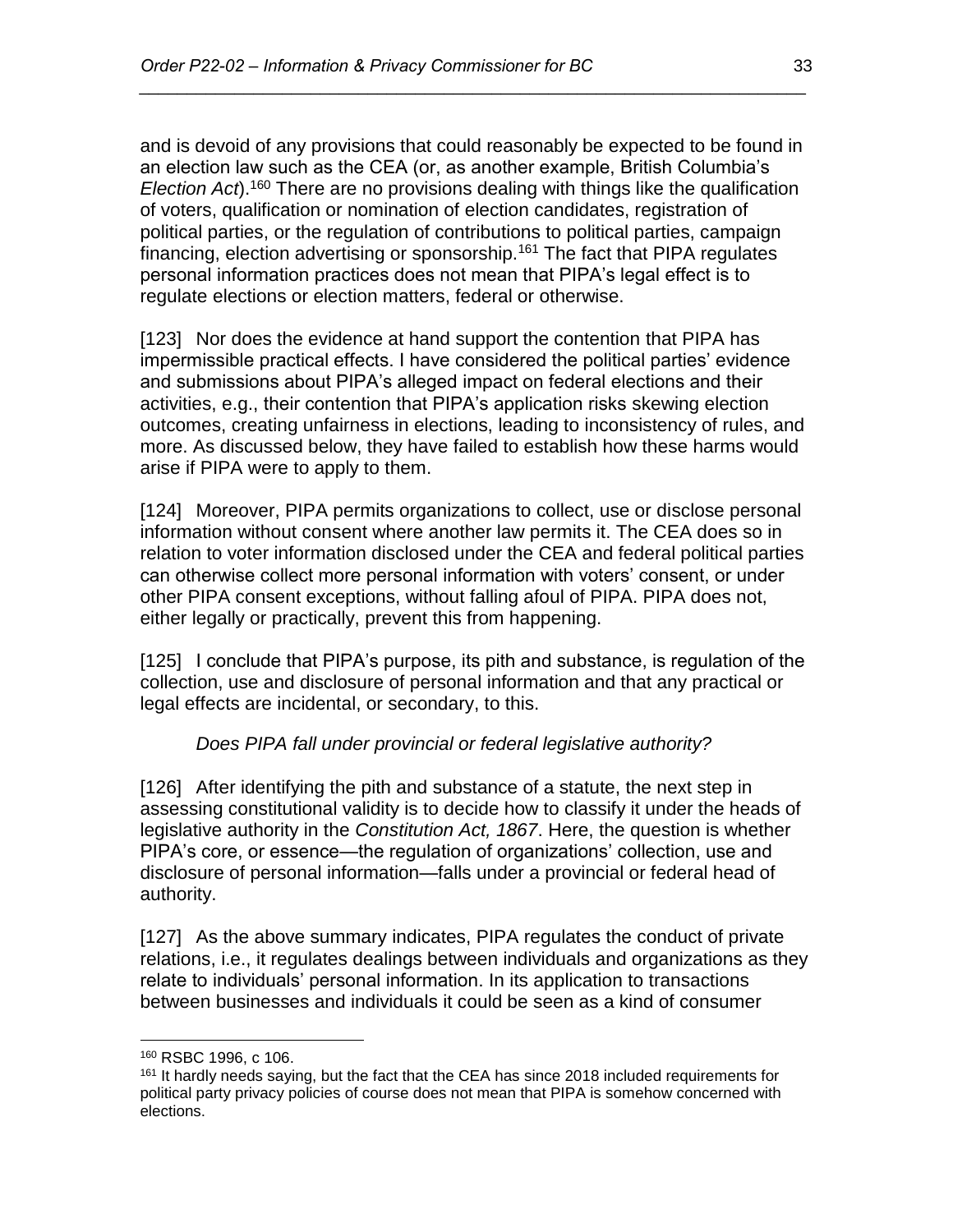protection law, as Commissioner McEvoy noted in *Courtenay-Alberni*. <sup>162</sup> In that context, certainly, PIPA bears some similarity to the advertising rules at issue in *Irwin Toy Ltd. v. Quebec (Attorney General)*. <sup>163</sup> Whether an organization is forprofit or not-for-profit, I conclude that its regulation of organizations' personal information practices is concerned with property and civil rights under section 92(13). I conclude that PIPA is a law respecting property and civil rights and thus falls under the provincial legislative authority conferred by section 92(13) of the *Constitution Act, 1867*.

*\_\_\_\_\_\_\_\_\_\_\_\_\_\_\_\_\_\_\_\_\_\_\_\_\_\_\_\_\_\_\_\_\_\_\_\_\_\_\_\_\_\_\_\_\_\_\_\_\_\_\_\_\_\_\_\_\_\_\_\_\_\_\_\_\_\_\_\_\_\_*

[128] I further conclude that PIPA is within provincial authority over matters of a local or private nature, under section 92(16) of the *Constitution Act, 1867*. The NDP accepts that provinces have the authority, under section 92(16), to enact privacy legislation within the province.<sup>164</sup> It says, however, that its activities "are not matters of a merely local nature", and Parliament governs the whole country, not only the territory within a province", with federal elections affecting "national and international politics and interests."<sup>165</sup> It adds that privacy legislation "that purports to operate outside of the Province or affect matters that are not of a 'merely local or private nature' in the province are [sic] ultra vires the Province."<sup>166</sup>

[129] The fact that an organization is active outside British Columbia, such that its activities are not "of a merely local nature", is by no means determinative on this point. The idiosyncrasies of a given organization's operations, whether they happen to be local, national, or international, do not drive the constitutional analysis. The focus must be on the legislation itself, i.e., on what the statute is about in terms of the heads of legislative authority.

[130] Moreover, I see no evidence that PIPA purports to operate outside British Columbia, and there is no basis in its provisions for such a conclusion. As already noted, the fact that PIPA may, through its application to an organization's activities in British Columbia, have an incidental effect on that organization in another sphere is not sufficient to render the law invalid.<sup>167</sup>

[131] As noted earlier, the Liberal Party cites *McKay* for the proposition that, where a law under review "is capable of receiving a meaning according to which its operation is restricted to matters within the power of the enacting body it shall

<sup>&</sup>lt;sup>162</sup> Paragraph 50. I adopt Commissioner McEvoy's comments in that paragraph.

<sup>163</sup> [1989] 1 SCR 927, 1998 CanLII 829. It is worth noting here that, while the provincial law affected federal broadcast undertakings, it was within the province's authority under sections 92(1) and 92(16).

<sup>164</sup> NDP's initial submission, paragraphs 53 and 54.

<sup>165</sup> Ibid., paragraph 55.

<sup>166</sup> Ibid., paragraph 56.

<sup>167</sup> The riding association involved in *Courtenay-Alberni* appears to have made essentially the same argument and I find Commissioner McEvoy's analysis of the issue of assistance here.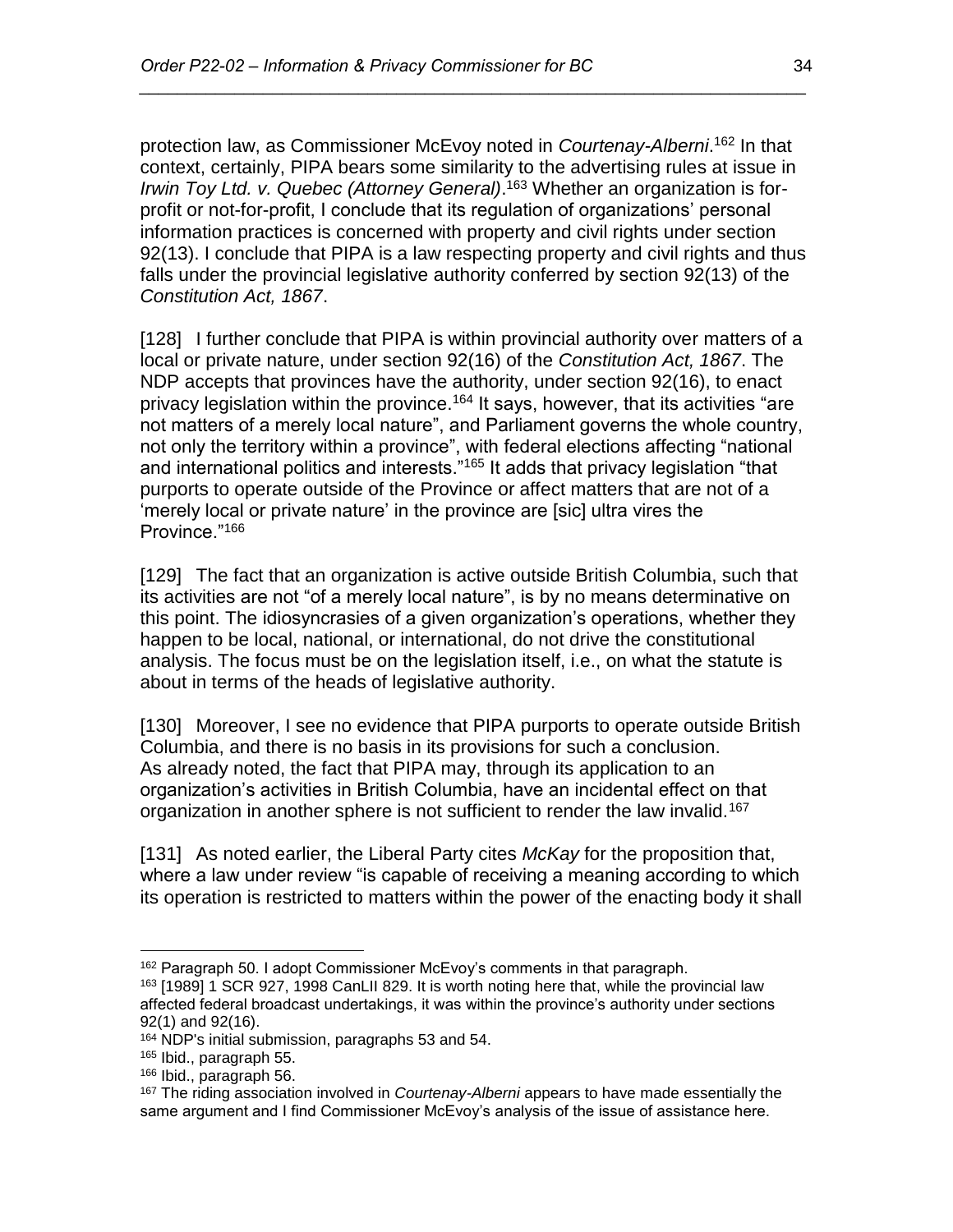be interpreted accordingly."<sup>168</sup> According to the Liberal Party, this means that, where federal election law permits them to contact electors, that is a federal right about which only Parliament can legislate, so PIPA should be interpreted as not extending to federal matters.<sup>169</sup>

*\_\_\_\_\_\_\_\_\_\_\_\_\_\_\_\_\_\_\_\_\_\_\_\_\_\_\_\_\_\_\_\_\_\_\_\_\_\_\_\_\_\_\_\_\_\_\_\_\_\_\_\_\_\_\_\_\_\_\_\_\_\_\_\_\_\_\_\_\_\_*

[132] The AGBC responds that, while *McKay* continues to be sound authority for the principle that an interpretation of a statute that makes it constitutional is preferable to an interpretation that renders it unconstitutional, it has, at least since *Ontario (Attorney General) v. OPSEU*, <sup>170</sup> been superseded in other respects. In *Canadian Western Bank*, for example, the Supreme Court of Canada appears to have viewed *McKay* as a case about interjurisdictional immunity.<sup>171</sup>

[133] I agree and do not accept that *McKay* is good authority for the proposition that a law is constitutionally invalid solely because of its incidental effects.<sup>172</sup> Incidental effects come into play, rather, when considering the interjurisdictional immunity or paramountcy doctrines.

[134] To sum up, PIPA is, for the reasons given above, validly enacted legislation, falling under the provincial heads of authority in section 92(13) and also section 92(16) of the *Constitution Act, 1867*. 173

[135] I will now consider the political parties' contention that PIPA is constitutionally inapplicable to their collection, use and disclosure of personal information by operation of the interjurisdictional immunity and paramountcy doctrines.

### *Does paramountcy oust PIPA's application?*

<span id="page-34-0"></span>[136] The paramountcy doctrine has two branches. The first holds that, where a valid provincial statute creates an operational conflict with a federal statute, the provincial law is inoperative to the extent of the conflict. An operational conflict arises only where "one enactment says 'yes' and the other says 'no', such that

<sup>168</sup> *McKay*, at pages 803-804.

<sup>169</sup> Liberal Party's initial submission, paragraph 61.

<sup>170</sup> [1987] 2 SCR 2, 1987 CanLII 71 (SCC).

<sup>171</sup> *Canadian Western Bank*, paragraph 41. In its reply, the Liberal Party says it does not argue that PIPA "is entirely invalid in pith and substance", making the AGBC's view of *McKay* beside the point. To my mind, *McKay* should be seen as a case about interjurisdictional immunity. <sup>172</sup> As noted earlier, Taschereau C.J.C. made it clear that the constitutional validity of the bylaw had not been challenged.

<sup>&</sup>lt;sup>173</sup> It follows that I reject the argument that PIPA is ultra vires the British Columbia Legislature because it is legislation in respect of federal elections, a head of authority the NDP argues, at paragraphs 46-51 of its initial submission, is reserved to Parliament under section 41 of the *Constitution Act, 1867*. In neither substance nor in its effects is PIPA legislation in respect of elections, federal or otherwise.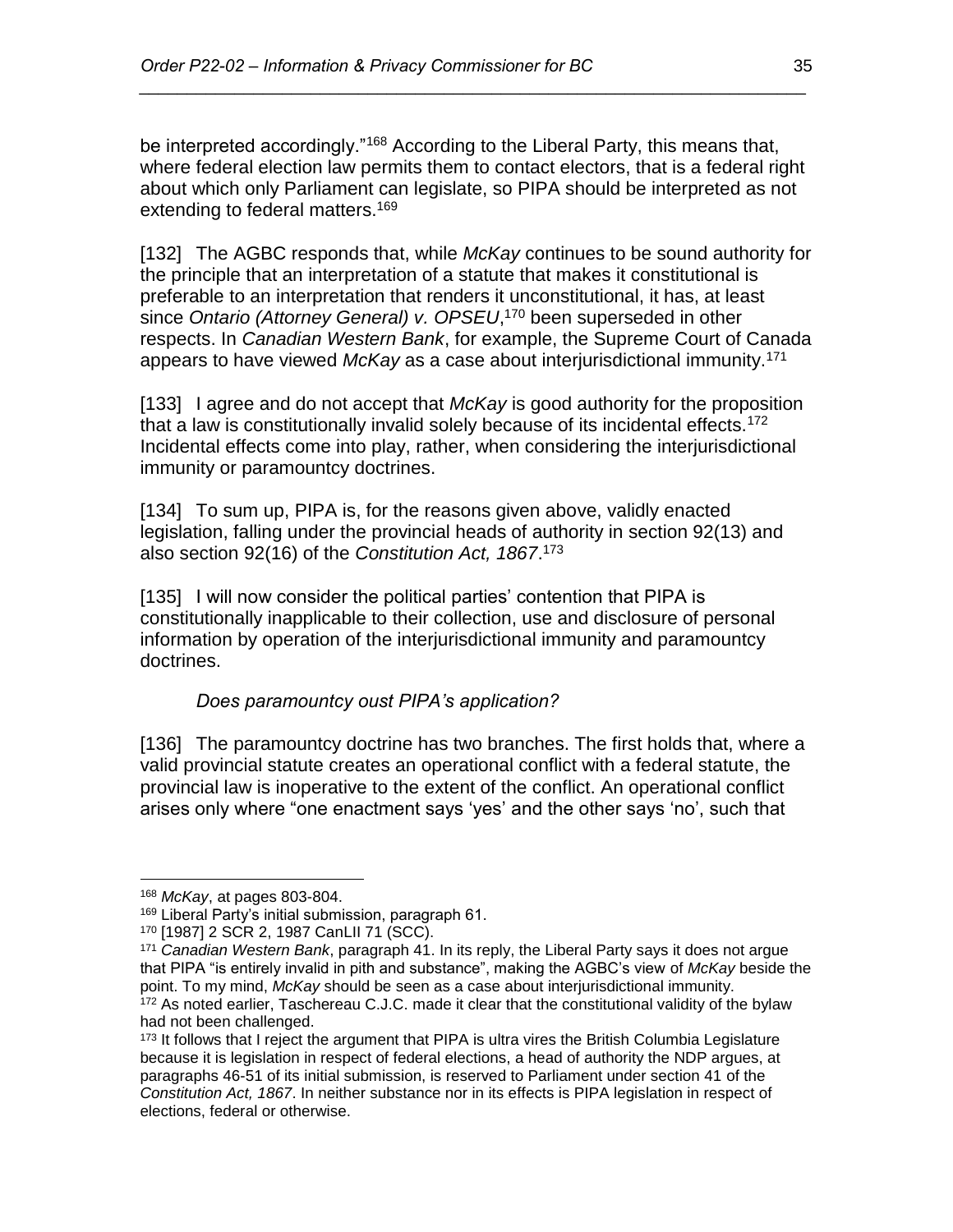'compliance with one is defiance of the other'".<sup>174</sup> The second branch renders a provincial law inoperative to the extent that it frustrates the purpose of a federal statute.<sup>175</sup>

*\_\_\_\_\_\_\_\_\_\_\_\_\_\_\_\_\_\_\_\_\_\_\_\_\_\_\_\_\_\_\_\_\_\_\_\_\_\_\_\_\_\_\_\_\_\_\_\_\_\_\_\_\_\_\_\_\_\_\_\_\_\_\_\_\_\_\_\_\_\_*

[137] In paramountcy cases, the Supreme Court of Canada has cautioned, "[t]he fact that Parliament has legislated in respect of a matter does not lead to the presumption that in so doing it intended to rule out any possible provincial action in respect of that subject".<sup>176</sup> The "fundamental rule of constitutional interpretation", therefore, is that "[w]hen a federal statute can be properly interpreted so as not to interfere with a provincial statute, such an interpretation is to be applied in preference to another applicable construction which would bring about a conflict between the two statutes."<sup>177</sup> Bearing in mind the principle of cooperative federalism, "paramountcy must be narrowly construed", and courts must take a "restrained approach", one favouring "harmonious interpretations of federal and provincial legislation…over interpretations that result in incompatibility".<sup>178</sup>

[138] As regards the first branch of paramountcy, cooperative federalism "allows for some interplay, and indeed overlap, between both federal and provincial legislation",<sup>179</sup> and thus "normally favours—except where there is an actual conflict—the application of valid rules adopted by governments at both levels as opposed to favouring a principle of relative inapplicability designed to protect powers assigned exclusively to the federal government or to the provinces".<sup>180</sup>

[139] Respecting the second branch of the doctrine, "absent clear evidence that Parliament intended a broader statutory purpose, courts should avoid an expansive interpretation of the purpose of federal legislation which will bring it into conflict with provincial legislation". That is, "care must be taken not to give too broad a scope to paramountcy on the basis of frustration of federal purpose", meaning "that the purpose of federal legislation should not be artificially broadened beyond its intended scope":

… To improperly broaden the intended purpose of a federal enactment is inconsistent with the principle of cooperative federalism. At some point in the future, it may be argued that the two branches of the paramountcy test

<sup>174</sup> *Saskatchewan (Attorney General) v. Lemare Lake Logging Ltd.*, [2015] 3 SCR 419, 2015 SCC 53 [*Lemare Lake*], at paragraph 18, quoting from *Multiple Access Ltd. v. McCutcheon*, [1982] 2 SCR 161, 1982 CanLII 55 (SCC), at page 191.

<sup>175</sup> *Lemare Lake*, at paragraph 19, and *Canadian Western Bank*, at paragraph 73.

<sup>176</sup> *Canadian Western Bank*, at paragraph 74.

<sup>177</sup> Ibid., paragraph 75.

<sup>178</sup> *Lemare Lake*, paragraph 21.

<sup>179</sup> Ibid., paragraph 22.

<sup>180</sup> *Quebec (Attorney General) v. Lacombe*, [2010] 2 SCR 453, 2010 SCC 38, at paragraph 118, per Deschamps J. (dissenting), quoted with approval in *Lemare Lake*, paragraph 22.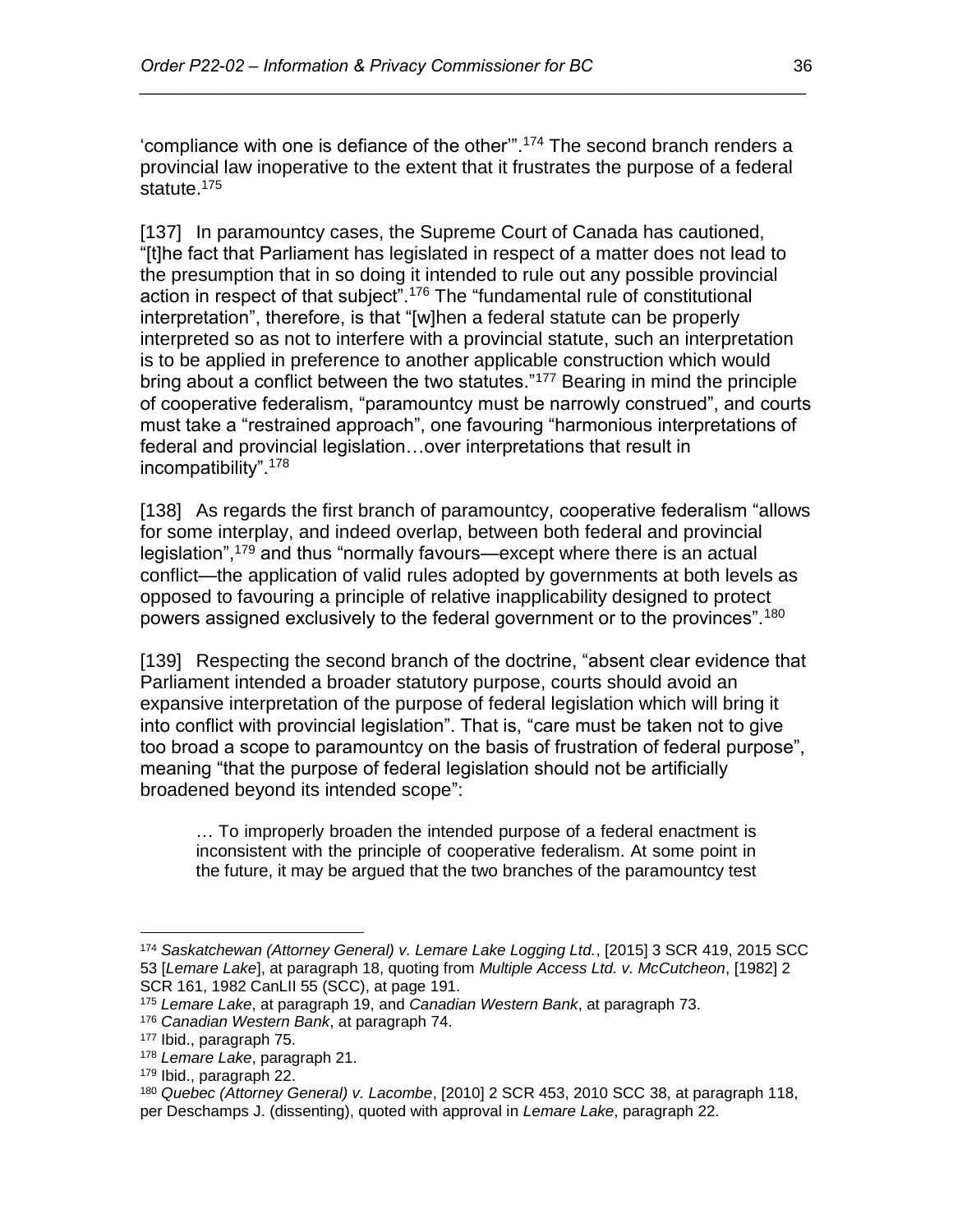are no longer analytically necessary or useful, but that is a question for another day."<sup>181</sup>

*\_\_\_\_\_\_\_\_\_\_\_\_\_\_\_\_\_\_\_\_\_\_\_\_\_\_\_\_\_\_\_\_\_\_\_\_\_\_\_\_\_\_\_\_\_\_\_\_\_\_\_\_\_\_\_\_\_\_\_\_\_\_\_\_\_\_\_\_\_\_*

[140] Regarding this version of paramountcy, a party alleging that provincial legislation frustrates the purpose of a federal enactment "must first establish the purpose of the relevant federal statute, and then prove that the provincial legislation is incompatible with this purpose"; the burden "a party faces in successfully invoking paramountcy is accordingly a high one".<sup>182</sup>

#### <span id="page-36-0"></span>*Has the "operational conflict" branch of paramountcy been shown to apply?*

[141] Turning to the participants' arguments on the first branch of paramountcy—i.e., whether there is an operational conflict between PIPA and the CEA—the AGBC says the political parties "have not given even a single example of a situation in which it would be impossible to comply with both simultaneously."<sup>183</sup> The complainants say there is no operational conflict, and note that no operational conflict arises where a provincial law is more restrictive than a permissive federal law.<sup>184</sup> The Conservative Party concedes that there is no operational conflict between PIPA and federal law,<sup>185</sup> while the Liberal Party and the NDP argue there is.

[142] The Liberal Party argues that federal political parties "must follow the rules set out for them by Parliament, and Parliament has given the Chief Electoral Officer final say on all matters related to federal elections, including privacy", adding that the "B.C. OIPC cannot deprive the Chief Electoral Officer of that final decisional authority."<sup>186</sup>

[143] The Liberal Party also says that PIPA imposes "different requirements" for the collection, use and disclosure of personal information than the CEA does.<sup>187</sup> It alludes to the CEA's restrictions on use of personal information obtained from the list of electors and says, without elaborating, that a court would reach a

 $\overline{a}$ <sup>181</sup> *Lemare Lake*, paragraph 23 (citations omitted).

<sup>182</sup> Ibid., paragraph 26 (citations omitted).

<sup>183</sup> AGBC submission, paragraph 64.

<sup>184</sup> Complainants' initial submission, paragraph 80.

<sup>185</sup> Conservative Party's initial submission, paragraph 55.

<sup>186</sup> Liberal Party's initial submission, paragraph 82, Liberal Party reply, paragraph 31. The Liberal Party does not elaborate on its reference to the Chief Electoral Officer having "final say" or "final decisional authority" in relation to privacy. Under the CEA, the Chief Electoral Officer's "final say" or "final decisional authority" could relate to compliance with section 110, i.e., at least in terms of investigations, though not prosecutions. Where a registered party fails to file a privacy policy, the CEA does not give the Chief Electoral Officer any real "say" or "decisional authority", since section 385.1(2)(c) provides that the Chief Electoral Officer in such a case "*shall* implement the procedure for non-voluntary deregistration set out in sections 415, 416 and 418" (added emphasis).

<sup>&</sup>lt;sup>187</sup> Liberal Party's initial submission, paragraph 82.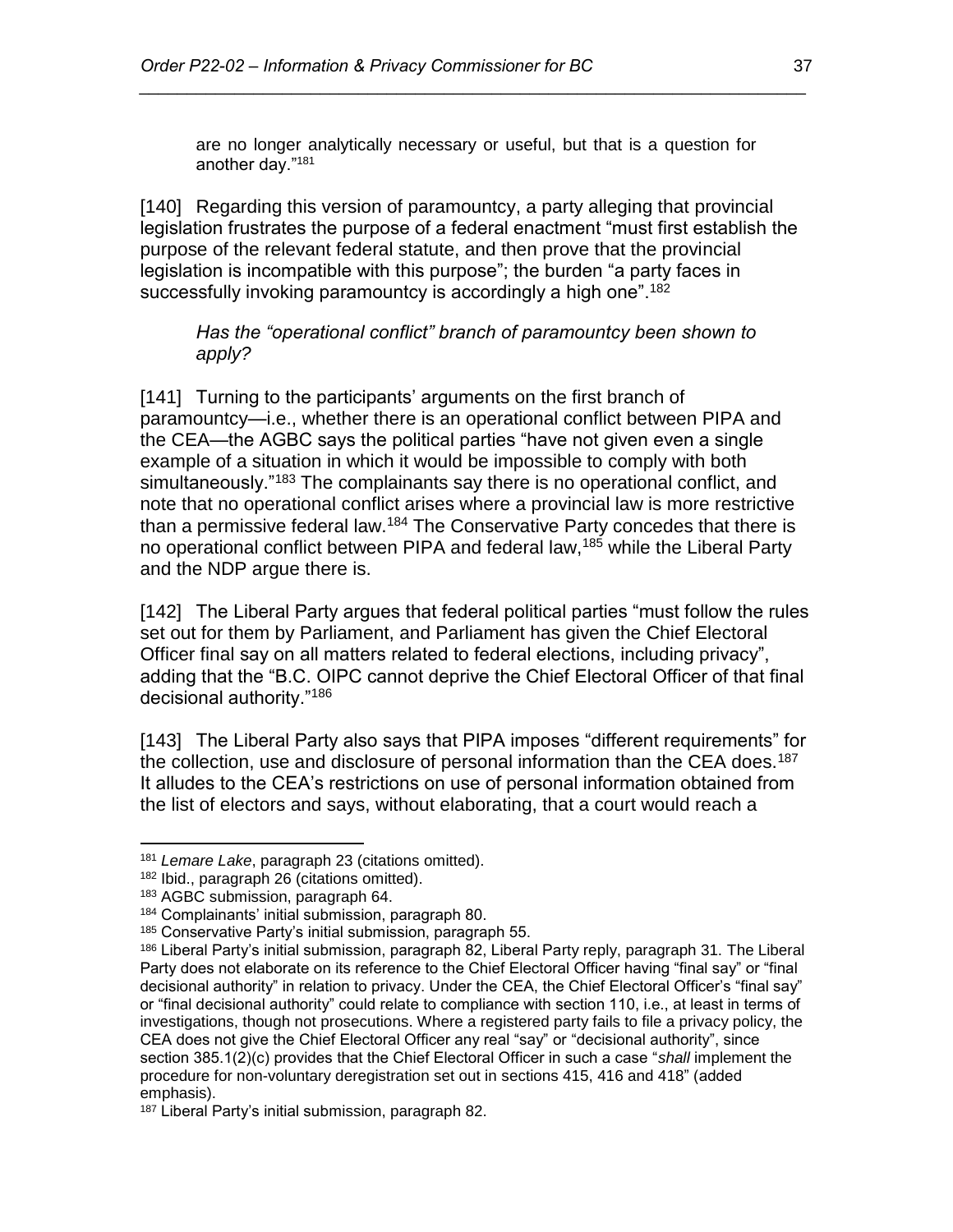different answer about application of a "specific privacy principle" depending on whether the CEA or PIPA were to apply.<sup>188</sup> Application of the "general PIPA" obligations", it adds, would hinder the Liberal Party's collection and use of personal information of British Columbia voters, "to the detriment of the rights of Canadian voters to participate in democracy.<sup>189</sup>

*\_\_\_\_\_\_\_\_\_\_\_\_\_\_\_\_\_\_\_\_\_\_\_\_\_\_\_\_\_\_\_\_\_\_\_\_\_\_\_\_\_\_\_\_\_\_\_\_\_\_\_\_\_\_\_\_\_\_\_\_\_\_\_\_\_\_\_\_\_\_*

[144] The Liberal Party says that, because the federal government has not subjected federal political parties to federal privacy laws, it is not open to British Columbia to subject them to privacy legislation.<sup>190</sup> Extending PIPA to federal political parties would, it argues, "create an operational conflict" because federal political parties "would be told to do inconsistent things."<sup>191</sup> The Liberal Party refers to the CEA's personal information provisions as "specifically tailored to the unique role of federal political parties" and says that, apart from those provisions, "other personal information can be collected, used and disclosed without the same restrictions".<sup>192</sup>

[145] As noted earlier, the CEA gives parties access to personal information that enables them to communicate with voters, authorizes them to use that information to communicate with voters, and prohibits other uses of information in the list of electors. PIPA explicitly permits collection, use and disclosure of personal information, without consent, where authorized by law, and the CEA is such a law. Far from creating an operational conflict with the CEA, PIPA dovetails with it on this point.

[146] Nor is the CEA's requirement that federal political parties must adopt, file and publish privacy policies problematic in terms of political party's ability to comply with PIPA's provisions. Section 385(2) of the CEA stipulates what elements a privacy policy must contain but is silent about the merits, or substance, of such a policy. So long as a policy contains the required "statements" there is no basis in the CEA for anyone, including the Chief Electoral Officer, to say anything about the substance of those "statements".<sup>193</sup> In

<sup>189</sup> Liberal Party's initial submission, paragraph 85.

 $\overline{a}$ <sup>188</sup> Similarly, it argues that, if the Commissioner were to "second guess whether a federal political parties' collection and use of personal information for federal election purposes was reasonable" under PIPA, there would be an operational conflict, presumably between PIPA and the CEA. As best I can understand this point, it suggests that any decision under PIPA about reasonableness necessarily would create an operational conflict. This is unpersuasive.

<sup>190</sup> Liberal Party's initial submission, paragraph 83. The Liberal Party relies here on *Constituency Office*, which I discuss further below. It does not support the Liberal Party's position on operational conflict.

<sup>191</sup> Ibid., paragraph 83.

<sup>192</sup> Ibid., paragraph 82.

<sup>&</sup>lt;sup>193</sup> I acknowledge the guidance jointly issued by the Chief Electoral Officer and the Privacy Commissioner of Canada, cited by the Liberal Party at paragraph 73 of its initial submission. It argues that this guidance supports the view that "Parliament intends that Elections Canada be the final decision-making authority'. It notes that the guidance suggests that anyone with privacy concerns may contact the party's privacy officer, "and/or Elections Canada if they have concerns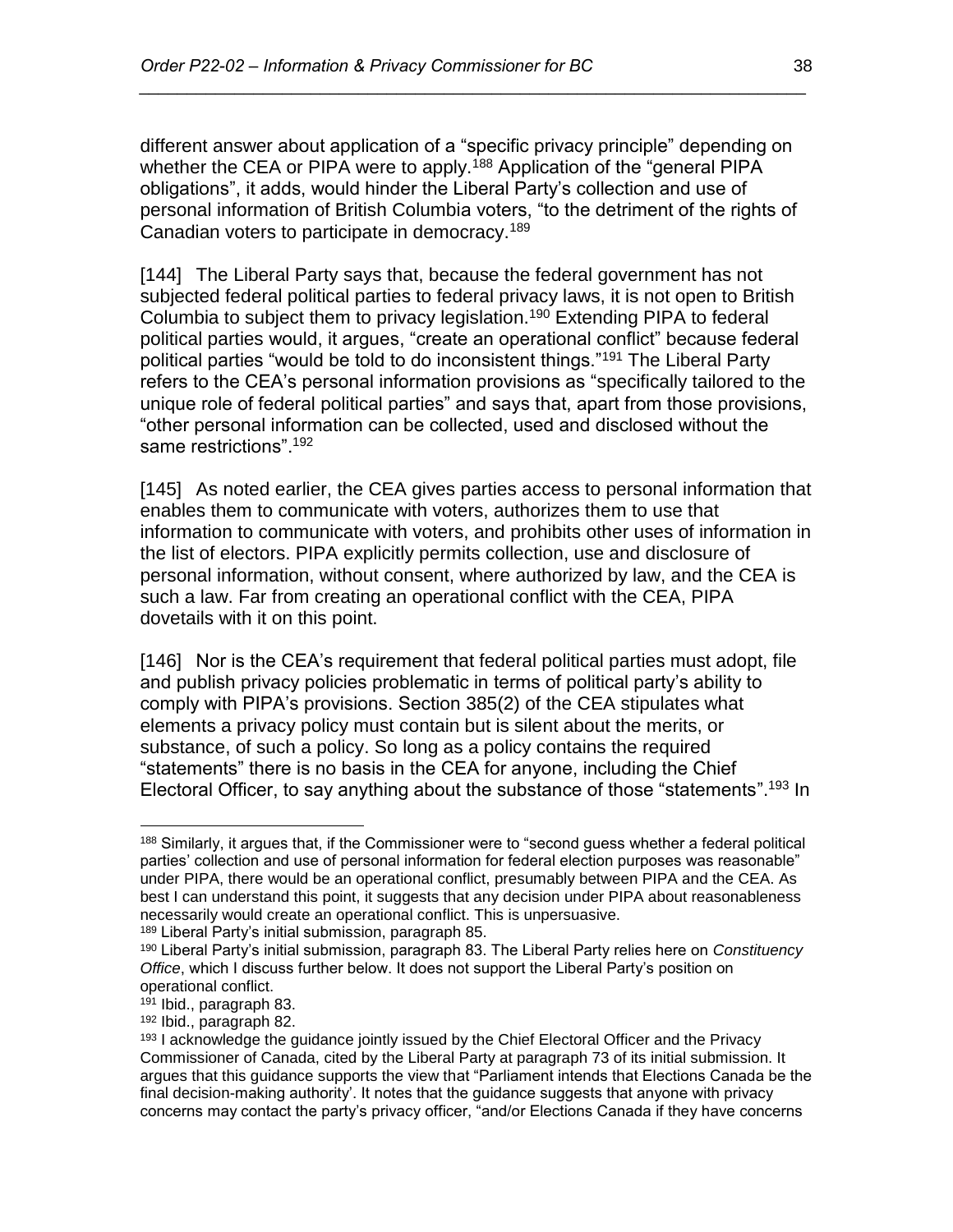any case, PIPA, like the CEA, requires organizations to have policies relating to their information practices. Section 5 requires them to "develop and follow policies and practices" necessary to comply with their PIPA obligations, to develop a process for responding to complaints, and make information about these things available on request. While the CEA and PIPA policy requirements are not framed identically, I am not persuaded that an organization cannot fashion a policy that complies with both statutes. There is no operational conflict here.

*\_\_\_\_\_\_\_\_\_\_\_\_\_\_\_\_\_\_\_\_\_\_\_\_\_\_\_\_\_\_\_\_\_\_\_\_\_\_\_\_\_\_\_\_\_\_\_\_\_\_\_\_\_\_\_\_\_\_\_\_\_\_\_\_\_\_\_\_\_\_*

[147] Application of PIPA's provisions where the CEA is silent would not create an operational conflict. As the Supreme Court of Canada has repeatedly affirmed, where a federal law is permissive and the provincial law is more restrictive, "[t]his has been regularly considered not to constitute an operational conflict."<sup>194</sup> This surely means that, where a federal law contains no rule on a matter, there can be no operational conflict with a provincial rule on that matter. There is no conflict between a regulation on the one hand and the absence of a regulation on the other.

[148] The NDP submits that Part 16.1 of the CEA "contains extensive provisions that regulate voter contact by telephone", but does not require individual consent to the collection, use or disclosure of a voter's "personal telephone number".<sup>195</sup> This is true, but it is equally true that Part 16.1 says nothing about collection, use and disclosure of telephone numbers or other personal information.<sup>196</sup> Sections 348.16 and 348.18 require the keeping of lists of telephone numbers called during an election period, but have nothing to say about how telephone numbers are acquired—Part 16.1 is, in other words, silent about collection, use or disclosure of personal information. There is no operational conflict between Part 16.1 of the CEA and PIPA.

[149] The NDP also contends that PIPA's provisions conflict with "express exemptions" in the *Telecommunications Act* and under *Canada's Anti-Spam Law*. In its reply, the NDP asserts that there "is an actual operational conflict" because the CEA, and other federal laws, say that it may communicate with electors without their consent, "while PIPA tells them 'No'", meaning that the NDP is "being told two inconsistent things".<sup>197</sup>

about the accuracy of a party's policies", with the Chief Electoral Officer possibly consulting the Office of the Privacy Commissioner of Canada. Guidance from these two regulators is not a sound basis for the suggestion that Parliament intends Elections Canada to have final decisionmaking authority on privacy matters.

<sup>194</sup> *Lemare Lake*, paragraphs 24 and 25. Commissioner McEvoy made the same point at paragraph 74 of *Courtenay-Alberni*.

<sup>195</sup> NDP's initial submission, paragraph 25.

<sup>196</sup> Part 16.1 is entitled "Provision of Voter Contact Calling Services". It regulates political parties' use of voter calling service providers, regulates those service providers in certain respects, and requires certain disclosures of information to be made.

<sup>197</sup> NDP's reply, paragraph 41.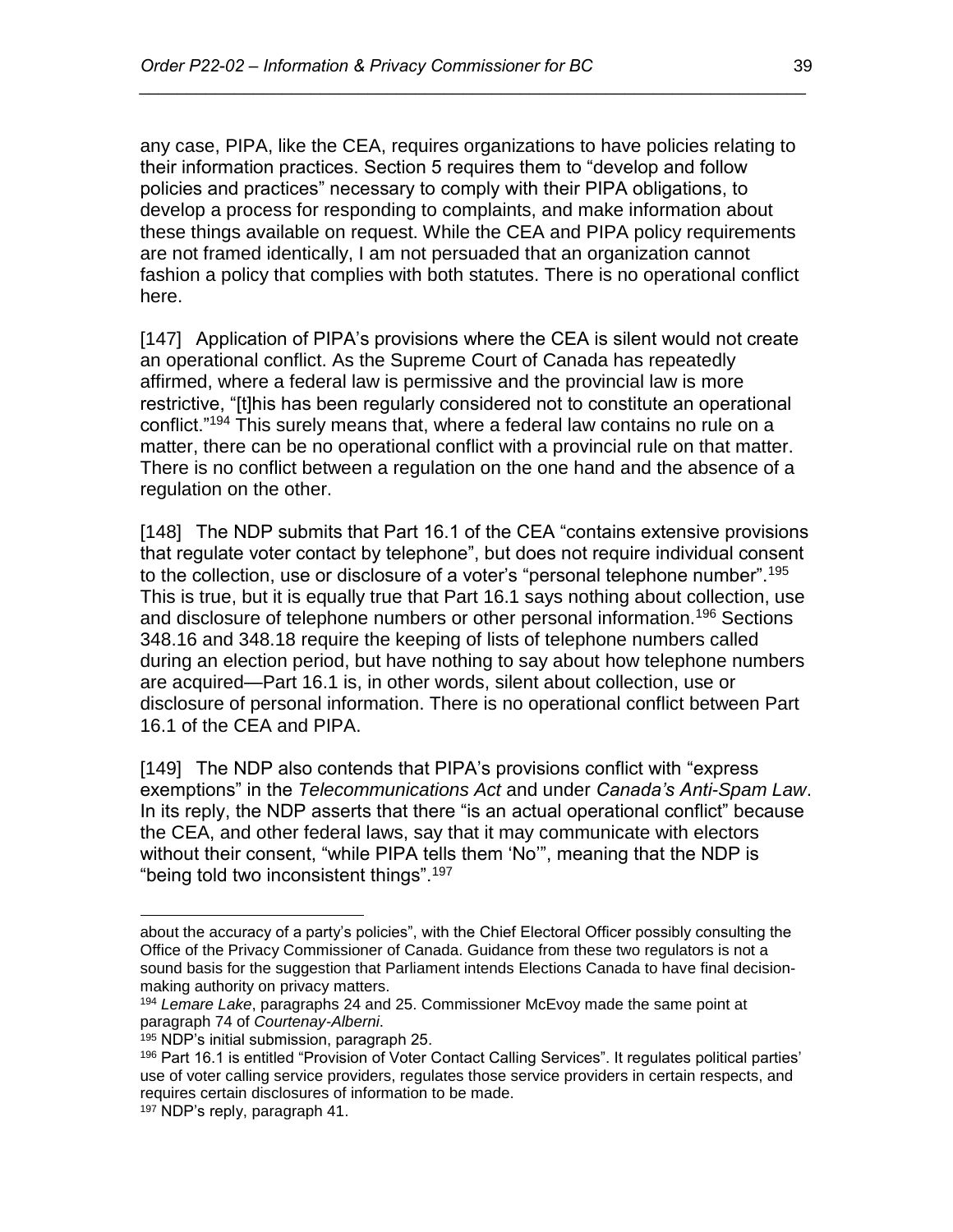[150] The NDP points to section 41.7 of the *Telecommunications Act*, which exempts political parties from CRTC prohibitions against certain telecommunications.<sup>198</sup> The NDP submits that, unlike PIPA, the *Telecommunications Act* "specifically balances freedom of expression and personal privacy", and the "application of *PIPA* to Canada's NDP runs afoul of this approach." The NDP also points to section 3(1)(h) of *Canada's Anti-Spam Legislation*, which exempts federal political parties from the prohibition against sending a "commercial electronic message"—such as email or text messages to someone without their consent.<sup>199</sup>

*\_\_\_\_\_\_\_\_\_\_\_\_\_\_\_\_\_\_\_\_\_\_\_\_\_\_\_\_\_\_\_\_\_\_\_\_\_\_\_\_\_\_\_\_\_\_\_\_\_\_\_\_\_\_\_\_\_\_\_\_\_\_\_\_\_\_\_\_\_\_*

[151] The NDP has not pointed to any PIPA provisions that would preclude a party from communicating with voters without their consent. To the contrary, PIPA explicitly permits organizations to collect, use or disclose personal information where that is permitted by law. So, where a federal political party uses an individual's contact information obtained under the CEA, or obtained lawfully in another manner, to communicate with that person by electronic message or telephone, PIPA permits it. The NDP has not shown how there is, in this respect, an operational conflict between PIPA and the CEA or the other two federal statutes just mentioned (which also offer federal political parties exemptions from federal rules).

[152] Moreover, even if PIPA were to prohibit a federal political party from calling someone or from sending them an electronic message, as the AGBC points out it has long been accepted that there is no operational conflict between a provincial law that is more restrictive than a federal law.<sup>200</sup>

[153] To sum up, the Liberal Party and the NDP have not identified provisions of PIPA and the CEA that are in operational conflict, i.e., they have not shown that it is impossible to comply with both statutes. The same holds for any alleged operational conflict between PIPA and the *Telecommunications Act* or between PIPA and *Canada's Anti-Spam Legislation*. These two political parties have not established that the operational conflict branch of the paramountcy doctrine ousts PIPA's application.

<span id="page-39-0"></span>*Has the "frustration of purpose" branch of paramountcy been shown to apply?*

[154] A party alleging that provincial legislation frustrates the purpose of a federal enactment is required to establish the purpose of the federal law and to show that the provincial legislation is incompatible with that purpose. The burden

<sup>198</sup> NDP's initial submission, paragraph 26.

<sup>199</sup> Ibid.

<sup>200</sup> AGBC's submission, paragraph 74; also see *Lemare Lake*, paragraph 25.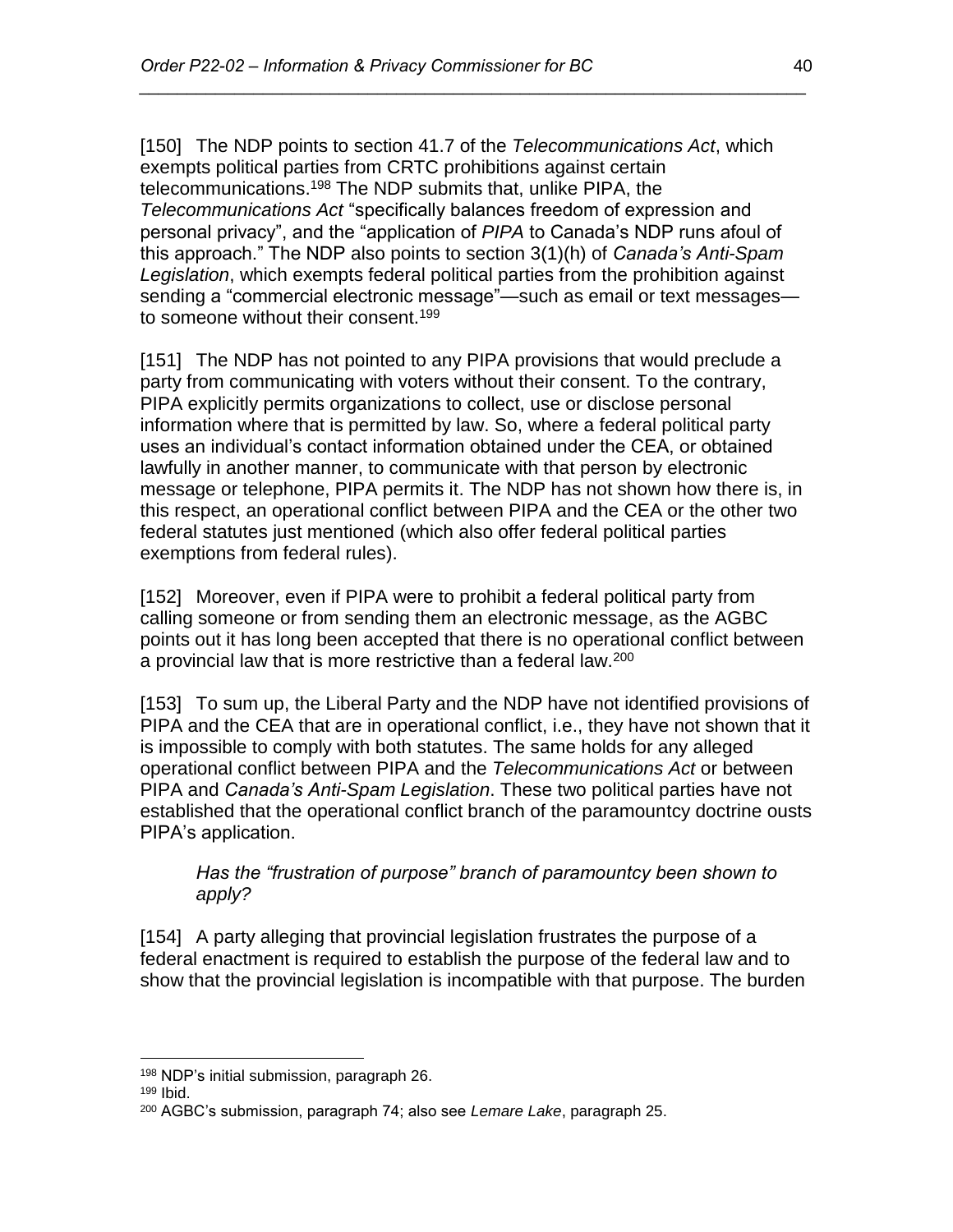is high.<sup>201</sup>

[155] What is the CEA's purpose? The political parties each frame the CEA's purpose somewhat differently, though there are elements of consistency among their arguments.

*\_\_\_\_\_\_\_\_\_\_\_\_\_\_\_\_\_\_\_\_\_\_\_\_\_\_\_\_\_\_\_\_\_\_\_\_\_\_\_\_\_\_\_\_\_\_\_\_\_\_\_\_\_\_\_\_\_\_\_\_\_\_\_\_\_\_\_\_\_\_*

[156] The NDP says the CEA's purpose is to create "uniform rules across the country so that there is a level playing field for candidates and voters", while PIPA's application would create two sets of rules, one set in British Columbia and another elsewhere in the country.<sup>202</sup> PIPA's application to federal political parties would, it says, be "a move backwards to differentiation in the country based on provincial legislation".<sup>203</sup> The NDP contends, without offering details, that to "disadvantage political organizations' capacity to conduct campaigns in one region of Canada over another carries the risk of skewing" election outcomes.<sup>204</sup>

[157] The Liberal Party submits that Parliament's exclusive authority over the federal electoral process exists to ensure that "federal political parties are regulated consistently across Canada", and this "national scheme is frustrated if the rules regarding personal information…vary across the provinces."<sup>205</sup> PIPA's application would interfere with achievement of "federal election objectives" by "altering the balance that Parliament has struck".<sup>206</sup> Contrary to Commissioner McEvoy's decision in *Courtenay-Alberni*, the Liberal Party suggests, PIPA's application "would frustrate Parliament's intent that the personal information practices" of federal political parties "be governed by the tailored provisions in the *Canada Elections Act* and not general federal or provincial privacy laws."<sup>207</sup>

[158] Like the NDP, the Conservative Party suggests that applying PIPA "to the conduct of federal electoral organizations would represent a move backwards to once again differentiating electoral participation in the country based on provincial legislation, contrary to the clear intentions of Parliament and section 41 of the *Constitution Act, 1867*. <sup>208</sup> If PIPA were to apply, the Conservative Party suggests, "[e]lectoral communications and activities permissible elsewhere in Canada would be off limits in British Columbia", as "different restrictions" would apply.<sup>209</sup>

[159] The Conservative Party also suggests that PIPA would frustrate federal political parties' "ability to campaign and provide all voters with an equal

<sup>201</sup> *Lemare Lake*, paragraph 45.

<sup>202</sup> NDP's initial submission, paragraph 65.

<sup>203</sup> Ibid., paragraph 50.

<sup>204</sup> Ibid.

<sup>205</sup> Liberal Party's initial submission, paragraph 74.

<sup>206</sup> Ibid.

<sup>207</sup> Ibid., paragraph 79.

<sup>208</sup> Conservative Party's submission, paragraph 43.

<sup>209</sup> Ibid., paragraph 61.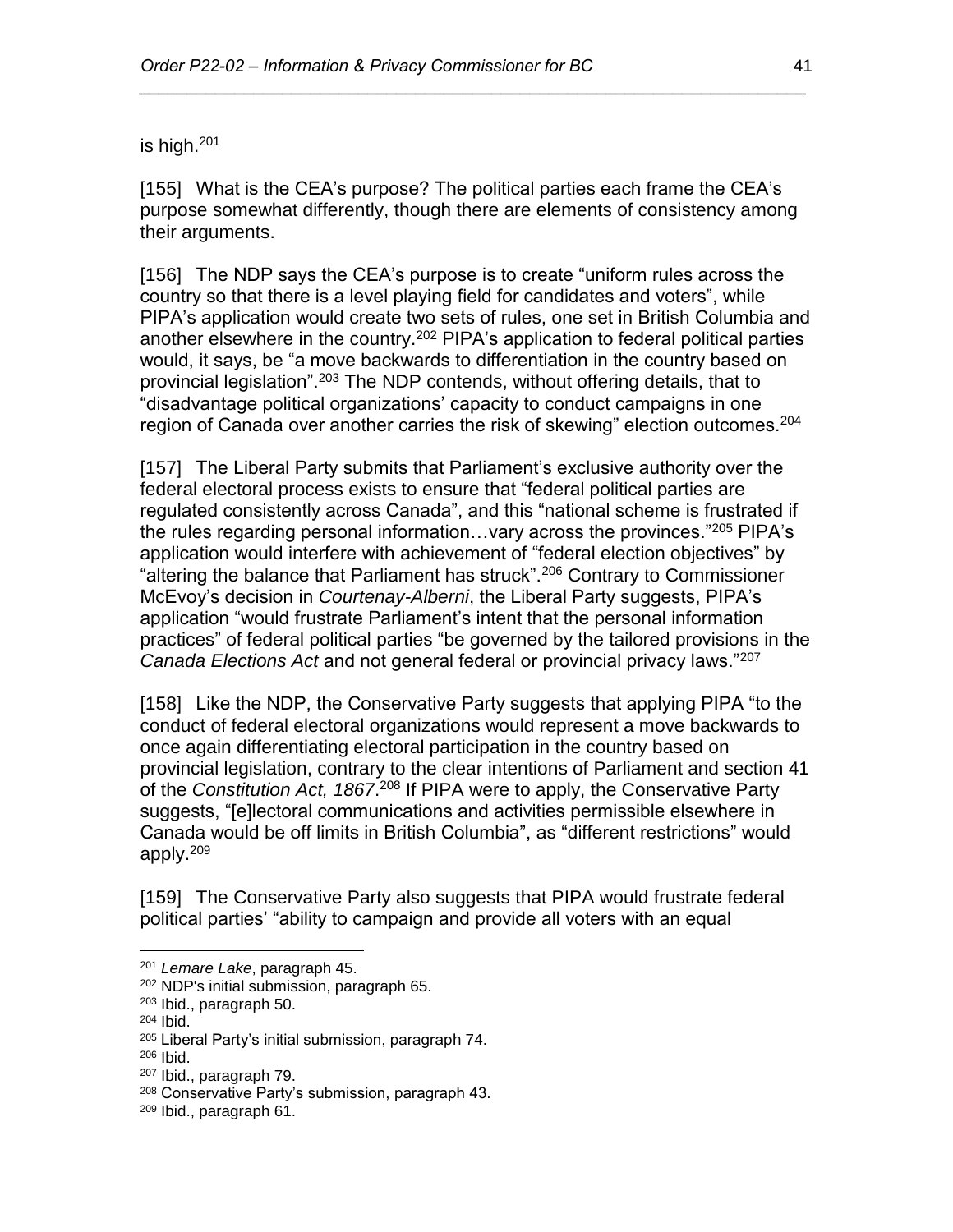opportunity to participate in federal elections".<sup>210</sup> It would "significantly restrict their ability to communicate with voters", "add cost and delay", and mean that the information of certain voters would not be available to federal political parties for federal election purposes."<sup>211</sup>

*\_\_\_\_\_\_\_\_\_\_\_\_\_\_\_\_\_\_\_\_\_\_\_\_\_\_\_\_\_\_\_\_\_\_\_\_\_\_\_\_\_\_\_\_\_\_\_\_\_\_\_\_\_\_\_\_\_\_\_\_\_\_\_\_\_\_\_\_\_\_*

[160] The Supreme Court of Canada has underscored that "clear proof" of a statute's purpose is required to establish that a federal law is paramount on the basis of frustration of federal purpose.<sup>212</sup> Secondary sources and case law can assist in identifying a federal purpose, but sufficient evidence is still required.<sup>213</sup>

[161] The political parties cite excerpts from parliamentary debates, committee reports and other reports.<sup>214</sup> The NDP says these sources establish that the CEA's purpose "is to create a 'comprehensive set of rules' for the election of Members of Parliament, including rules that facilitate communication with electors and specific rules regarding the protection of privacy of electors."<sup>215</sup> The goal of most if not all statutes is to create "a set of comprehensive rules" about their subject matter. This is not a sufficiently articulated or grounded "federal purpose".

[162] The political parties' reliance on various cases to establish a federal purpose is also not persuasive. To support its argument that the CEA's purpose is to "ensure electoral fairness", and "govern the activities of registered political parties", the NDP cites *Thomson Newspapers Co. v. Canada (Attorney General)*<sup>216</sup> and *Canadian Reform Conservative Alliance v. Western Union Insurance Corporation*. 217

[163] *Thomson Newspapers* involved a *Charter* challenge to a single section of the CEA. It was not about paramountcy or other division of powers issues. The majority's view about the purpose of section 322.1 of the CEA—which banned publication of opinion survey information in the latter days of federal campaigns—does not support the NDP's characterization of the CEA's purpose overall, a characterization that is, in my view, overly general for the purposes of paramountcy analysis.

[164] In *Canadian Reform Conservative Alliance*, the issue was whether an insurance contract required the insurer to defend a defamation claim. The British

 $\overline{a}$ 

<sup>215</sup> NDP's reply submission, paragraph 48.

<sup>210</sup> Ibid.

<sup>211</sup> Ibid.

<sup>212</sup> *Quebec (Attorney General) v. Canadian Owners and Pilots Association*, [2010] 2 SCR 356, 2010 SCC 39 [*COPA*], at paragraph 68. Also see *Lemare Lake*, paragraph 45. <sup>213</sup> Ibid.

<sup>&</sup>lt;sup>214</sup> These include Elections Canada reports, which in my view are not a proper source of evidence for Parliament's purpose in enacting the CEA.

<sup>216</sup> [1998] 1 SCR 877, 1998 CanLII 829 [*Thomson Newspapers*].

<sup>217</sup> 2001 BCCA 274 [*Canadian Reform Conservative Alliance*].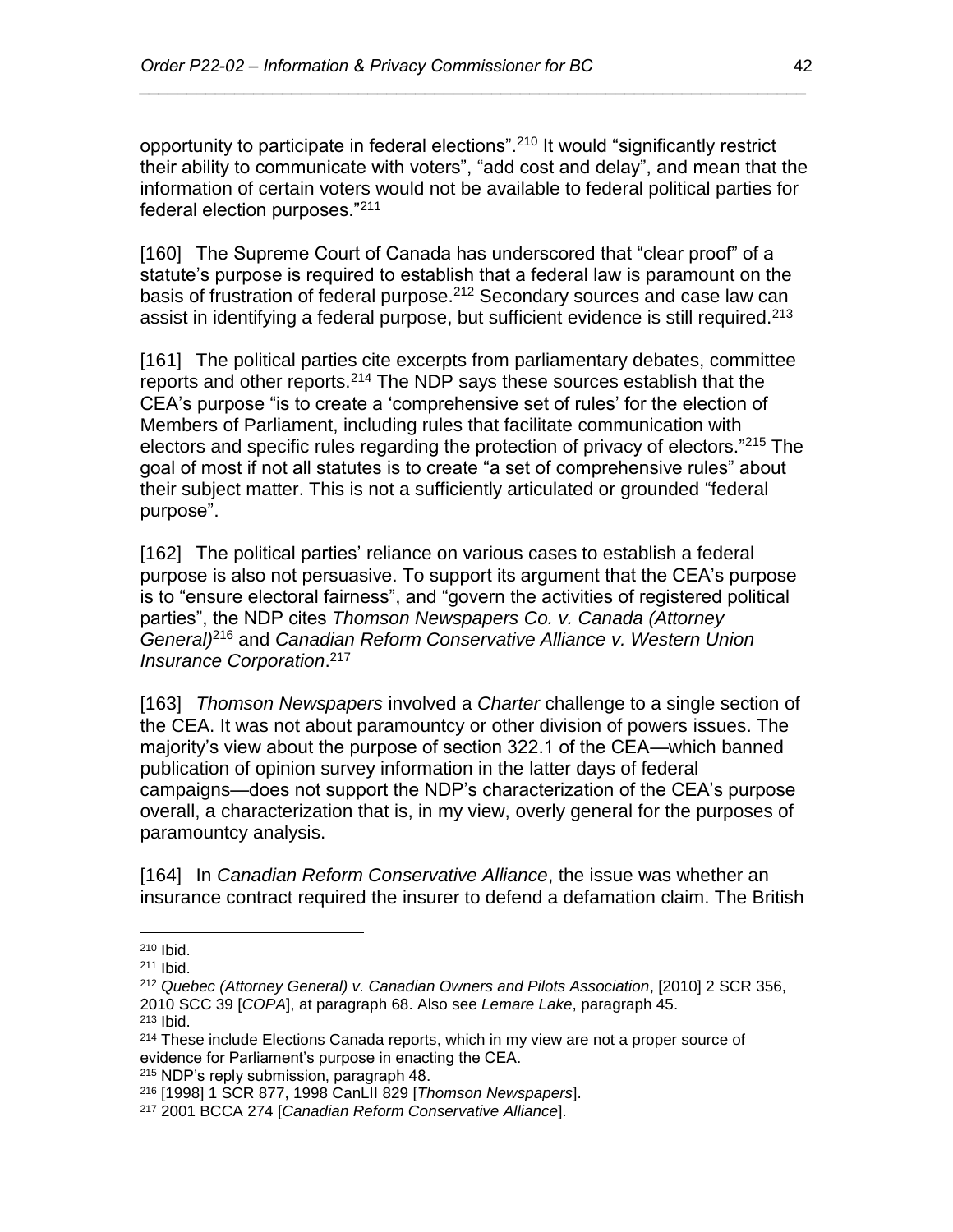Columbia Court of Appeal referred to the purpose of section 259 of the CEA, which regulated advertising expenditures, as governing political parties' activities during an election. This passing reference to the purpose of a single statutory provision, in a case that did not involve the paramountcy doctrine, also does not really assist the NDP's position on the federal purpose of the CEA as a whole.

*\_\_\_\_\_\_\_\_\_\_\_\_\_\_\_\_\_\_\_\_\_\_\_\_\_\_\_\_\_\_\_\_\_\_\_\_\_\_\_\_\_\_\_\_\_\_\_\_\_\_\_\_\_\_\_\_\_\_\_\_\_\_\_\_\_\_\_\_\_\_*

[165] The Conservative Party relies on *Rae v. Canada (Chief Electoral Officer)*<sup>218</sup> and the Liberal Party cites *Opitz v. Wrzesnewskyj*. <sup>219</sup> In *Rae*, the Federal Court had to consider what standard of review should apply to a decision by the Chief Electoral Officer about a refund of the entry fee that the applicant and other leadership contestants had paid to the party. In deciding what standard to apply, Harrington J. said this:

[19] The overall purpose of the *Canada Elections Act* is to ensure that the democratic right of adult Canadians to vote is properly respected and that the whole process from riding nominations, to leadership conventions, to by-elections and general elections, unfolds on a level playing field. More particularly, the provisions relating to leadership campaign expenses are intended to be transparent, to limit the amount of contributions an individual may make and to prevent party apparatchiks from financially favouring one leadership contestant over another.

[166] As with the other decisions discussed above, *Rae* was not a constitutional case and, in any case, the Court's comment that the CEA seeks to ensure that the federal election process "unfolds on a level playing field" is not of much assistance in establishing the CEA's federal purpose.

[167] *Wrzesnewskyj* had to do with a failed federal election candidate's effort to disqualify votes. The Supreme Court of Canada stated that it "is well accepted in the contested election jurisprudence that the purpose of the Act is to enfranchise all persons entitled to vote and to allow them to express their democratic preferences" and added that those courts "considering a denial of voting rights have applied a stringent justification standard." <sup>220</sup> As with *Thomson Newspapers* and *Canadian Reform Conservative Alliance*, this general observation, in a decision that did not deal with paramountcy, is not determinative in establishing a federal purpose for constitutional purposes.

[168] In its reply, the NDP cites a passage from *Frank v. Canada (Attorney General)* in which the CEA is described as "a comprehensive statute which regulates federal elections in Canada", whose "central purposes are to enfranchise all persons who are entitled to vote, and to protect the integrity of the democratic process".<sup>221</sup> This passage, which cites *Wrzesnewskyj*, goes on to say

<sup>218</sup> 2008 FC 246 [*Rae*].

<sup>219</sup> 2012 SCC 55 [*Wrzesnewskyj*].

<sup>220</sup> *Wrzesnewskyj*, paragraph 35.

<sup>221</sup> 2019 SCC 1 [*Frank*], paragraph 11.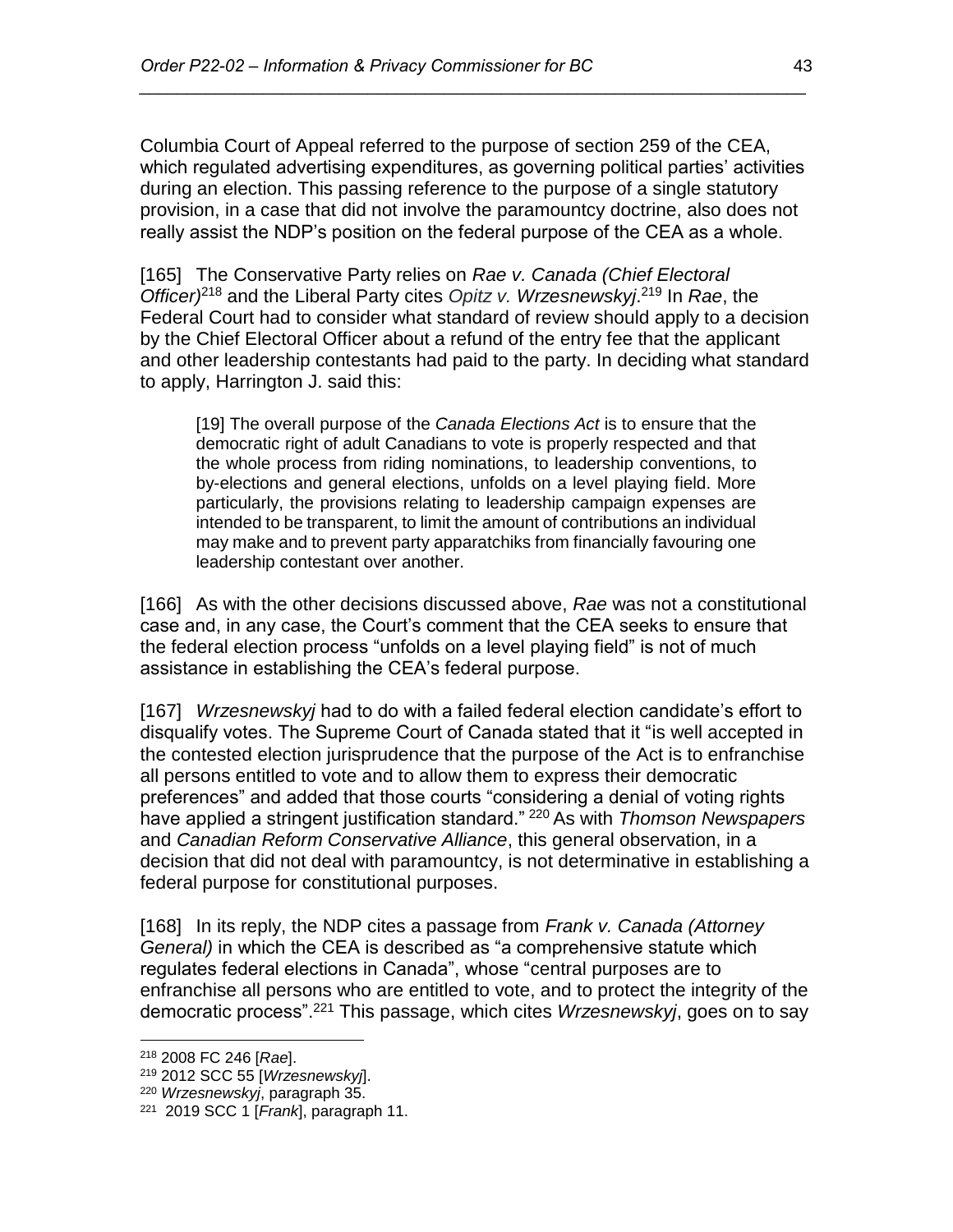that the CEA "establishes specific rules with respect to qualification as an elector and to voting entitlements, as well as voting mechanisms, in pursuit of its broad enfranchising purpose." *Frank* was a *Charter* case, not a paramountcy case.

*\_\_\_\_\_\_\_\_\_\_\_\_\_\_\_\_\_\_\_\_\_\_\_\_\_\_\_\_\_\_\_\_\_\_\_\_\_\_\_\_\_\_\_\_\_\_\_\_\_\_\_\_\_\_\_\_\_\_\_\_\_\_\_\_\_\_\_\_\_\_*

[169] The political parties have characterized the CEA's purpose in terms such as "fairness", "uniformity", avoidance of "differentiation" in rules, ensuring a "level playing field", and "consistency of regulation" of "federal electoral purposes". They contend that compliance with PIPA would be a backward step, would result in application of different rules in British Columbia than elsewhere, would render the playing field uneven, could skew election outcomes, would harm candidates and voters, and could possibly disenfranchise voters.

[170] These are, as hinted above, very general, broad assertions of both statutory purpose and harm, amounting to pretty dire predictions for the impact on elections if PIPA were constitutionally applicable to these political parties. Setting aside the absence of details in the political parties' submissions or evidence to support these predictions, it is reasonable to suggest that the purposes claimed for the CEA—"fairness", "uniformity", avoidance of "differentiation" in rules, ensuring a "level playing field", and "consistency of regulation—are goals common to all statutes.

[171] Again, the Supreme Court of Canada has made it clear that the purpose of federal legislation "should not be artificially broadened".<sup>222</sup> Viewed in light of that caution, and in light of guidance in other cases, I am not persuaded that these legislative objectives are proper "federal" purposes for a frustration-of-federalpurpose analysis.

[172] Despite this, it is appropriate to continue the analysis given the statements about the CEA's purpose in *Rae*, *Wrzesnewskyj* and the other cited cases. *Rae* suggests the CEA's purposes are to respect the right to vote and that elections unfold on a level playing field. *Wrzesnewskyj* speaks of enfranchising those who are entitled to vote and allowing them to express their democratic preferences. Even if I were to accept that these are the CEA's "federal purposes", the political parties have not established how PIPA's application would frustrate a federal purpose.

[173] Again, they argue that, because PIPA's application would mean that the personal information-related rules in British Columbia differ from those elsewhere, there will be an uneven playing field, inconsistency, unfairness, harm to British Columbia voters' participation in democracy, and even the skewing of election outcomes. Yet, as with other aspects of their challenges to PIPA's application, they have not offered details of how PIPA would prevent them from engaging voters in British Columbia so that voters can engage in the democratic electoral process. Nor have they substantiated their arguments about how PIPA's

<sup>222</sup> *Lemare Lake*, paragraph 23.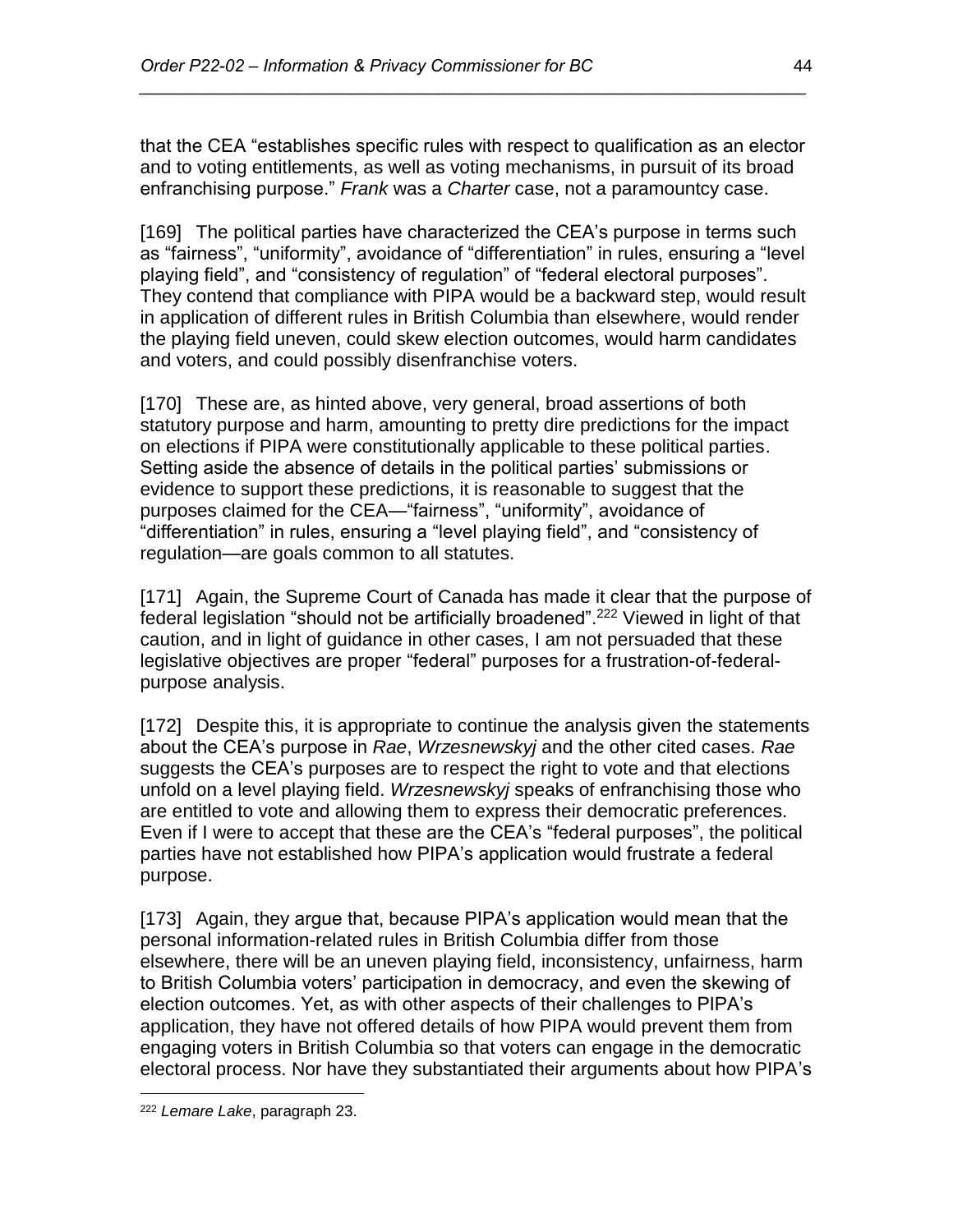application would risk skewing electoral outcomes or result in the other harms they assert could arise.<sup>223</sup>

*\_\_\_\_\_\_\_\_\_\_\_\_\_\_\_\_\_\_\_\_\_\_\_\_\_\_\_\_\_\_\_\_\_\_\_\_\_\_\_\_\_\_\_\_\_\_\_\_\_\_\_\_\_\_\_\_\_\_\_\_\_\_\_\_\_\_\_\_\_\_*

[174] It is not enough to simply say that PIPA's application would introduce rules about political parties' collection, use or disclosure of voters' personal information. As the Supreme Court of Canada has said, "permissive federal legislation, without more, will not establish that a federal purpose is frustrated when provincial legislation restricts the scope of the federal permission."<sup>224</sup>

[175] PIPA is a law of general application in the province, validly enacted under provincial heads of authority, and arguments that Parliament intended there to be no role for a provincial law are not persuasive.<sup>225</sup> As the AGBC and the complainants observe, it is open to Parliament to legislate in respect of federal political parties' collection, use and disclosure of personal information in a manner that creates uniform rules for all parties and unequivocally ousts provincial legislation. But this possibility is not a basis for a finding that, under the paramountcy doctrine, PIPA's application would frustrate a federal purpose.

[176] Nor does *Constituency Office* establish that PIPA's application would frustrate a federal purpose. Again, the adjudicator in that case decided that section 18 of the *Constitution Act, 1867* gives "the federal government" jurisdiction to "legislate to affect the manner in which an MP's office operates in its assistance of constituents".<sup>226</sup> She went on to add the following observations:

[18] It is well recognized that the labour relations and human rights obligations of federally regulated entities are matters of exclusive federal jurisdiction. Similarly, the privacy obligations of federal works, undertakings and businesses are regulated by federal legislation. The offices of MPs are also subject to federal jurisdiction in this area.

 $223$  Nor is the political parties' affidavit evidence persuasive. It essentially mirrors their submissions, outlined above, and largely consists of the personal opinions of party officials about the supposed consequences of PIPA's application to their parties.

<sup>224</sup> *COPA*, paragraph 66. For a recent application of this principle, see *Nelson v. Telus Communications Inc.*, 2021 ONSC 22, affirmed 2021 ONCA 751 [*Nelson*], where the Court cautioned that "more restrictive provincial legislation in an area in which the Federal Government has legislated without more will not establish that a federal purpose has been frustrated." Nor does *Law Society of British Columbia v. Mangat*, [2001] 3 SCR 113, 2001 SCC 67, drive to a different outcome. The Court concluded that, while it was possible to comply with both the provincial and the federal provisions, "[w]here there is an enabling federal law, the provincial law cannot be contrary to Parliament's purpose" (at paragraph 72). The Court then added that "in this case, it is impossible to comply with the provincial statute without frustrating Parliament's purpose" (paragraph 73). It does not follow from this, however, that either impossibility of dual compliance or frustration of federal purposes exists here, noting—as did Commissioner McEvoy at paragraph 77 of *Courtenay-Alberni*—that the Court later distinguished *Mangat* in *COPA*. <sup>225</sup> In this respect, the AGBC's reliance on *Nelson* is well placed.

<sup>226</sup> *Constituency Office*, paragraph 17.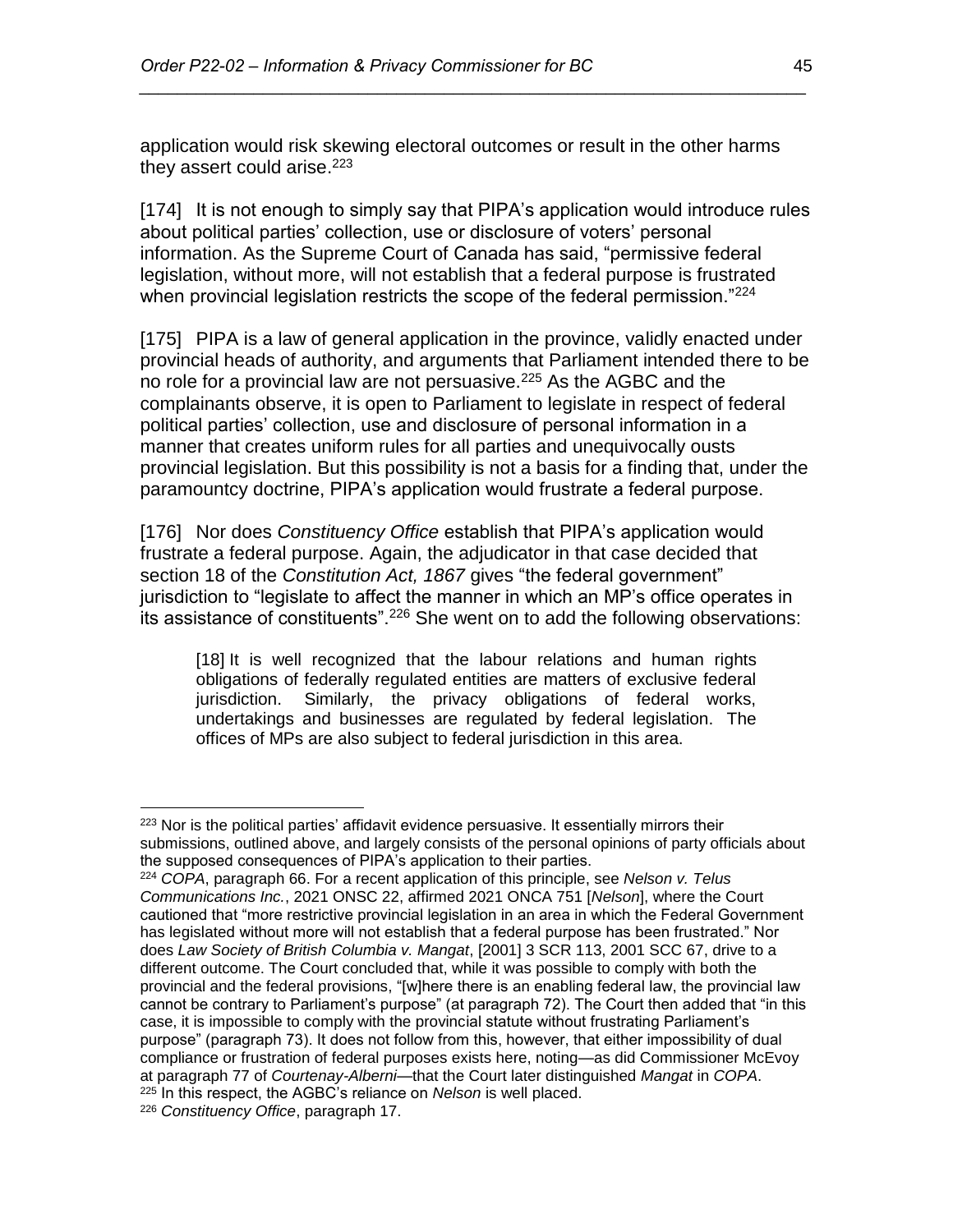[19] It is significant that the federal government has not extended the *Privacy Act* or PIPEDA to cover MPs. Where the federal government has declined to impose privacy obligations on federal MPs, it is not open to provincial legislation to do so. The fact that both FIPPA and PIPA exclude the activities of MLAs from their scope confirms that a legislature may indeed decide to exclude legislators from the scope of privacy legislation. The fact that MPs are not explicitly excluded from the provincial legislation simply reflects the fact that federal legislators are not subject to provincial jurisdiction in that regard.

*\_\_\_\_\_\_\_\_\_\_\_\_\_\_\_\_\_\_\_\_\_\_\_\_\_\_\_\_\_\_\_\_\_\_\_\_\_\_\_\_\_\_\_\_\_\_\_\_\_\_\_\_\_\_\_\_\_\_\_\_\_\_\_\_\_\_\_\_\_\_*

[20] The result is the same whether obtained by the application of the doctrine of interjurisdictional immunity or the doctrine of federal paramountcy. With respect to the former, I find that the activities of an MP's office in obtaining and managing information are integral to the MP's ability to carry out her or his activities in assisting constituents. With respect to the latter doctrine, I find that the fact that Parliament has enacted legislation addressing the privacy obligations of federal governmental bodies and has not included MPs in the operation of that legislation means that the provincial legislation cannot operate to frustrate the federal purpose in that regard.

[177] These comments were not, in my view, a necessary basis for the decision, which focused on section 18 of the *Constitution Act, 1867*. In any case, the entirety of the adjudicator's analysis of interjurisdictional immunity and paramountcy is found in the last paragraph quoted above and, with deference, that analysis is not persuasive.

[178] Respecting her conclusion that the paramountcy principle ousts PIPA's application, she observed that Parliament had enacted privacy legislation applying to "federal governmental bodies", observed that Parliament had not extended the legislation to Members of Parliament, and stated that this "means that the provincial legislation cannot operate to frustrate the federal purpose in that regard."

[179] The adjudicator did not identify the "federal purpose" of the laws she mentioned and, in any case, did not explain the basis for her conclusion that PIPA's application to a Member of Parliament would frustrate that purpose.<sup>227</sup> She mentioned no PIPA provisions, or federal legislation, for example, in concluding that PIPA would frustrate a federal purpose. *Constituency Office* is not persuasive in the circumstances at hand and I decline to apply it.To conclude, the political parties have not established that application of PIPA's rules would, even if they are more restrictive than the federal legislation, frustrate a federal purpose.

 $227$  This comment clearly calls on the second branch of the paramountcy doctrine, frustration of purpose, not the first, operational conflict, branch.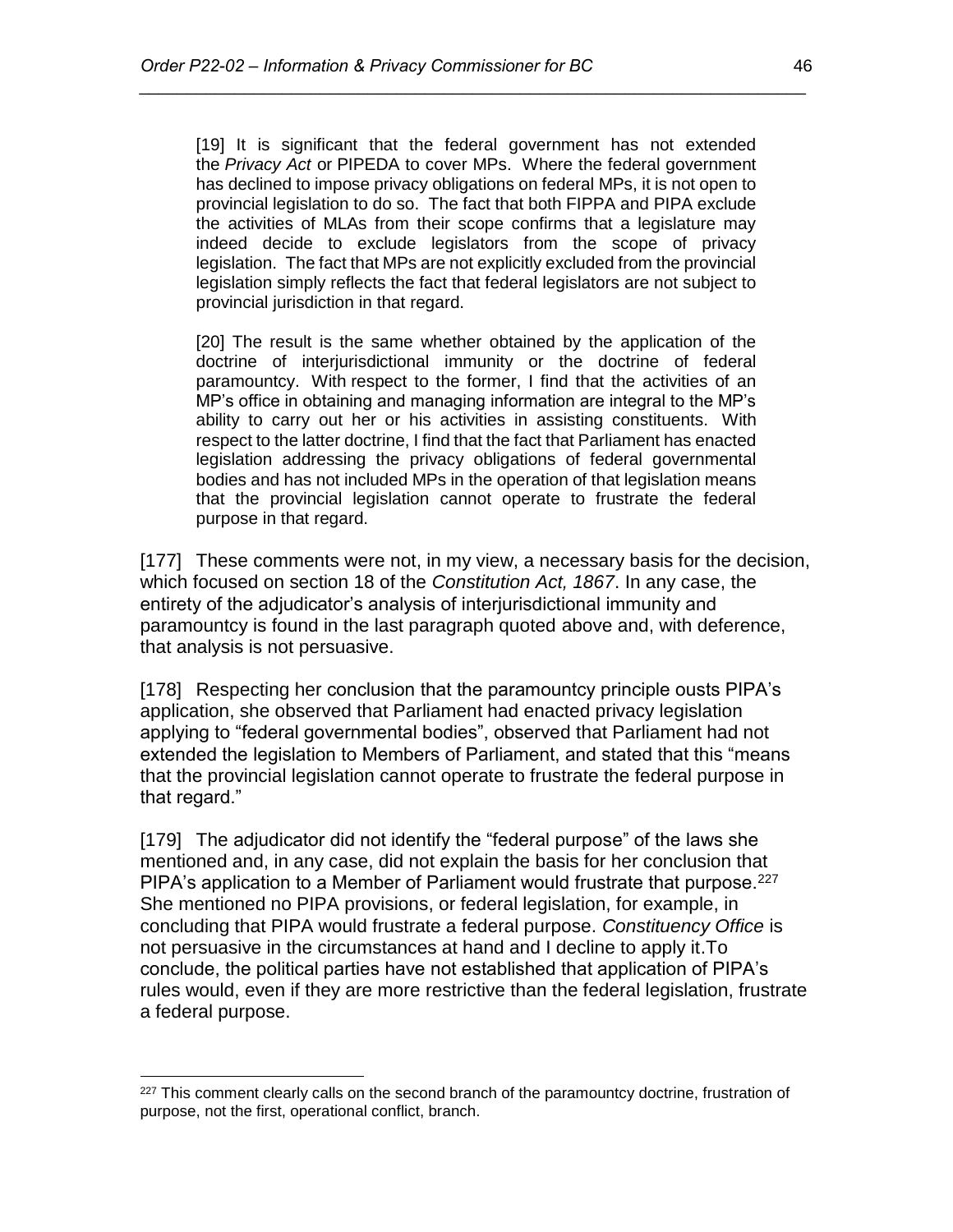*Does the interjurisdictional immunity doctrine apply?*

<span id="page-46-0"></span>[180] The interjurisdictional immunity doctrine supports allocation under the *Constitution Act, 1867* of areas of legislative authority for Parliament and for the provincial legislatures. It does so by preventing an otherwise valid law from applying to a federal or provincial matter where that would impair a core power of the other legislature. $228$ 

*\_\_\_\_\_\_\_\_\_\_\_\_\_\_\_\_\_\_\_\_\_\_\_\_\_\_\_\_\_\_\_\_\_\_\_\_\_\_\_\_\_\_\_\_\_\_\_\_\_\_\_\_\_\_\_\_\_\_\_\_\_\_\_\_\_\_\_\_\_\_*

[181] The first step in the interjurisdictional immunity analysis is to decide whether the law in question, in this case PIPA, affects the core of a head of legislative authority assigned to the other level of government. If it does, the next step is to assess whether it impairs the exercise of the core legislative competence of the other government<sup>229</sup> or impairs that which is "absolutely indispensable or necessary to enable an undertaking to carry out its mandate in what makes it specifically of federal (or provincial) jurisdiction."<sup>230</sup> It is clear from the cases that impairment requires something more than the mere application of a law—its application must impair, not just affect, exercise of the core legislative competence of the other government.

[182] The Supreme Court of Canada has emphasized that interjurisdictional immunity is a doctrine of limited application and is generally reserved for situations already covered by precedent, although this is not a hard and fast rule.<sup>231</sup> The Supreme Court has indicated that "If a case can be resolved by the application of a pith and substance analysis, and federal paramountcy where necessary, it would be preferable to take that approach, as this Court did in *Mangat*."<sup>232</sup>

[183] The AGBC accepts that, for present purposes, the federal political parties' ability to communicate with voters lies within the core of Parliament's jurisdiction over elections to Parliament<sup>233</sup> but contends that the political parties have not shown that PIPA's application would impair that core power. The AGBC points out that the political parties have not linked their arguments about impairment to any specific PIPA section (and that some of their submissions appear to misinterpret PIPA).<sup>234</sup>

[184] The complainants cite the absence of case law applying interjurisdictional immunity in this context, adding that this generally justifies proceeding straight to the paramountcy analysis. They add that, in any event, PIPA does not impair an aspect of federal power that "has been absolutely indispensable or necessary to

 $\overline{a}$ <sup>228</sup> *Canadian Western Bank*, at paragraphs 33 & 34.

<sup>229</sup> *COPA*, at paragraph 43.

<sup>230</sup> *Canadian Western Bank*, paragraph 77.

<sup>231</sup> Ibid., paragraphs 77 and 78.

<sup>232</sup> Ibid.

<sup>&</sup>lt;sup>233</sup> AGBC submission, paragraph 49.

<sup>&</sup>lt;sup>234</sup> AGBC's submission, paragraphs 58 and 59.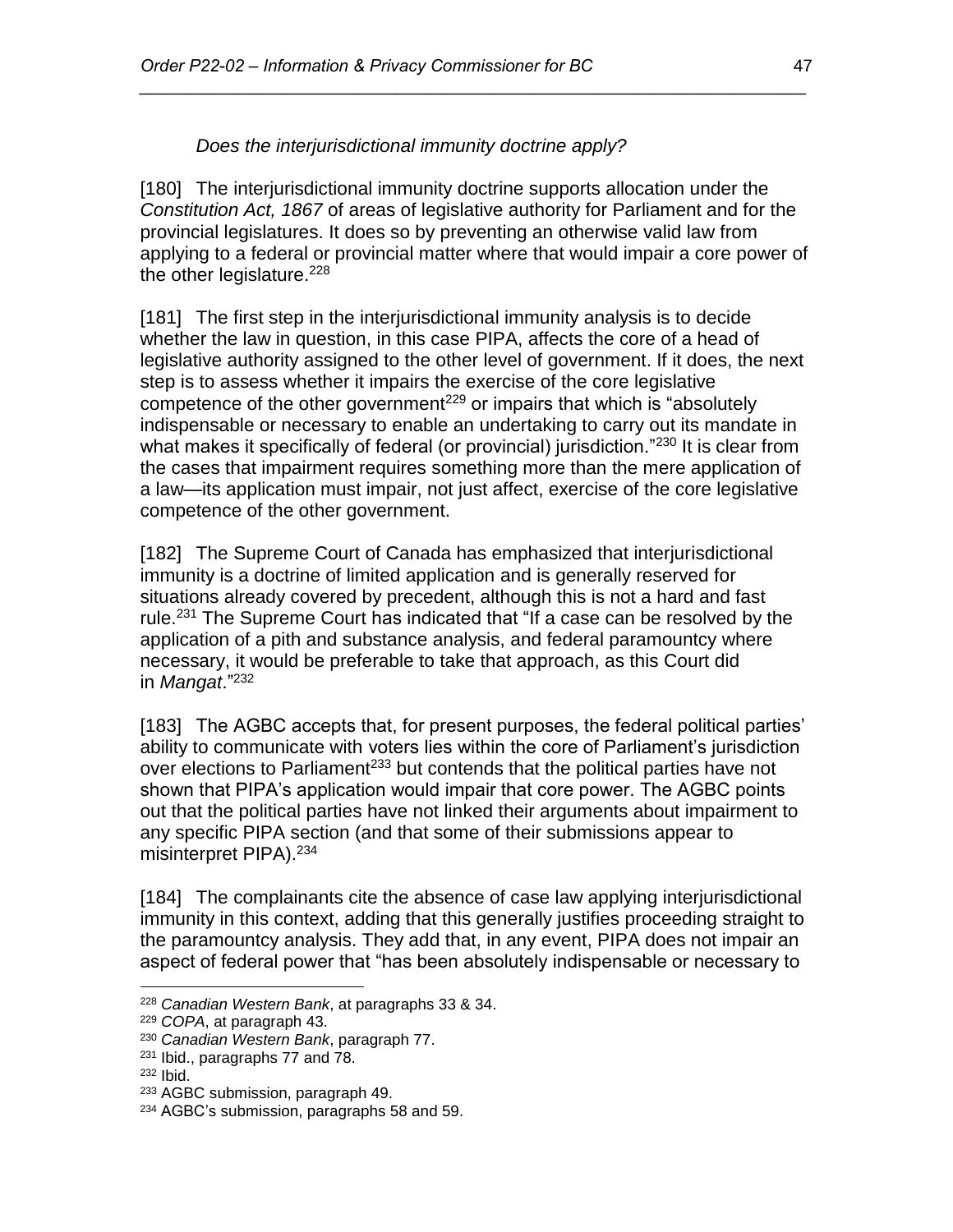enable Parliament…to achieve the purpose for which exclusive legislative jurisdiction was conferred."<sup>235</sup> The complainants submit that PIPA "has nothing to do with regulating elections" or federal political parties' participation in them; they suggest that PIPA is, as the Commissioner concluded in *Courtenay-Alberni*, solely concerned with regulating personal information practices.<sup>236</sup>

*\_\_\_\_\_\_\_\_\_\_\_\_\_\_\_\_\_\_\_\_\_\_\_\_\_\_\_\_\_\_\_\_\_\_\_\_\_\_\_\_\_\_\_\_\_\_\_\_\_\_\_\_\_\_\_\_\_\_\_\_\_\_\_\_\_\_\_\_\_\_*

[185] As regards the complainants' point that interjurisdictional immunity has not been applied in a similar case, I take that point but set it aside because the political parties' arguments on the merits are in any event not persuasive.

[186] The Liberal Party says that, in *Canadian Western Bank*, the Supreme Court of Canada referred to *McKay* "as a precedent for interjurisdictional immunity being applied with respect to federal elections".<sup>237</sup> The Supreme Court did refer to *McKay* but did so in discussing the risk that interjurisdictional immunity could potentially apply to all "activities" within Parliament's jurisdiction. The Supreme Court's reference to *McKay* must be viewed in the light of its observation that a

… broad application of the doctrine to 'activities' creates practical problems of application much greater than in the case of works or undertakings, things or persons, whose limits are more readily defined. A broad application also appears inconsistent, as stated, with the flexible federalism that the constitutional doctrines of pith and substance, double aspect and federal paramountcy are designed to promote....It is these doctrines that have proved to be most consistent with contemporary views of Canadian federalism, which recognize that overlapping powers are unavoidable. Canadian federalism is not simply a matter of legalisms. <sup>238</sup>

[187] It is also worth noting this word of caution:

Excessive reliance on the doctrine of interjurisdictional immunity would create serious uncertainty. It is based on the attribution to every legislative head of power of a "core" of indeterminate scope — difficult to define, except over time by means of judicial interpretations triggered serendipitously on a case-by-case basis. The requirement to develop an abstract definition of a "core" is not compatible, generally speaking, with the tradition of Canadian constitutional interpretation, which favours an incremental approach. While it is true that the enumerations of ss. 91 and 92 contain a number of powers that are precise and not really open to discussion, other powers are far less precise, such as those relating to the criminal law, trade and commerce and matters of a local or private nature in a province. Since the time of Confederation, courts have refrained from

<sup>235</sup> Complainants' initial submission, paragraph 76, quoting from *Canadian Western Bank*, paragraph 77.

<sup>236</sup> Complainants' initial submission, paragraph 77.

<sup>237</sup> Ibid., paragraph 93.

<sup>238</sup> *Canadian Western Bank*, paragraph 42.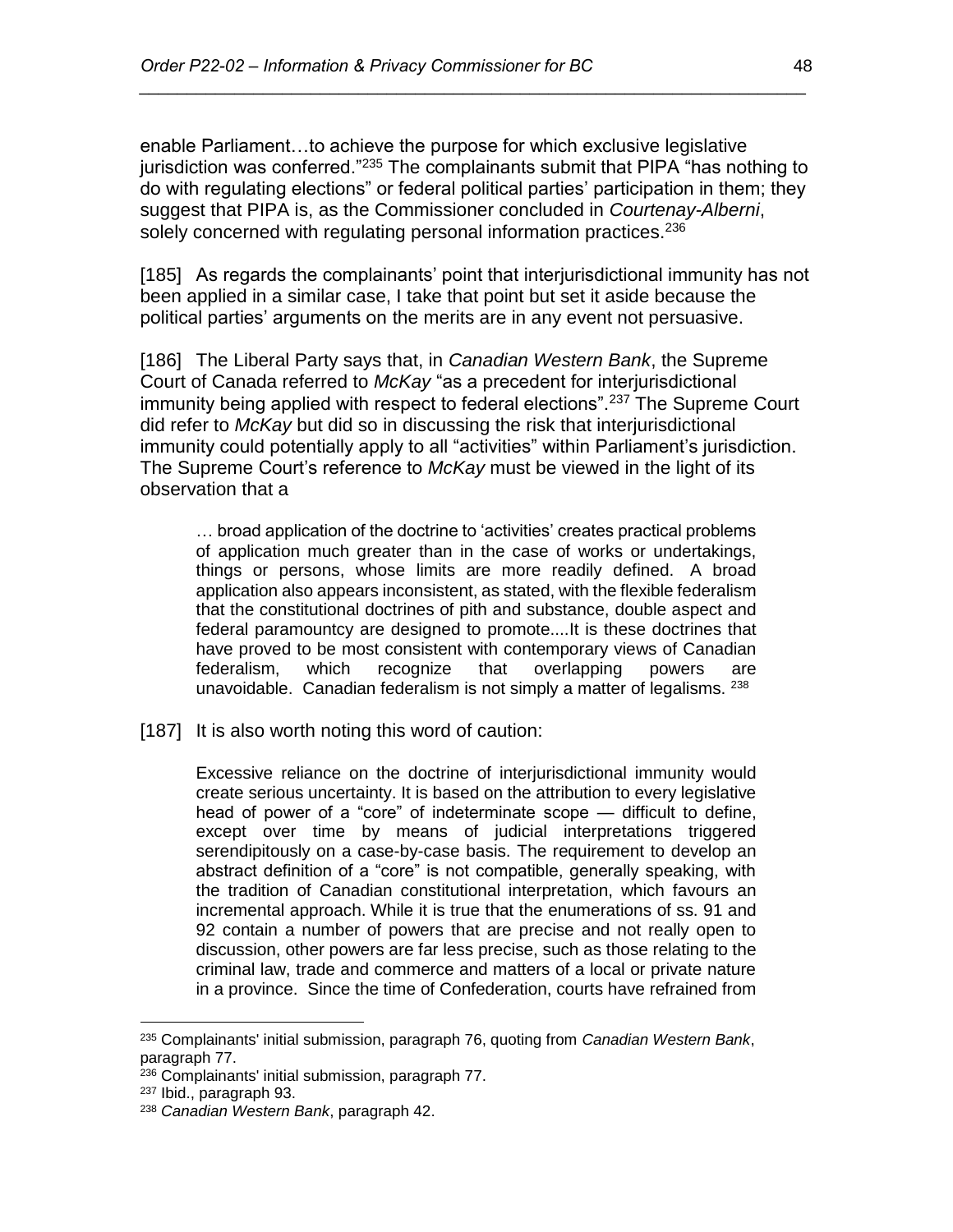trying to define the possible scope of such powers in advance and for all time....<sup>239</sup>

*\_\_\_\_\_\_\_\_\_\_\_\_\_\_\_\_\_\_\_\_\_\_\_\_\_\_\_\_\_\_\_\_\_\_\_\_\_\_\_\_\_\_\_\_\_\_\_\_\_\_\_\_\_\_\_\_\_\_\_\_\_\_\_\_\_\_\_\_\_\_*

[188] At all events, the reference in *Canadian Western Bank* to *McKay* does not mean that *McKay* is a precedent the application of which ousts PIPA's application on the basis of interjurisdictional immunity.

[189] As for how PIPA's application would impair the core of a federal power, the Liberal Party says that PIPA "impairs a vital part of federal elections law: access to the electorate." <sup>240</sup> It elaborates as follows:

To encourage participation in the Canadian electoral system, federal political parties require access to Canadians via the use of their personal information. Political parties' needs for personal information are unique. They must be able to access and use personal information in order to communicate messages, which is vital to the successful functioning of Canadian democracy. The Liberal Party uses personal information to engage with voters, and it is better placed to mobilize democratic participation if it can understand and speak to the interests and priorities that matter most to the voters. Further, there must be uniform and equal treatment of all members of the Canadian electorate.<sup>241</sup>

[190] The Liberal Party adds this:

Federal political parties are subject to the tailored privacy requirements<sup>242</sup> under the *Canada Elections Act*. Subjecting them to PIPA would be an impermissible application of an otherwise valid provincial law to a federal matter. Forcing federal political parties to submit to PIPA's collection, use and disclosure requirements would impair federal political parties from properly accessing Canadian voters.<sup>243</sup>

[191] The Liberal Party does not offer details to support its contention that PIPA's application would impair the ability of federal political parties to "properly" access Canadian voters (noting again that PIPA would authorize them to collect, use and disclose voters' contact information to communicate with them in accordance with the CEA).

<sup>239</sup> Ibid., paragraph 43.

<sup>240</sup> Liberal Party's initial submission, paragraph 92.

<sup>241</sup> Ibid., citations omitted.

 $242$  Respecting the CEA's "tailored privacy requirements", as underscored above the CEA permits federal political parties to use voters' information to communicate with them and, while it also requires the filing of privacy policies containing "statements", it imposes no substantive requirements on federal political parties' privacy practices.

<sup>243</sup> Ibid., paragraph 95.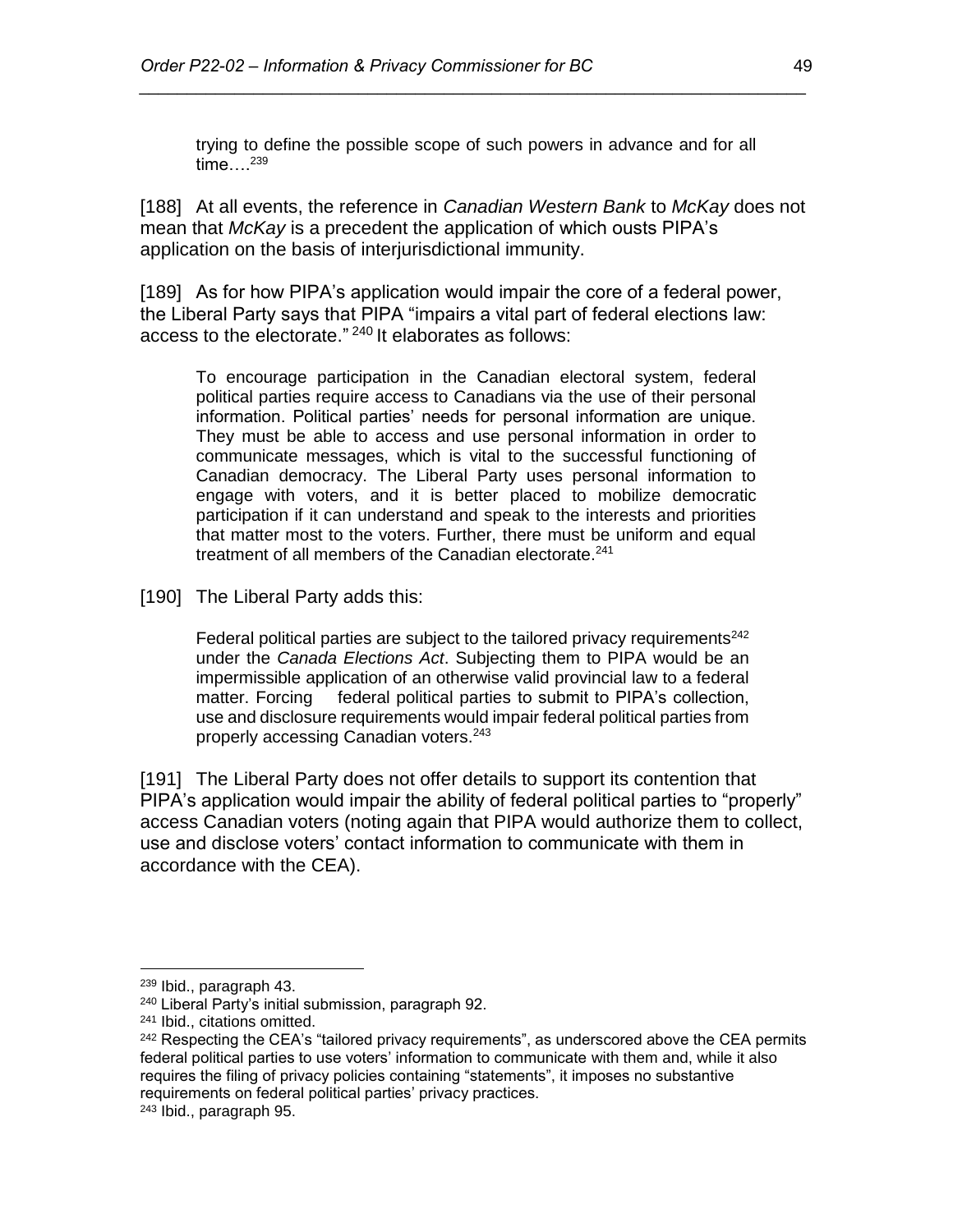[192] The Liberal Party's appeal to Bastarache J.'s concurring reasons in *British Columbia (Attorney General) v. Lafarge Canada Inc.*, <sup>244</sup> as authority for the proposition "that a provincial law cannot fill a gap left by the absence of federal legislation or action", is also unpersuasive. $245$  Bastarache J. did refer to a provincial law not being able to fill a "gap", but did so in a sentence that begins by making it clear that this is the case only for provincial laws that have been "found inapplicable to a federal undertaking or matter by reason of interjurisdictional immunity".<sup>246</sup> This is further emphasized by the preceding paragraph of his reasons, where he had this to say about the nature of interjurisdictional immunity:

*\_\_\_\_\_\_\_\_\_\_\_\_\_\_\_\_\_\_\_\_\_\_\_\_\_\_\_\_\_\_\_\_\_\_\_\_\_\_\_\_\_\_\_\_\_\_\_\_\_\_\_\_\_\_\_\_\_\_\_\_\_\_\_\_\_\_\_\_\_\_*

Because of this focus on jurisdiction rather than action, there need not be any federal legislation or executive action "occupying the field" for federal immunity to be triggered with respect to an area of federal legislative authority. This is one of the key facets of the immunity doctrine; the mere fact that a provincial law or municipal by-law affects a vital part of an area of exclusive federal jurisdiction is enough to render it inapplicable with respect to a federal undertaking, regardless of whether or not Parliament has itself enacted any laws or taken any specific action with respect to the jurisdictional area or the undertaking.<sup>247</sup>

[193] Nor do I find persuasive the Liberal Party's reliance on *Canadian National Railway and British Columbia (Delegate of the Director, Environmental*  Management Act), Re,<sup>248</sup> a decision of the British Columbia Environmental Appeal Board. That case dealt with application of a provincial environmental rule to interprovincial railways whose trains carried oil, which federal law prevented them from refusing to do.<sup>249</sup> The railways were also subject to what the Board characterized as "a federal regime of legislation governing all aspects of their operations including rail safety, security, liability and insurance, dangerous goods requirements, and emergency response plans and preparedness".<sup>250</sup> The comprehensive federal legislative scheme included the *Canada Transportation Act*, the *Railway Safety Act*, the *Transportation of Dangerous Goods Act, 1992*, and regulations, protective directions, and rules issued under those statutes.

[194] Against this backdrop, orders made under British Columbia's *Environmental Management Act* would have required the railways to provide information at regular intervals about the nature of their shipments of crude oil in British Columbia, including location-specific information and volumes, information that the orders indicated the provincial government intended to publish.<sup>251</sup> The

<sup>244</sup> 2007 SCC 23 [*Lafarge*].

<sup>245</sup> Liberal Party's initial submission, paragraph 97.

<sup>246</sup> *Lafarge*, paragraph 111.

<sup>&</sup>lt;sup>247</sup> Ibid., paragraph 110.

<sup>248</sup> 2020 Carswell BC 1398 [*CNR*].

<sup>249</sup> *CNR*, paragraph 20.

<sup>250</sup> Ibid., paragraph 21.

<sup>251</sup> Ibid., paragraphs 2-4.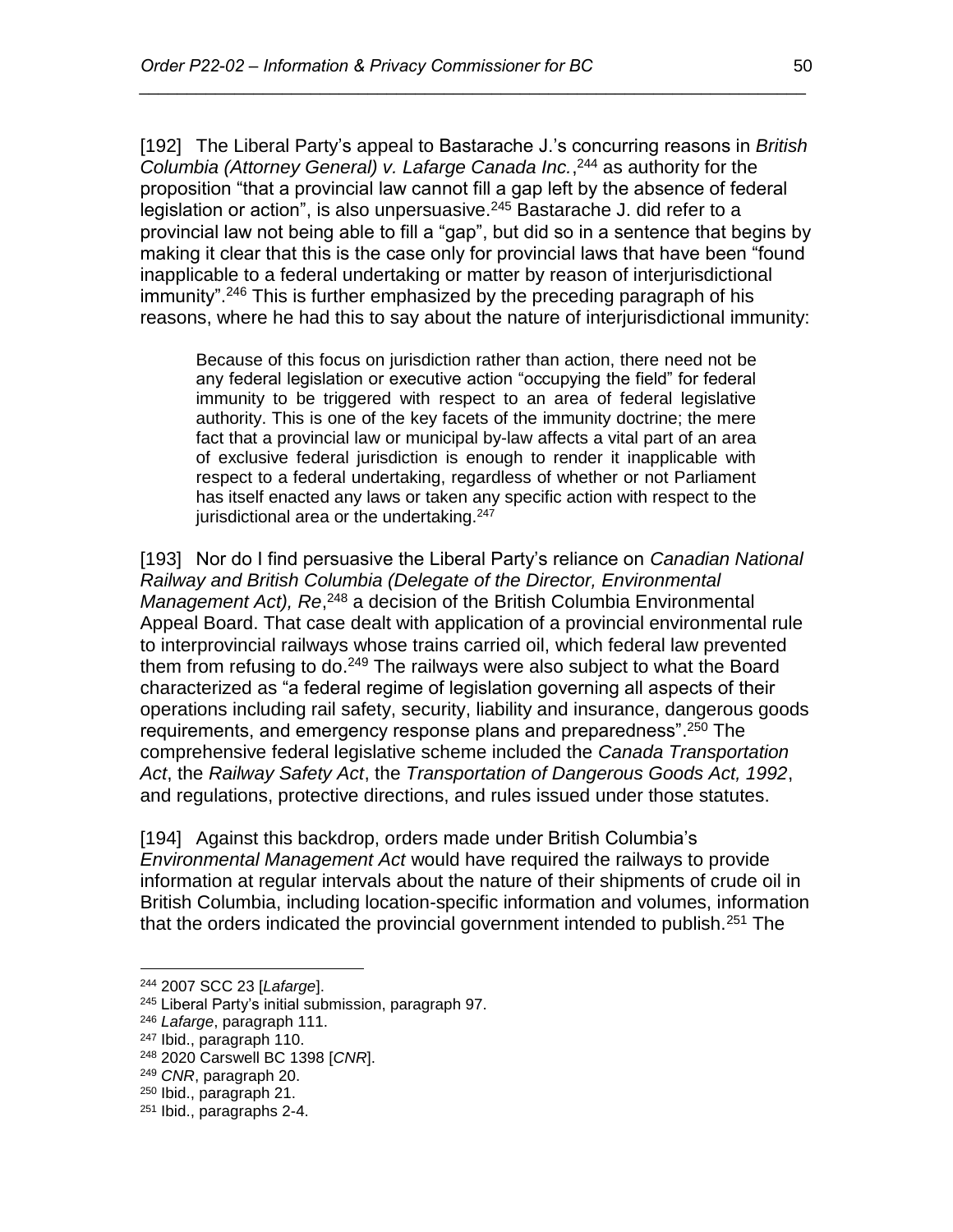orders would also have permitted the government to request changes in shipments.

[195] The Liberal Party submits that the Board "concluded that operational planning for a railway crossing provincial boundaries should not have to be modified and adjusted every time the railway crossed provincial borders" and submits that "[f]ederal political parties should also not be subjected to modified and adjusted privacy legislation in each province."<sup>252</sup>

*\_\_\_\_\_\_\_\_\_\_\_\_\_\_\_\_\_\_\_\_\_\_\_\_\_\_\_\_\_\_\_\_\_\_\_\_\_\_\_\_\_\_\_\_\_\_\_\_\_\_\_\_\_\_\_\_\_\_\_\_\_\_\_\_\_\_\_\_\_\_*

[196] It is true that the Board found that interjurisdictional immunity applied, but it did so in the alternative to its main finding, which was that the provincial provisions were invalid based on a pith and substance analysis. It is also the case that the Board applied the interjurisdictional immunity doctrine on the basis that there were several precedents that supported its application.

[197] Moreover, it is also reasonable to think that the Board was alive to this observation in *Canadian Western Bank*, which was cited to the Board:

While the text and logic of our federal structure justifies the application of interjurisdictional immunity to certain federal "activities", nevertheless, a broad application of the doctrine to "activities" creates practical problems of application much greater than in the case of works or undertakings, things or persons, whose limits are more readily defined.<sup>253</sup>

[198] The decision in *CNR*, which involved railways—a classic example of a federal undertaking—of course turns on its facts. It certainly does not follow from *CNR* that PIPA's application to federal political parties would result in "modified and adjusted privacy legislation in each province" in a manner contrary to the interjurisdictional immunity doctrine.

[199] The Conservative Party submits that Parliament has exclusive power over federal elections and therefore federal political parties, and their activities in collecting, using and disclosing personal information, are "integral to the functioning of federal elections."<sup>254</sup> It submits that PIPA, as provincial legislation, cannot frustrate the CEA's purpose "by undermining federal political parties' ability to use voter information for the purposes of a federal election".<sup>255</sup> The Conservative Party does not particularize how PIPA would undermine its ability to use voter information for federal elections.

[200] The NDP argues that "[c]reating restrictive rules for federal political parties and their communications with electors impairs Parliament's ability to create and

<sup>252</sup> Liberal Party's initial submission, paragraph 96.

<sup>253</sup> *Canadian Western Bank*, paragraph 42. The Board quoted this passage, which the respondents had cited.

<sup>254</sup> Ibid., paragraph 65.

 $255$  Ibid.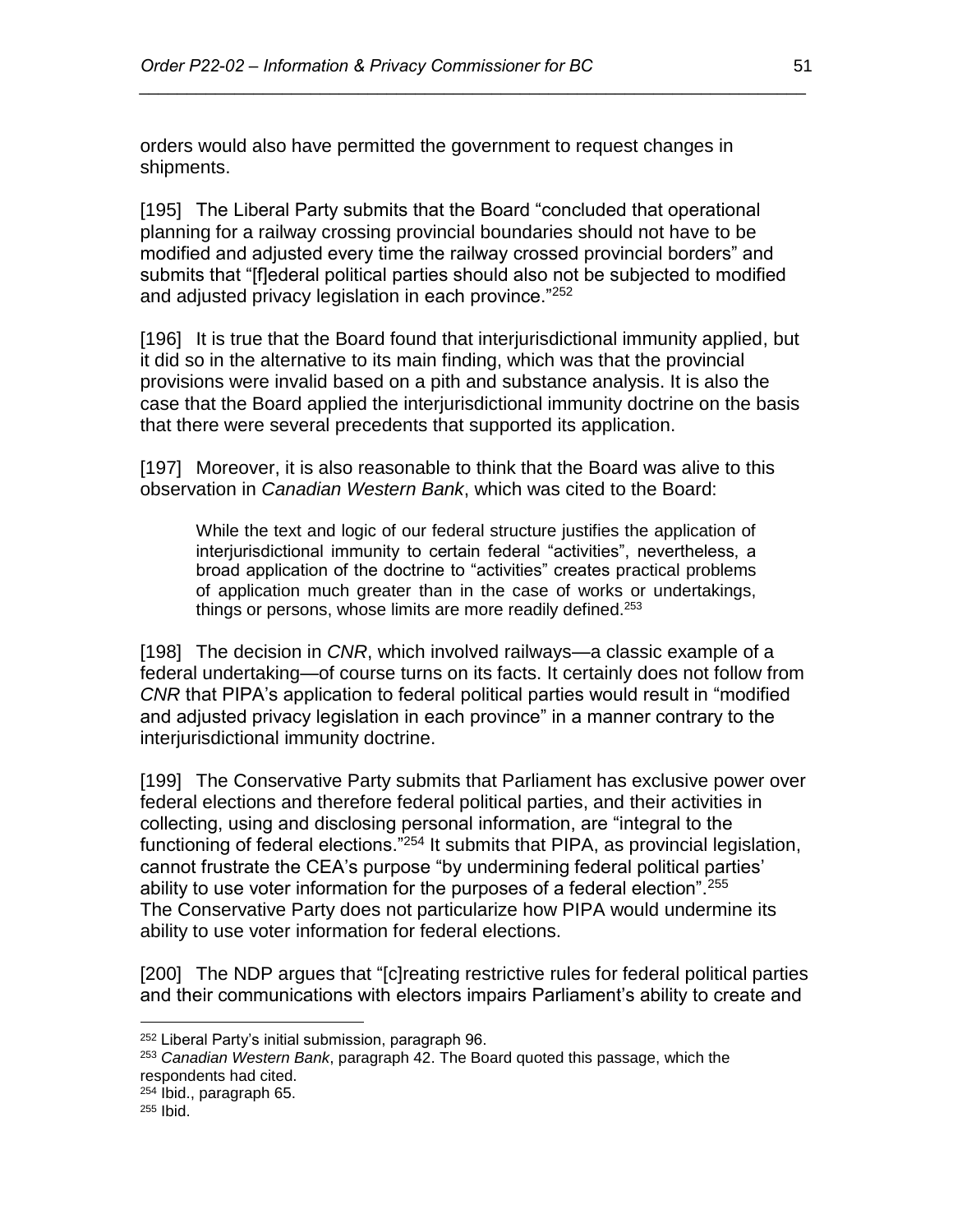administer a national electoral system", and PIPA's application "impairs the constitutional and legislative objective of a uniform system for federal elections across Canada."<sup>256</sup> It adds that PIPA's restrictions "impair Parliament's ability to legislate and strike a balance between individual privacy rights and rights of Canadian voters to meaningfully participate in the democratic process."<sup>257</sup> The NDP does not offer details in support of these claims.

*\_\_\_\_\_\_\_\_\_\_\_\_\_\_\_\_\_\_\_\_\_\_\_\_\_\_\_\_\_\_\_\_\_\_\_\_\_\_\_\_\_\_\_\_\_\_\_\_\_\_\_\_\_\_\_\_\_\_\_\_\_\_\_\_\_\_\_\_\_\_*

[201] All three parties rely on *Constituency Office* in support of their interjurisdictional immunity arguments. As noted earlier, the adjudicator in *Constituency Office* observed that the paramountcy and interjurisdictional immunity doctrines would lead to the same outcome as her finding about section 18 of the *Constitution Act, 1867*. Regarding interjurisdictional immunity, she found that the activities of a constituency office are integral to a Member of Parliament's ability to carry out her or his activities in assisting constituents and stopped there.

[202] The required first step in the analysis, however, is to assess whether the law in question intrudes on the core of a federal head of legislative authority. The adjudicator said that the activities of a Member of Parliament's office "in obtaining and managing information are integral" to the ability to assist constituents. Although she did not say so, perhaps she considered these activities to be at the core of a federal head of legislative authority. Even assuming this was her intent, however, she did not go on, as required, to consider whether the effect of PIPA's application would be such that it impaired, in the meaningful sense required by the cases, the exercise of the core federal power.<sup>258</sup> With deference, the adjudicator's interjurisdictional immunity analysis—which applied, of course, to Members of Parliament and not federal political parties under the CEA—is not persuasive, and I decline to apply it here.

[203] Again, PIPA is devoid of any reference to elections or anything to do with them. It is concerned with regulating the collection, use and disclosure of personal information. It enables collection, use and disclosure of personal information as permitted by the CEA. It enables organizations' collection, use and disclosure of personal information in other ways, including with consent. Its privacy policy requirements are by no means inconsistent with those in the CEA. Without more, I do not see how PIPA's application would affect that which "is

<sup>256</sup> NDP's initial submission, paragraph 58.

<sup>257</sup> Ibid.

<sup>258</sup> The adjudicator cited *Canadian Western Bank*, which was decided earlier the same year, but did not discuss it. She also cited *Lafarge* but did not discuss it either. As the AGBC fairly notes, the adjudicator did not have the benefit, writing in 2007, of the Supreme Court of Canada's view, in *COPA* (at paragraph 66) and in *Lemare Lake* (at paragraph 48), that application of provincial restrictions in an area where federal legislation is permissive is not enough to establish frustration of a federal purpose.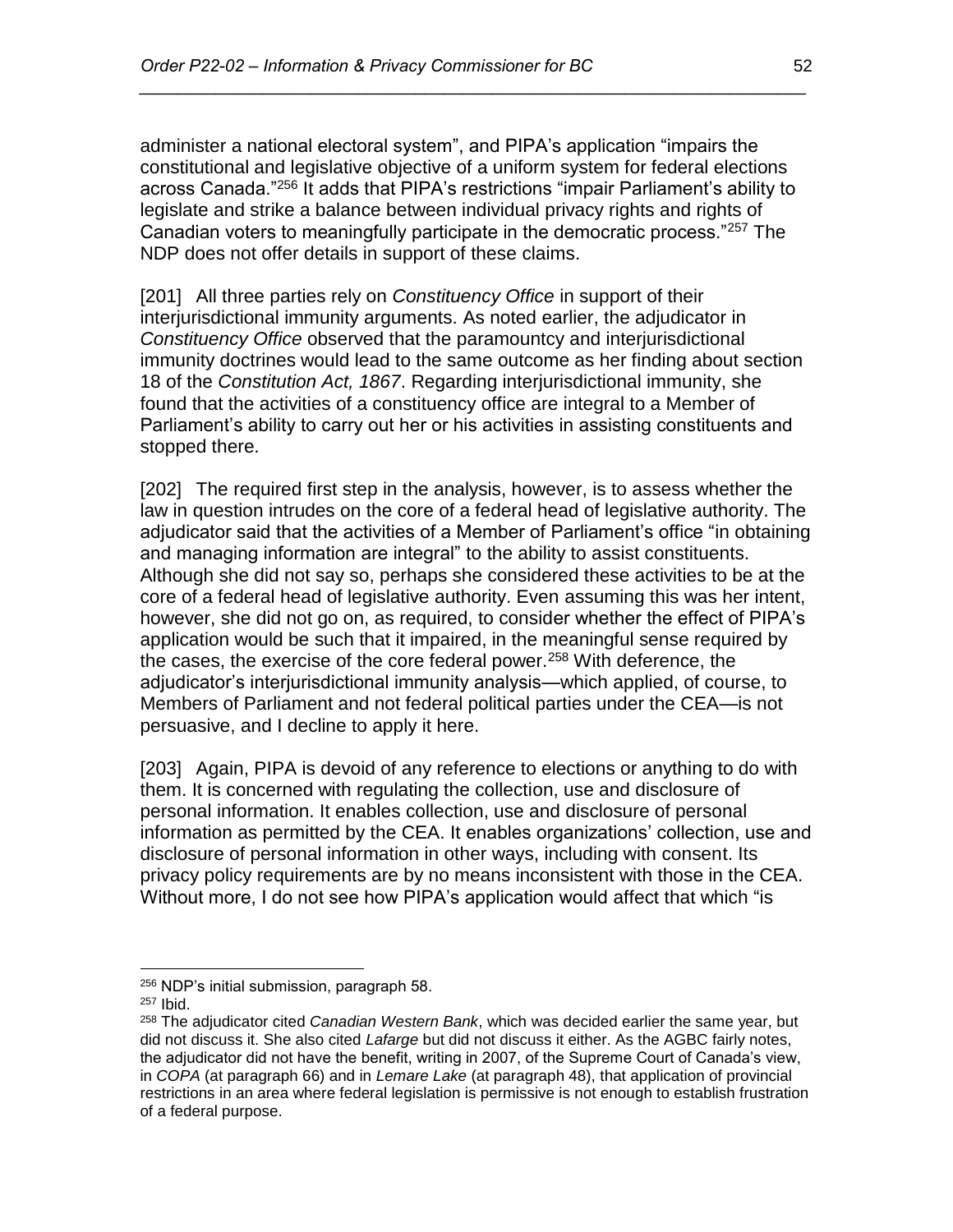absolutely indispensable or necessary" to enable a federal political party to carry out its mandate "in what makes it specifically of federal... jurisdiction."<sup>259</sup>

*\_\_\_\_\_\_\_\_\_\_\_\_\_\_\_\_\_\_\_\_\_\_\_\_\_\_\_\_\_\_\_\_\_\_\_\_\_\_\_\_\_\_\_\_\_\_\_\_\_\_\_\_\_\_\_\_\_\_\_\_\_\_\_\_\_\_\_\_\_\_*

[204] Even assuming PIPA did have such an affect, I am not persuaded that it would in the required sense impair the exercise of the core legislative competence of Parliament. This is so even in the light of the Supreme Court of Canada's acknowledgement that there will be cases where application of a provincial statute would in effect frustrate the purpose of a federal law even if it did not result in a direct violation of the federal statute's provisions, where Parliament's intention is relevant.<sup>260</sup>

[205] As the Supreme Court observed in *Canadian Western Bank*, it has never signalled an intention to revive the "occupied field" concept it rejected more than 60 years ago: the "fact that Parliament has legislated in respect of a matter does not lead to the presumption that in so doing it intended to rule out any possible provincial action in respect of that subject."<sup>261</sup>

[206] I am not persuaded that PIPA's application would "impair" the exercise of Parliament's authority as regards 2018 amendments to the CEA. Nor am I persuaded that PIPA's application would frustrate Parliament's purpose in enacting the CEA, including in the light of the Parliamentary and other debates surrounding the 2018 amendments. The political parties have not, in the upshot, persuaded me that PIPA's application would impair the exercise of a core federal legislative power.

[207] For the above reasons, the political parties have not met their burden to establish that PIPA's application to federal political parties is ousted by the interjurisdictional immunity doctrine.

# <span id="page-52-0"></span>**CONCLUSION**

[208] To summarize for convenience, for the above reasons I find as follows in respect of each of the named organizations:

- 1. Each is an "organization" within the meaning of PIPA.
- 2. Section 3(2)(c) of PIPA does not oust PIPA's application.
- 3. The pith and substance of PIPA is regulation of the collection, use and disclosure of personal information, and PIPA is a valid exercise of the provincial head of legislative authority respecting property and civil rights

<sup>259</sup> *Canadian Western Bank*, paragraph 77.

<sup>260</sup> Ibid., paragraph 73.

<sup>261</sup> Ibid., paragraph 74.